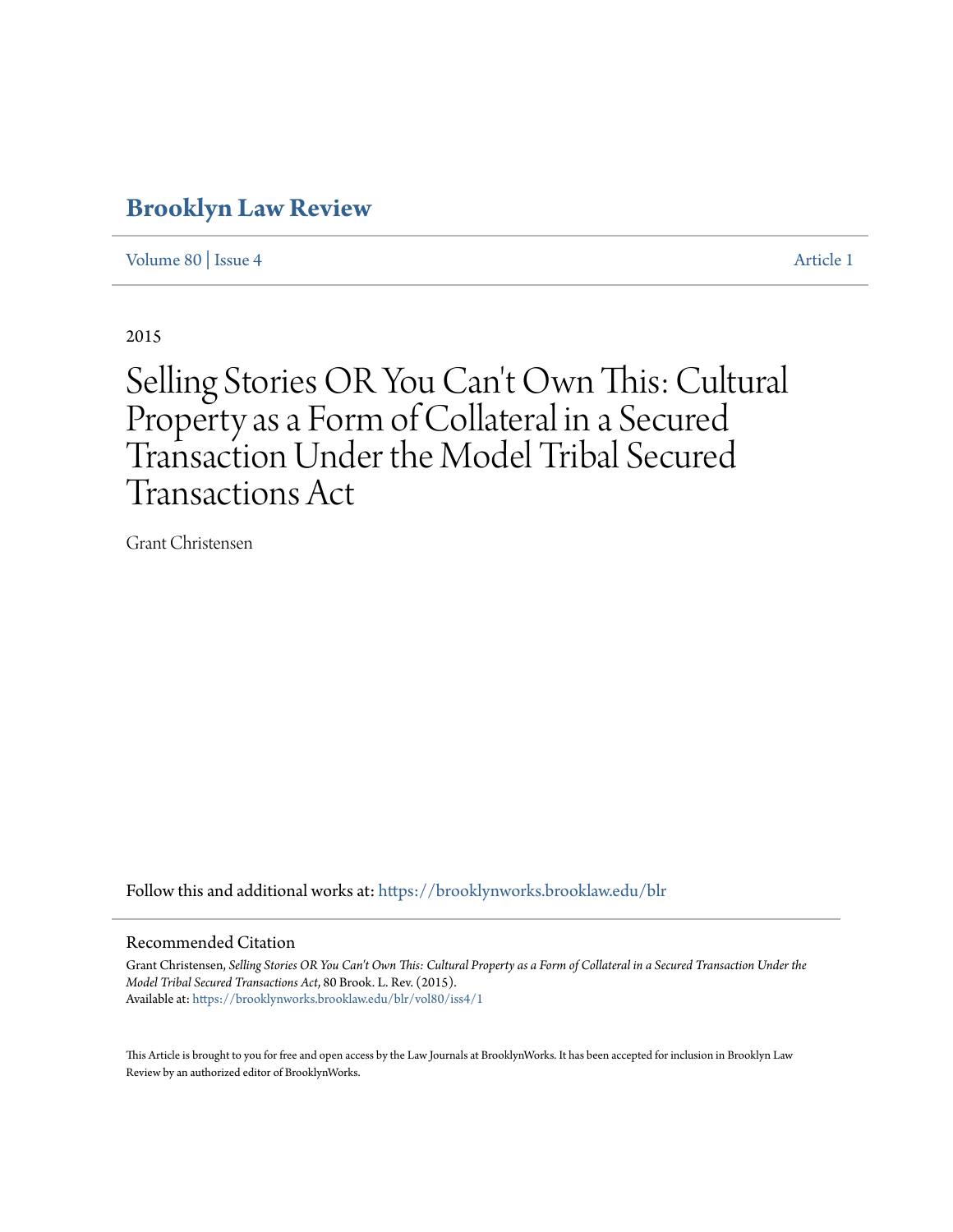## Selling Stories OR You Can't Own This

## CULTURAL PROPERTY AS A FORM OF COLLATERAL IN A SECURED TRANSACTION UNDER THE MODEL TRIBAL SECURED TRANSACTIONS ACT

#### *Grant Christensen*†

"Within 10 tribal business days after receiving a signed demand by the debtor, a secured party having control of an investment account shall send to the investment intermediary with which the investment account is maintained a signed statement that releases the investment intermediary from any further obligation to comply with instructions originated by the secured party." 1

## I. TRIBES ARE DIFFERENT: AN INTRODUCTION

The world of finance is littered with a panoply of obscure, even obtuse, verbiage.<sup>2</sup> While understanding the complexities

<sup>†</sup> Assistant Professor, Charlotte School of Law (Assistant Professor, The University of North Dakota School of Law beginning Fall 2015); J.D. Ohio State University, LL.M. Arizona (Indigenous Peoples Law and Policy). Fulbright Scholar during 2011-2012 school year. Former Appellate Judge Havasupai Nation. Academic Friend of the Expert Mechanism on the Rights of Indigenous Peoples advising the United Nations Office of the High Commission of Human Rights. Thanks to Charlotte Law for supporting this project with a research stipend and to Susan Woodrow and the Federal Reserve Bank of Minneapolis for hosting the Tribal Courts and Secured Transactions Law Working Group in 2013 from which the idea for this article directly attributes its genesis. A further thanks to Melissa Tatum, Mary Guss, Beth Kobak, Camille Davidson, Megan Annitto, Brian Clarke, Carolyn Dubay, Meredith Jeffries, and Hilary Burgess for their comments and their support. An additional thank you to Sydni Kallam who worked as my research assistant and who almost certainly knows more about secured transactions and Indian Law now than she cares to. A final thanks to Keenan Lee, Ilse Hagen, Jan Tore Lund, and Sandra Ingebrigtsen, without whom completion of this article would have been impossible.

<sup>1</sup> MODEL TRIBAL SECURED TRANSACTIONS ACT § 9-205(b) (2005), *available at* http://www.uniformlaws.org/shared/docs/mtsta/mtsta\_aug05\_final.pdf.

<sup>2</sup> Anthony J. Luppino, *Minding More Than Our Own Business: Educating Entrepreneurial Lawyers Through Law School-Business School Collaborations* 30 W. NEW ENG. L. REV. 151, 161 n.29 (2007) (noting that the language of finance is so complex that it ought to be treated at times as a foreign language. "English-speaking members of a particular profession may in fact communicate more clearly with non-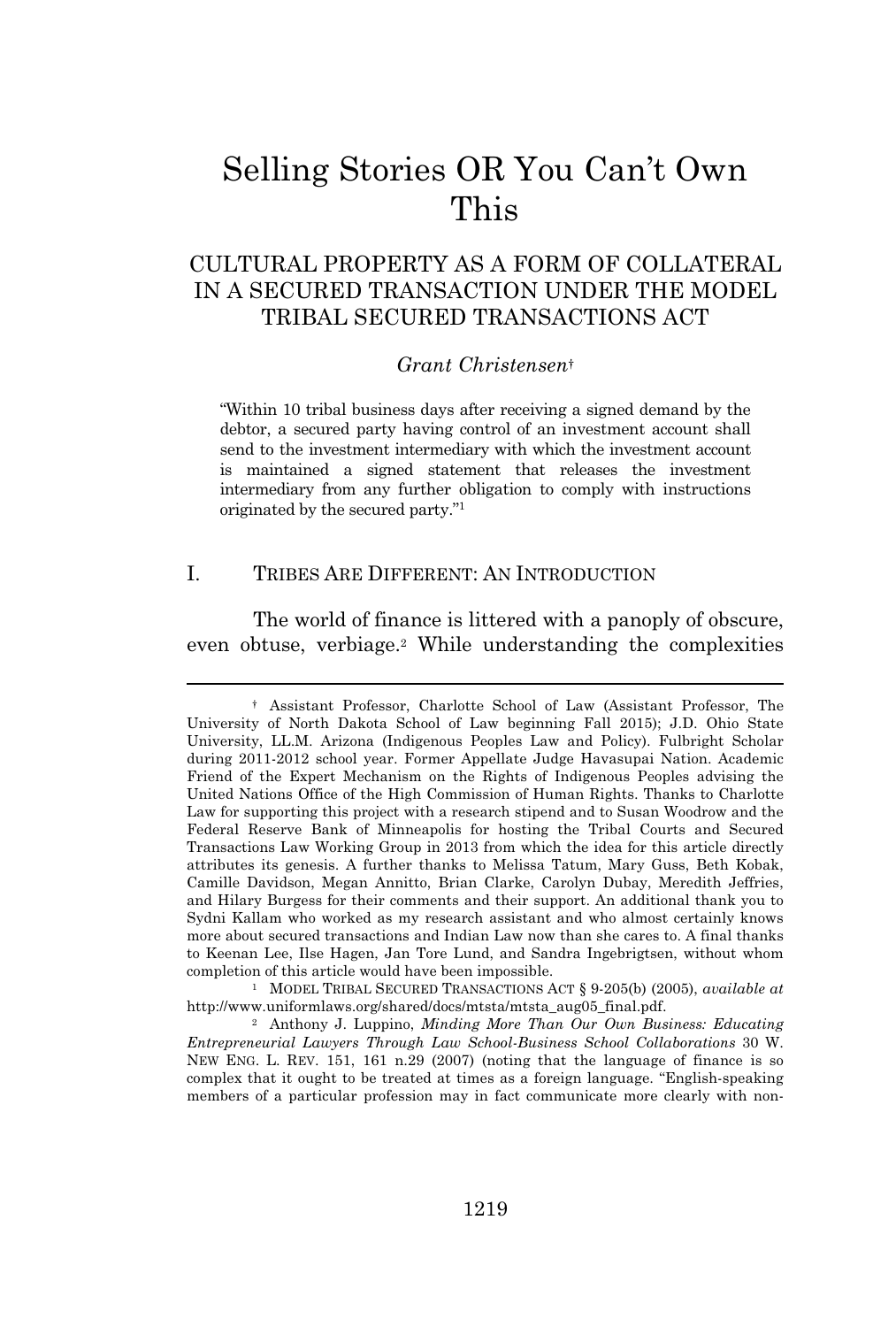and nuances of finance is not essential for a large swathe of the American populace, governments have an obligation to both create and wade through the morass of financial gobbledygook in order to protect consumers while simultaneously encouraging and promoting economic development.<sup>3</sup> Tribal governments are no different from their state or federal sisters, and are regular players in finance<sup>4</sup> as well as regulators of complex corporations and financial industries.<sup>5</sup> However, given the smaller populations<sup>6</sup> and more limited resources of many tribes<sup>7</sup> compared with state and federal governments, which are supported by considerably larger tax bases, there exists an ever-present need for working groups and collaborative efforts to educate lawyers, judges, and tribal leaders about financial regulation<sup>8</sup> in Indian Country.<sup>9</sup> For

<sup>4</sup> Tribes are active participants in the bond market. *See* H. FABIAN RAMIREZ ET AL., FITCH RATINGS: PUBLIC FINANCE, TRIBAL GOVERNMENTS IN THE BOND MARKET (2004), *available at* http://www.nafoa.org/pdf/BondMarkets.pdf. For a comprehensive discussion of how finance impacts tribes in the same way as states, see generally TOWNSEND HYATT ET AL., AN INTRODUCTION TO INDIAN TRIBAL FINANCE (2005), *available at* http://www.orrick.com/Events-and-Publications/Documents/246.pdf.

<sup>5</sup> For a discussion of the multi-billion dollar scale of some tribal financial enterprises such as casinos, see Steven Andrew Light & Kathryn R. L. Rand, *The Hand That's Been Dealt: The Indian Gaming Regulatory Act at 20*, 57 DRAKE L. REV. 413, 435-36 (2009).

<sup>6</sup> Wenona T. Singel, *Cultural Sovereignty and Transplanted Law: Tensions in Indigenous Self-Rule*, 15 KAN. J.L. & PUB. POL'Y 357, 366-67 (2006) (describing the difficulty of tribes enacting comprehensive legislative reform based upon their smaller size than communities facing similar challenges).

<sup>7</sup> Joanna M. Wagner, *Improving Native American Access to Federal Funding for Economic Development Through Partnerships with Rural Communities*, 32 AM. INDIAN L. REV. 525 (2007-2008) ("Indian communities have things to gain from their non-Indian neighbors. For instance, tribal resources tend to be more limited than state resources; by pooling their resources and information with other communities, tribes can maximize their own resources and limit their expenses.").

<sup>8</sup> Indian Country is a legal term of art codified at 18 U.S.C. § 1151 (2011) and defining the scope of tribal jurisdiction. For a more thorough discussion of Indian Country, see *infra* note 18.

<sup>9</sup> NAT'L CONFERENCE OF COMM'RS ON UNIF. STATE LAWS, IMPLEMENTATION GUIDE AND COMMENTARY TO THE MODEL TRIBAL SECURED TRANSACTION ACT 11 (2005) ("The National Conference of Commissioners on Uniform State Laws ([NCCUSL]) and the Federal Reserve Bank of Minneapolis was developed for three purposes: (1) to assist tribal legislatures in their review, adaptation and enactment of the Act; (2) to facilitate the use and understanding of the Act by tribal judges, legal counsel and individuals promoting business development in Indian Country; and (3) to assist nontribal lenders and businesses in understanding the similarities and differences between the Act and corresponding provisions of the Uniform Commercial Code.").

English-speaking members of their profession from other cultures than they do with English-speaking persons who are not part of the profession").

<sup>3</sup> In fact, in pursuit of this goal the government—inadvertently or intentionally—creates much of the confusing and arcane language upon which finance is based. *See* Janet Koven Levit, *A Bottom-Up Approach to International Lawmaking: The Tale of Three Trade Finance Instruments*, 30 YALE J. INT'L L. 125, 168 (2005) ("[T]he technicalities of the trade finance business link group members in a common, arcane language that transcends nationality but is also relatively inaccessible to outsiders . . . reinforc[ing] the insularity and club-like nature of the group itself.").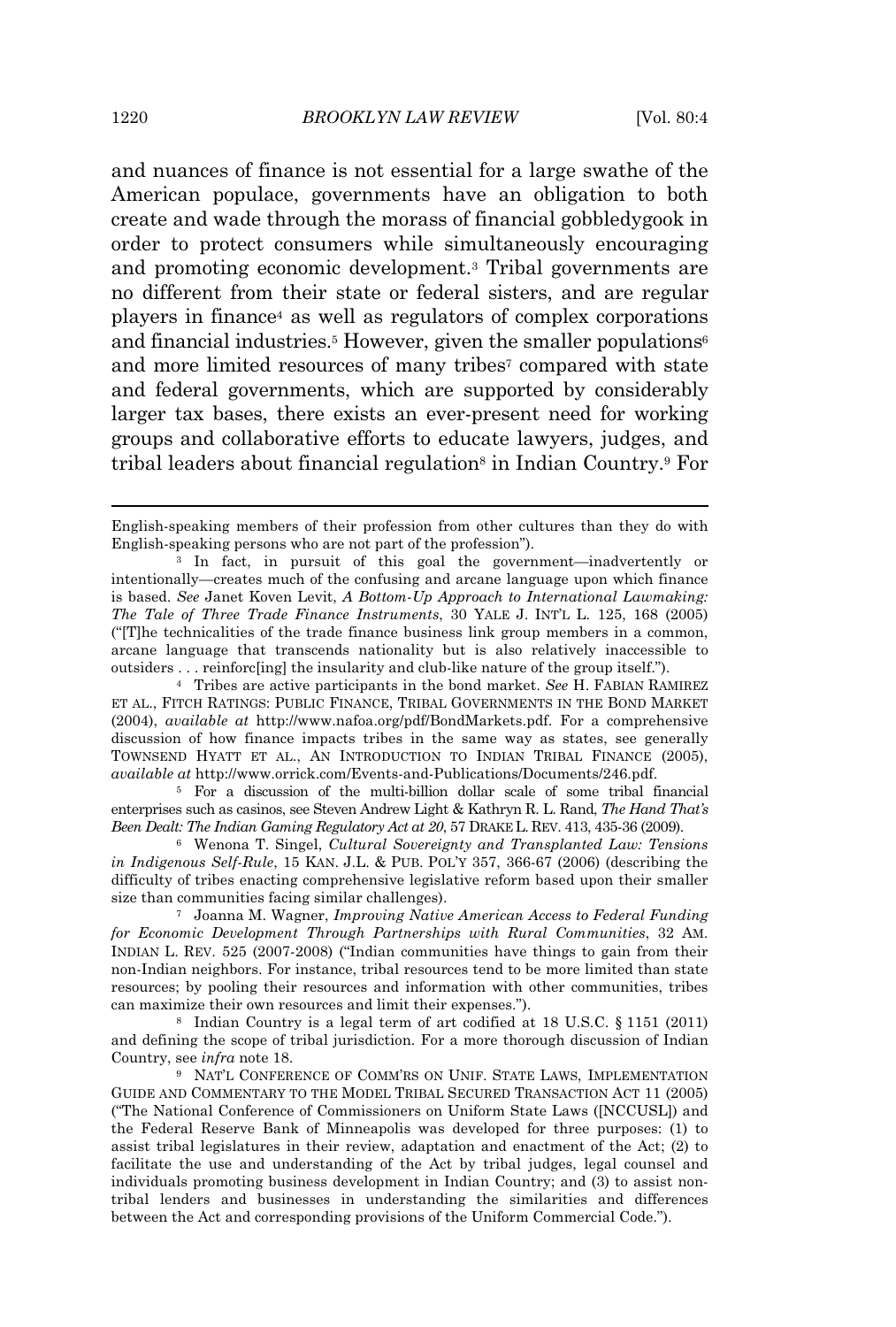tribes, the lack of resources and the constraint of economies of scale make it more difficult but ever more imperative to get legislation relating to business and finance accurately implemented and enforced to encourage economic development.<sup>10</sup> The exegesis of this article focuses on the peculiar needs that Indian tribes have in adopting and implementing tribal law related to secured transactions, and explicitly, a review of the applicability of the Model Tribal Secured Transactions Act<sup>11</sup> followed by a note of caution regarding the scope of its implementation related to both tribal cultural property and the core of tribal identity.

This caution is particularly warranted given the unparalleled role that cultural property plays in tribal life.<sup>12</sup> As tribal finance develops in both breadth and complexity, the various forms of property that inevitably undergird finance become increasingly intertwined with tribal law at the heart of disputes in tribal courts.<sup>13</sup> No longer will arguments about the ownership of real or cultural property be solely among tribal members, as non-Indian parties are increasingly asserting ownership interests.<sup>14</sup> Cultural property is inherently, often incalculably, valuable.<sup>15</sup> As tribal finance develops, it needs to account for the protection of sacred places, objects, and other

 $10$  For a sense of the scope of the importance of finance to tribal communities, consider the extensive set of federal programs that encourage tribal finance as a form of economic development. *See, e.g.*, Snyder Act, 25 U.S.C. § 13; 25 U.S.C. § 470 (describing loan programs authorized by the Indian Reorganization Act of 1934); Oklahoma Indian Welfare Act, 25 U.S.C. §§ 506-10; Navajo-Hopi Rehabilitation Act of 1950, 25 U.S.C. § 631; Indian Finance Act, 25 U.S.C. §§ 1451-53 (2012).

<sup>11</sup> MODEL TRIBAL SECURED TRANSACTIONS ACT § 9-205(b) (2005), *available at* http://www.uniformlaws.org/shared/docs/mtsta/mtsta\_aug05\_final.pdf.

<sup>12</sup> For a thorough treatment of the importance of tribal cultural property to tribal life, identity, and even survival, see Rebecca Tsosie, *Native Nations and Museums: Developing an Institutional Framework for Cultural Sovereignty*, 45 TULSA L. REV. 3, 8-10 (2009). For an excellent discussion of tribal identity as group identity see Melissa L. Tatum, *Group Identity: Changing the Outsider's Perspective*, 10 GEO. MASON U. C.R. L.J. 357 (2000).

<sup>13</sup> For an excellent discussion of tribal courts and tribal court civil jurisdiction, see generally Matthew L.M. Fletcher, *A Unifying Theory of Tribal Civil Jurisdiction*, 46 ARIZ. ST. L.J. 779 (2014).

<sup>14</sup> Some of these disputes have already reached the United States Supreme Court. *See, e.g.*, Plains Commerce Bank v. Long Family Land & Cattle, 554 U.S. 316 (2008) (determining the extent of tribal regulatory jurisdiction to extend to the sale of land within the outer bounds of an Indian reservation by a non-Indian owned bank to a non-Indian).

<sup>15</sup> Roger W. Mastalir, *A Proposal for Protecting the "Cultural" and "Property" Aspects of Cultural Property Under International Law*, 16 FORDHAM INT'L L.J. 1033, 1037-40 (1992-1993). For example, the Ahayu:da carved by the Bear clan of Zuni Pueblo (a federally recognized Indian tribe located in New Mexico) have a market value based on their rarity and the monetary value that collectors of art place on the pieces constructed. But such "market value" ignores the significance of the items to both the artist who created it and the greater value the Ahayu:da have in the preservation of Zuni Pueblo culture. The "true value" of these cultural objects is indeed incalculable. *Id.*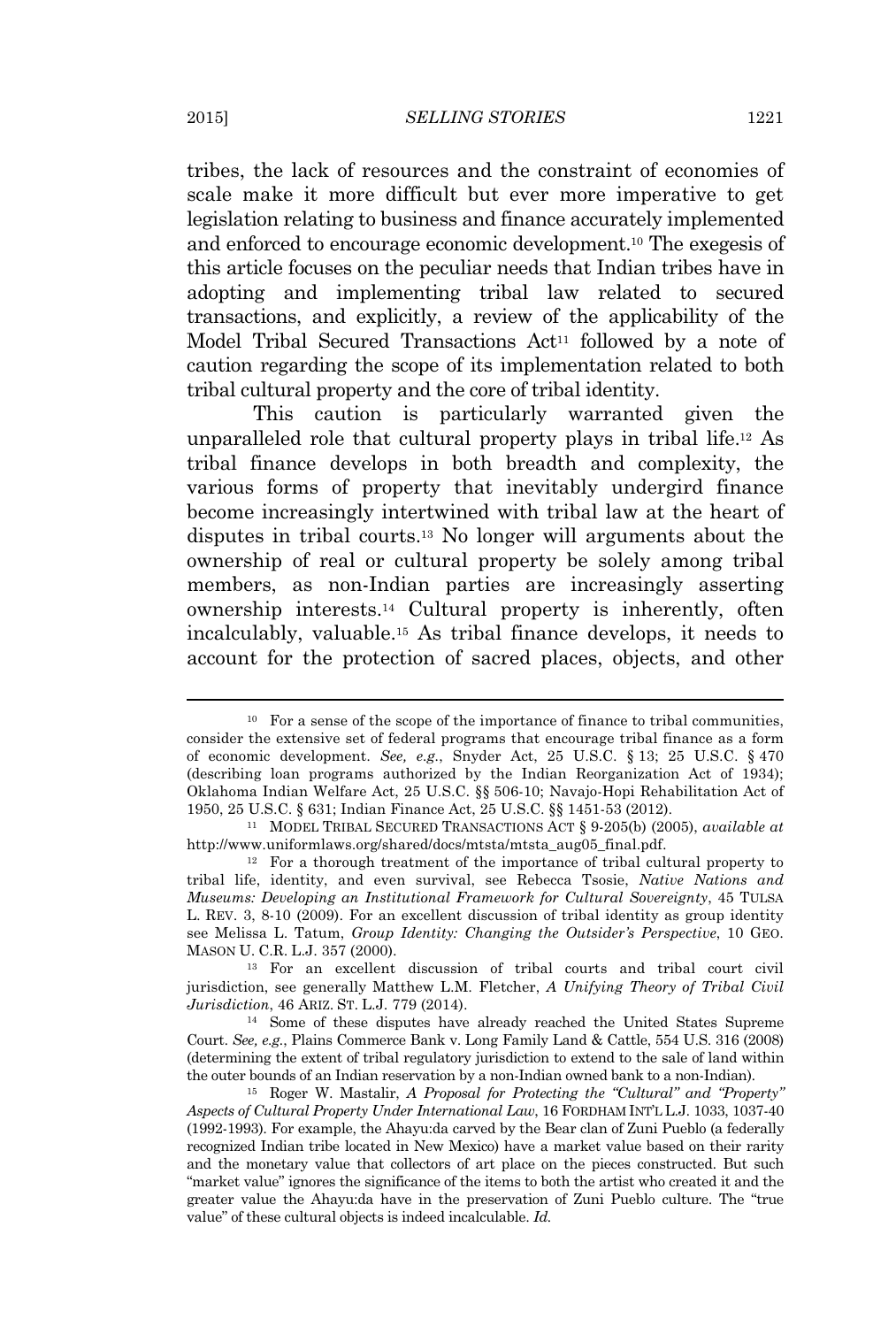forms of cultural property and preemptively create regulations that ensure their protection.<sup>16</sup>

One of the many mantras of Indian law is that "tribes are different."<sup>17</sup> In "Indian Country"<sup>18</sup> a child can have three legal parents,<sup>19</sup> endangered species can be hunted subject to potential treaty rights and even international recognition of the right of cultural subsistence,<sup>20</sup> casinos can be built in states that would otherwise prohibit casino gaming,<sup>21</sup> a tribal government may establish religion<sup>22</sup> or abandon a republican form of government

<sup>18</sup> Indian Country is a legal term of art defined at 18 U.S.C.  $\S$  1151 (2011). It sets the metes and bounds of Indian regulatory and adjudicatory authority by broadly defining on which lands federal and tribal governments, as opposed to states, are presumptively assumed to have jurisdiction. Accordingly, in the context of the Model Tribal Secured Transactions Act, each tribe only has authority to enforce the tribal Article 9 over persons and property located within Indian Country.

<sup>19</sup> Indian children are unique in that not only their two legally recognized parents but also their tribe may enter the courtroom and assert parental rights over the children. Indian Child Welfare Act, 25 U.S.C. § 1911 (2012). For examples of a tribe exercising these rights, see *In re* A.J.S., 204 P.3d 543 (Kan. 2009); Phillip A.C. v. Cent. Council of the Tlingit & Haida Tribes of Alaska, 149 P.3d 51 (Nev. 2006). For a discussion of the unique states of tribes regarding Indian children under ICWA, see Heather Kendall-Miller, State of Alaska v. Native Village of Tanana*: Enhancing Tribal Power by Affirming Concurrent Tribal Jurisdiction to Initiate ICWA-Defined Child Custody Proceedings, Both Inside and Outside of Indian Country*, 28 ALASKA L. REV. 217 (2011).

<sup>20</sup> Robert J. Miller, *Exercising Cultural Self-Determination: The Makah Indian Tribe Goes Whaling*, 25 AM. INDIAN L. REV. 165, 230 (2000-2001) (making an analogy between Alaska Natives whaling under a cultural subsistence quota and the exercise by the Makah of a similar right: "[t]he bowhead situation, then, is precedent for the United States supporting American Indians in protecting cultural rights and in reviving cultural traditions even when they include the controversial issue of whaling an endangered species"); *see also* United States v. Dion, 476 U.S. 734 (1986) (holding that while the Eagle Protection Act has explicitly abrogated the treaty guaranteed right of Indians to hunt bald or golden eagles, the Endangered Species Act may not be sufficiently clear in its language to abrogate other treaty guaranteed rights to take endangered species); Conrad A. Fjetland, *The Endangered Species Act and Indian Treaty Rights: A Fresh Look*, 13 TUL. ENVTL. L.J. 45 (1999).

<sup>21</sup> California v. Cabazon Band of Mission Indians, 480 U.S. 202, 216 (1987) ("This case also involves a state burden on tribal Indians in the context of their dealings with non-Indians since the question is whether the State may prevent the Tribes from making available high stakes bingo games to non-Indians coming from outside the reservations . . . .We conclude that . . . [s]tate regulation would impermissibly infringe on tribal government.").

<sup>22</sup> Native Am. Church v. Navajo Tribal Council, 272 F.2d 131, 134 (10th Cir. 1959) (holding that the First Amendment's prohibition on the establishment of religion does not apply in Indian Country).

<sup>&</sup>lt;sup>16</sup> *Id.* at 1045 ("IIf cultural property is destroyed the source nations or peoples, as well as the world heritage at large, are divested of valuable objects. Destruction makes any question of allocation moot. Deterioration, vandalism, and accidental damage also diminish the nation's and the world's cultural resources.").

<sup>&</sup>lt;sup>17</sup> Virtually everything written on Indian law demonstrates how it operates differently. For a comprehensive discussion of the differences, see FELIX COHEN, COHEN'S HANDBOOK OF FEDERAL INDIAN LAW (LexisNexis 2012) (1941) [hereinafter COHEN'S HANDBOOK]; *see also* Matthew L.M. Fletcher, *Factbound and Splitless: The Certiorari Process as a Barrier to Justice for Indian Tribes*, 51 ARIZ. L. REV. 933 (2009); Matthew L.M. Fletcher, *The Supreme Court's Indian Problem*, 59 HASTINGS L.J. 579 (2008).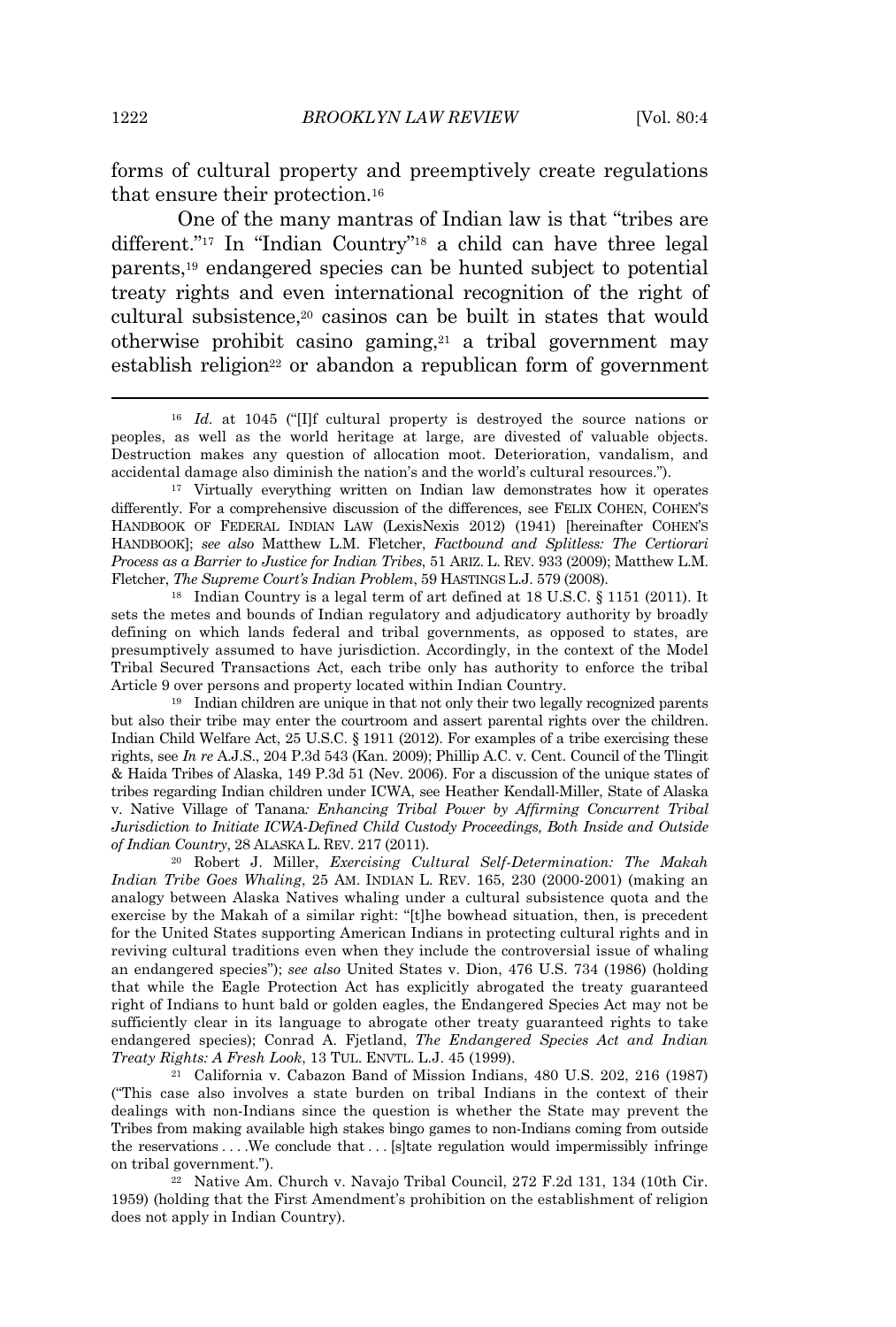in favor of a monarchy or competing government structure,<sup>23</sup> there is no right to a grand jury, $24$  and the tribe can prohibit the ownership or sale of arms.<sup>25</sup> In light of these differences it ought to surprise no one that tribes are highly resistant to simply adopting wholesale the laws, financial or otherwise, that are in use by municipal, state, or local governments. The Uniform Commercial Code, which has been widely adopted with minimal local variants by the states,<sup>26</sup> simply does not protect or contemplate the unique status and needs of tribal governments or the more complex senses of collective and community ownership of property that often

The First Amendment applies only to Congress. It limits the powers of Congress to interfere with religious freedom or religious worship. It is made applicable to the States only by the Fourteenth Amendment . . . . But . . . Indian tribes are not states. They have a status higher than that of states . . . . The Constitution is, of course, the supreme law of the land, but it is nonetheless a part of the laws of the United States.

*Id.*; Toledo v. Pueblo de Jemez, 119 F. Supp. 429 (D. N.M. 1954) (holding that an Indian tribe could refuse burial rights to Protestant individuals because they were not Catholic without offending the Constitutional rights of the individual or the Constitution's prohibition on the establishment of religion); *see also* Kristen A. Carpenter, *Limiting Principles and Empowering Practices in American Indian Religious Freedoms*, 45 CONN. L. REV. 387, 396 (2012).

<sup>23</sup> Jacobson v. Forest Cnty. Potawatomi Cmty., 389 F. Supp. 994 (E.D. Wis. 1974) ("The Indian Civil Rights Act contains no requirement that tribes have a republican form of government. Congress realized that the leadership of some tribes rests entirely in the hands of a nonelected group of elders. Meanwhile, first amendment protections were incorporated in the Indian Civil Rights Act in order to make tribal government and culture responsive and open to change from within." (first internal citation omitted) (citing Note, *The Indian Bill of Rights and the Constitutional Status of Tribal Governments*, 82 HARV. L. REV. 1343, 1363 (1969)).

<sup>&</sup>lt;sup>24</sup> United States v. Wheeler, 435 U.S. 313, 329 (1978) ("The case . . . depends" upon whether the powers of local government exercised by the [tribe] are Federal powers created by and springing from the Constitution of the United States . . . or whether they are local powers not created by the Constitution, although subject to its general provisions and the paramount authority of Congress. The repeated adjudications of this Court have long since answered the former question in the negative.'" (quoting Talton v. Mayes, 163 U.S. 376 (1896))). Congress has subsequently used its plenary power to extend parts of the Bill of Rights to tribes under the Indian Civil Rights Act (25 U.S.C. § 1301 et seq.), the right to a grand jury isn't one of them. *Compare* 25 U.S.C. § 1302(1) (2000) *with* U.S. CONST. amend. V.

<sup>25</sup> For a thorough discussion of the limitations on the right to bear arms in Indian Country, see Professor Angela Riley's remarkable survey of both history and law of the interplay between the Second Amendment and Indians. Angela R. Riley, *Indians and Guns*, 100 GEO. L.J. 1675 (2012).

<sup>26</sup> NAT'L CONFERENCE OF COMM'RS ON UNIF. STATE LAWS, IMPLEMENTATION GUIDE, *supra* note 9, at 13-14. ("Every state as well as the District of Columbia, Puerto Rico and the U.S. Virgin Islands, have adopted the UCC, although most have modified the various articles in some National respects to accommodate issues and needs specific to their respective business, legal and cultural environments."); Stephen Ian McIntosh, Note, *Priority Contests Under Article 9 of the Uniform Commercial Code: A Purposive Interpretation of a Statutory Puzzle*, 72 VA. L. REV. 1155, 1156 (1986) (noting that all common law states have adopted the Uniform Commercial Code).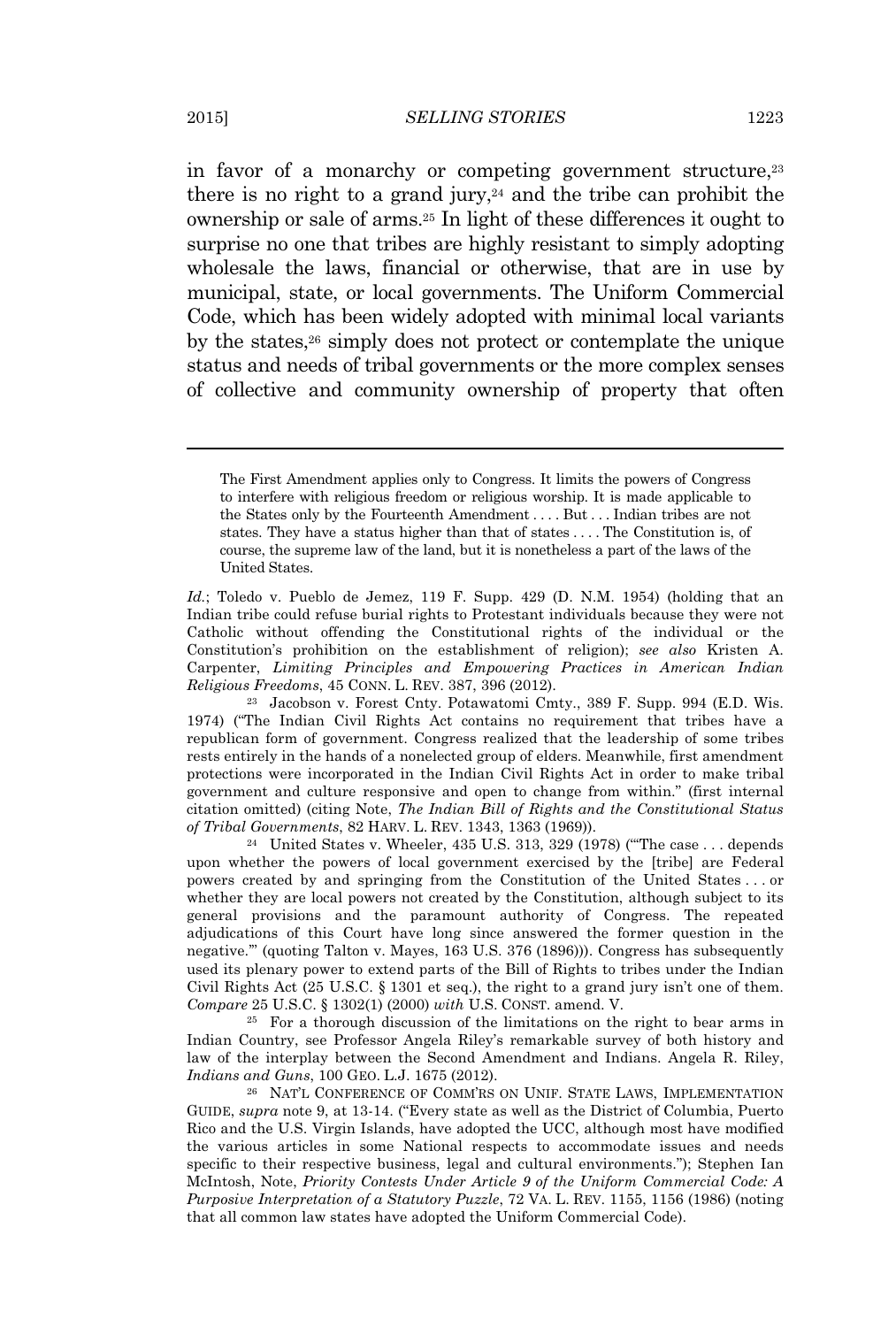permeate indigenous legal thought.<sup>27</sup> Accordingly, with the tacit approval of both tribal and federal governments, the National Conference of Commissioners on Uniform State Laws<sup>28</sup> has actively worked to produce a model commercial code for tribes and has recently published the final version of Article 9: Secured Transactions, referred to hereafter as the Model Tribal Secured Transaction Act, the Model Act, or the MTA.

With 566 federally recognized tribes<sup>29</sup> controlling tens of millions of acres of real property in the United States<sup>30</sup> and billions of dollars in assets, $31$  the widespread consideration, adoption, and implementation of the Model Act cannot come quickly enough. While a handful of tribes have already adopted it in whole or in part,<sup>32</sup> hundreds more will consider whether to adopt and how to implement the Model Tribal Secured Transactions Act in the coming years—and tribal judges will be forced to provide an interpretation of the act shortly thereafter.<sup>33</sup>

<sup>27</sup> NAT'L CONFERENCE OF COMM'RS ON UNIF. STATE LAWS, IMPLEMENTATION GUIDE, *supra* note 9, at 15 ("The third objective was to create a model tribal commercial law that readily accommodates differing approaches to various issues and situations addressed by the Act, recognizing that the legal, business and cultural environments of tribes differ from region to region and from tribe to tribe.").

<sup>28</sup> The National Conference of Commissioners on Uniform State Laws has been working to standardize laws among the states (and tribes) of the United States since 1892. For more information about the National Conference, see U. L. COMMISSION, http://www.uniformlaws.org/ (last visited Mar. 20, 2015).

<sup>29</sup> The U.S. Department of the Interior is required by Congress to annually publish in the Federal Register a list of tribes entitled to receive benefits and services from the Bureau of Indian Affairs. This annual publication serves as a list of all federally recognized Indian tribes. The BIA's most recent list was published in 2014 and contained 566 federally recognized tribes. Indian Entities Recognized and Eligible to Receive Services from the United States Bureau of Indian Affairs, 79 Fed. Reg. 4748 (Jan. 29, 2014), *available at* http://www.bia.gov/cs/groups/public/documents/text/idc006989.pdf. The United States has formally recognized a 567th tribe (The Pamunkey Indian Tribe) on July 2nd, 2015. The formal recognition was published in the federal registrar here: http://www.gpo.gov/fdsys/pkg/FR-2015-07-08/pdf/2015-16711.pdf.

<sup>30</sup> The U.S. Department of Interior manages about 56 million acres of land for Indian Tribes. Tribes own in fee additional lands over which tribal law may be properly asserted. Jeffrey Crockett, *The Department of Interior's Final Rule Allots American Indians More Freedom to Lease Land for Residential, Commercial, and Renewable Energy Development in Order to Improve American Indians' Economic Condition*, 2 U. BALT. J. LAND & DEV. 157, 157 (2013).

<sup>31</sup> Marcia A. Zug, *Dangerous Gamble: Child Support, Casino Dividends, and the Fate of the Indian Family*, 36 WM. MITCHELL L. REV. 738, 786 n.265 (2010) (noting that tribal casino revenue alone exceeded \$26 billion annually and is growing rapidly).

<sup>32</sup> The Crow Nation was the first to adopt the MTA in 2006. Several scores of tribes have adopted it since. *See Crow Nation is First to Adopt Model Secured Transactions Code*, FED. RESERVE BANK OF MINNEAPOLIS (July 1, 2006), https://www.minneapolisfed.org/ publications\_papers/pub\_display.cfm?id=2264&; Crow/Apsaalooke Transactions Act, CLB06-01 (2006), *available at* http://sos.mt.gov/Business/UCCTribal Nations/Crow/assets/pdfs/CrowAct.pdf, for the actual language the Crow adopted.

<sup>33</sup> *Crow Nation is First to Adopt Model Secured Transactions Code*, *supra* note 32; Crow/Apsaalooke Tribal Secured Transactions Act, *supra* note 32. As tribes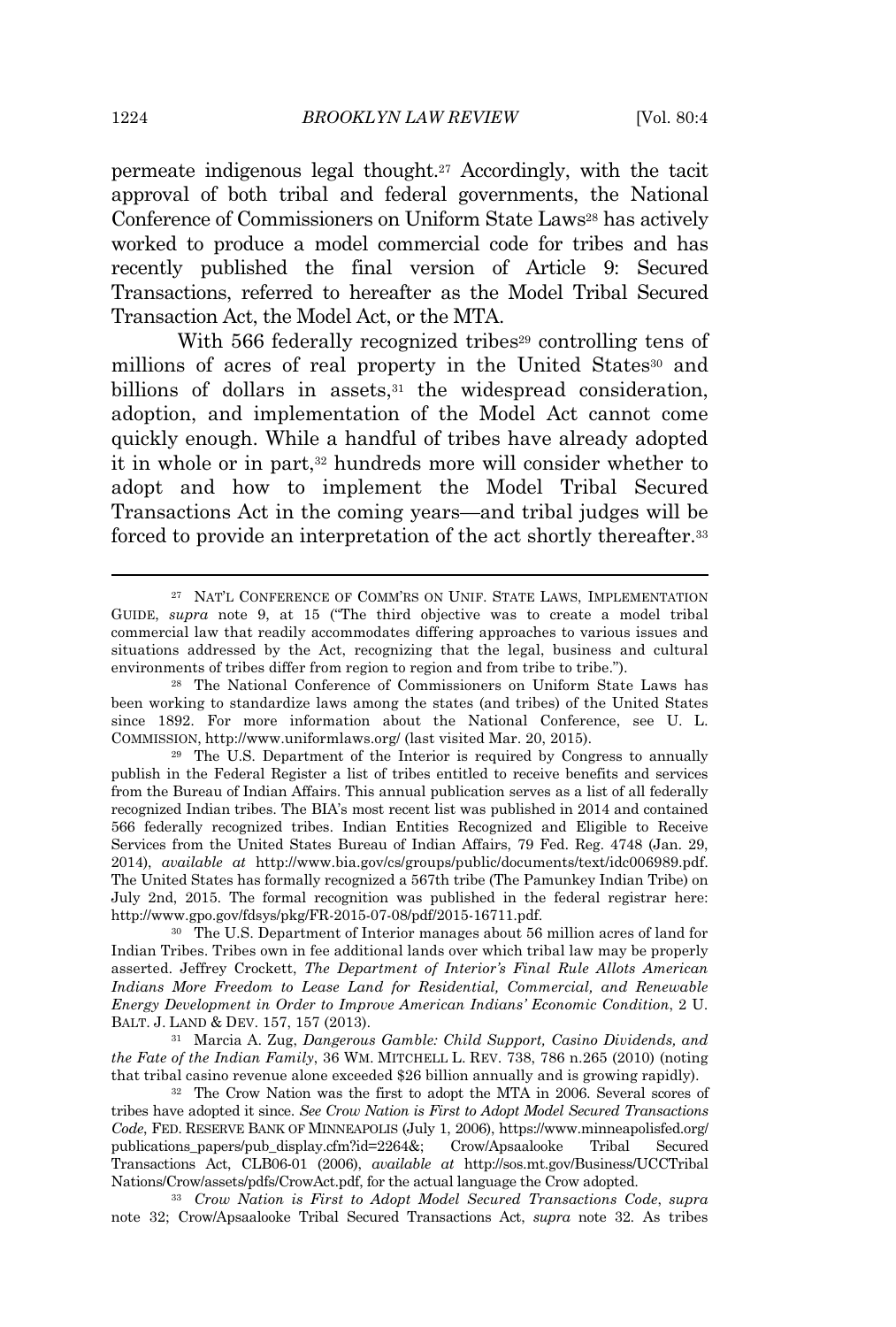As with any model code, tribal governments need to be certain they understand what they are enacting into law, and tribal judges need to consider the structures and rules created by the act as they relate to and are set against tribal culture and custom when making enforcement decisions. The following article attempts to make those decisions a little easier.

This article addresses just one part of one facet of tribal concerns relating to the implementation of enforceable financial regulations: the appropriateness of registering a security interest in tribal cultural property. Part II explains why secured transactions in Indian Country present unique questions of both "property" and "ownership" to challenge the traditional way finance has approached individual debt and community economic development. Part III builds on this understanding to introduce the Model Tribal Secured Transaction Act and urges the NCCUSL to amend the model act to explicitly include a default rule excluding cultural property from the category of property against which a security interest may be vested. For tribes that have already adopted the act, this article encourages immediate amendment. If the NCCUSL refuses to amend the model act, then this article cautions all tribes considering its adoption to think critically about the potential impact it may have on the protection of cultural property and accordingly consider amending the act prior to adoption. For tribes that wish to deviate from such an absolute categorization, Part IV will suggest that only a deliberative and democratic process relying on broad community support should overcome the presumption against vesting a security interest in tribal cultural property. Part V will briefly provide evidence of the cautionary tale of what could happen if tribes are not careful with protecting their cultural property, and finally Part VI will offer a succinct conclusion.

continue to adopt the MTA and security agreements are made under them, litigation will commence when breach occurs. Questions of the interpretation and application of the Model Act do not end with decisions in tribal court. Decisions of tribal courts are ultimately appealable to the United States District Court in which the tribe is located, but only after the parties develop a factual record in tribal court and exhaust tribal remedies. Nat'l Farmers Union Ins. Co. v. Crow Tribe, 471 U.S. 845, 856-57 ("We believe that examination should be conducted in the first instance in the Tribal Court itself . . . . Exhaustion of tribal court remedies, moreover, will encourage tribal courts to explain to the parties the precise basis for accepting jurisdiction, and will also provide other courts with the benefit of their expertise in such matters in the event of further judicial review.").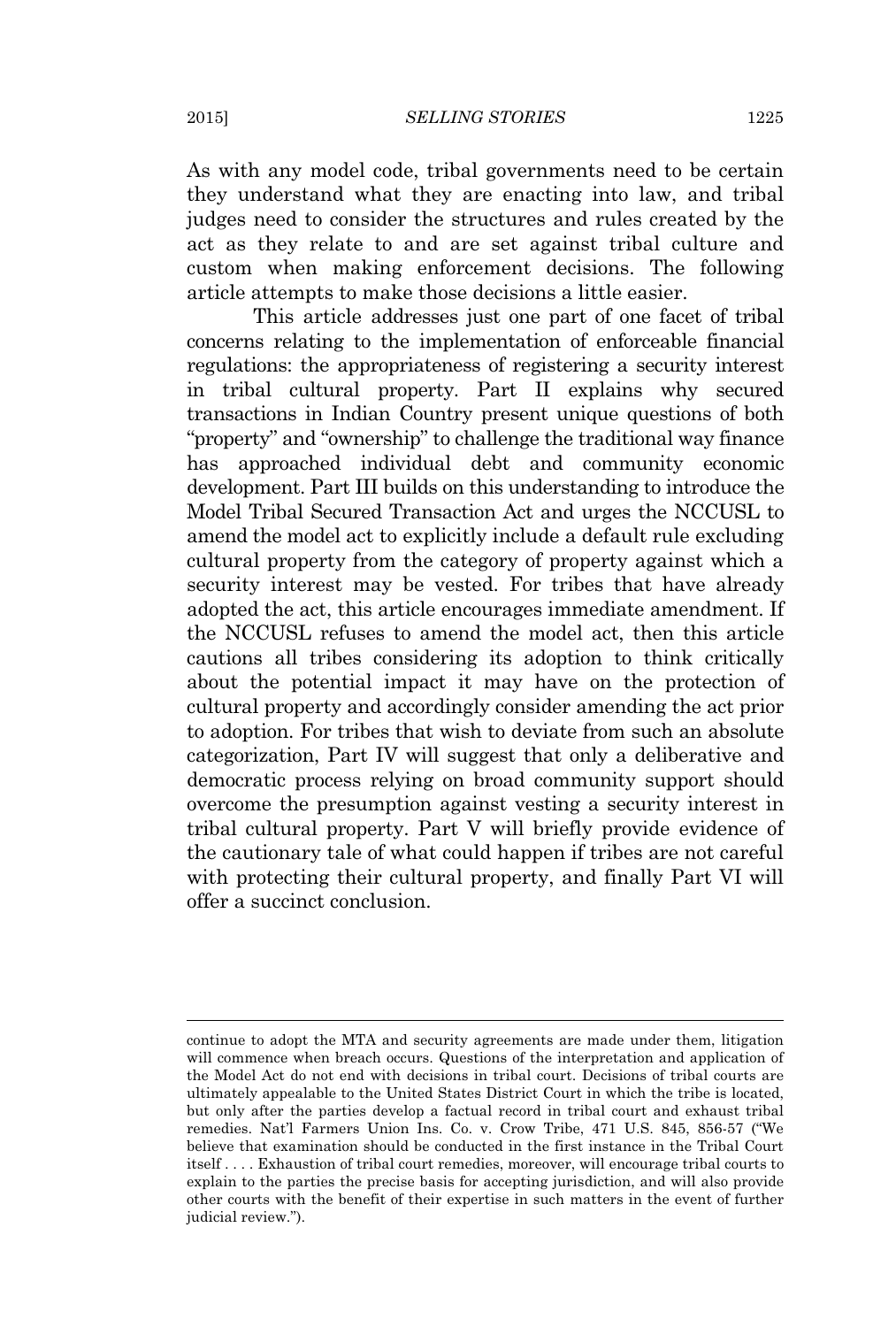## II. PROPERTY AS A BUNDLE OF STICKS: WHY SECURED TRANSACTIONS NEED TO WORK DIFFERENTLY IN INDIAN **COUNTRY**

For those without legal training, the concept of property often appears simplistic to the point of abstraction. Americans may distinguish between real and personal property,<sup>34</sup> and amongst personal property may even contemplate a difference between tangible and intangible property,<sup>35</sup> but for each type of property the common misperception of property ownership is that it is absolute. In other words, the owner of a thing is its absolute owner and has complete control over its use including the right to alienate or sell and the right to exclude others. In legal terms, it is as if most people believe that ownership exists only in terms of the fee simple absolute.<sup>36</sup> In reality, American common law treats each "property" as composed of a virtually endless "bundle of sticks" such as the right to live upon, to build upon, to cross, to fish from, to use, to extract or excavate, to fly over, etc.<sup>37</sup> American law students uniformly spend part of their first year parsing these ownership interests to understand for each "property" who owns what interest.

A secured transaction works by perfecting a security interest in a piece or parcel of property—essentially altering the ownership of the various bundles of sticks for the duration of the security agreement. Complicated enough at the best of times, the unique nature of tribally owned property inserts the ownership

<sup>34</sup> "Real property" constitutes land and the encumbrances attached to it ("Land and anything growing on, attached to, or erected on it, excluding anything that may be severed without injury to the land"), while "personal property" is "[a]ny movable or intangible thing that is subject to ownership and not classified as real property." *Property*, BLACK'S LAW DICTIONARY 1412 (10th ed. 2014).

<sup>&</sup>lt;sup>35</sup> "Tangible personal property" is that which is physical and can be touched—like a car or a can of soup. Intangible personal property is ephemeral—like a copyright or trademark from intellectual property or goodwill in the context of business. "Corporeal personal property of any kind; personal property that can be seen, weighed, measured, felt, touched, or in any other way perceived by the senses, examples being furniture, cooking utensils, and books." *Id.*

<sup>36</sup> "Fee simple" is a concept of land ownership which gives the landowner complete control over the ownership, sale, and transferability of real property. *Id.* at 733 ("An interest in land that, being the broadest property interest allowed by law, endures until the current holder dies without heirs.").

<sup>&</sup>lt;sup>37</sup> For a thorough discussion and critique of this bundle of sticks analogy, see Anna di Robilant, *Property: A Bundle of Sticks or a Tree?*, 66 VAND. L. REV. 869, 878-79 (2013) ("The first contribution of the bundle of rights image was that it brought analytical clarity to the concept of property. It made clear that property is not a monolithic aggregate of powers but a set of distinct entitlements . . . the elementary rights of property are the right to possess, use, and transfer; the right to have law protect both the fact of one's possession and the physical condition of the thing; and the powers of appointment and liens.").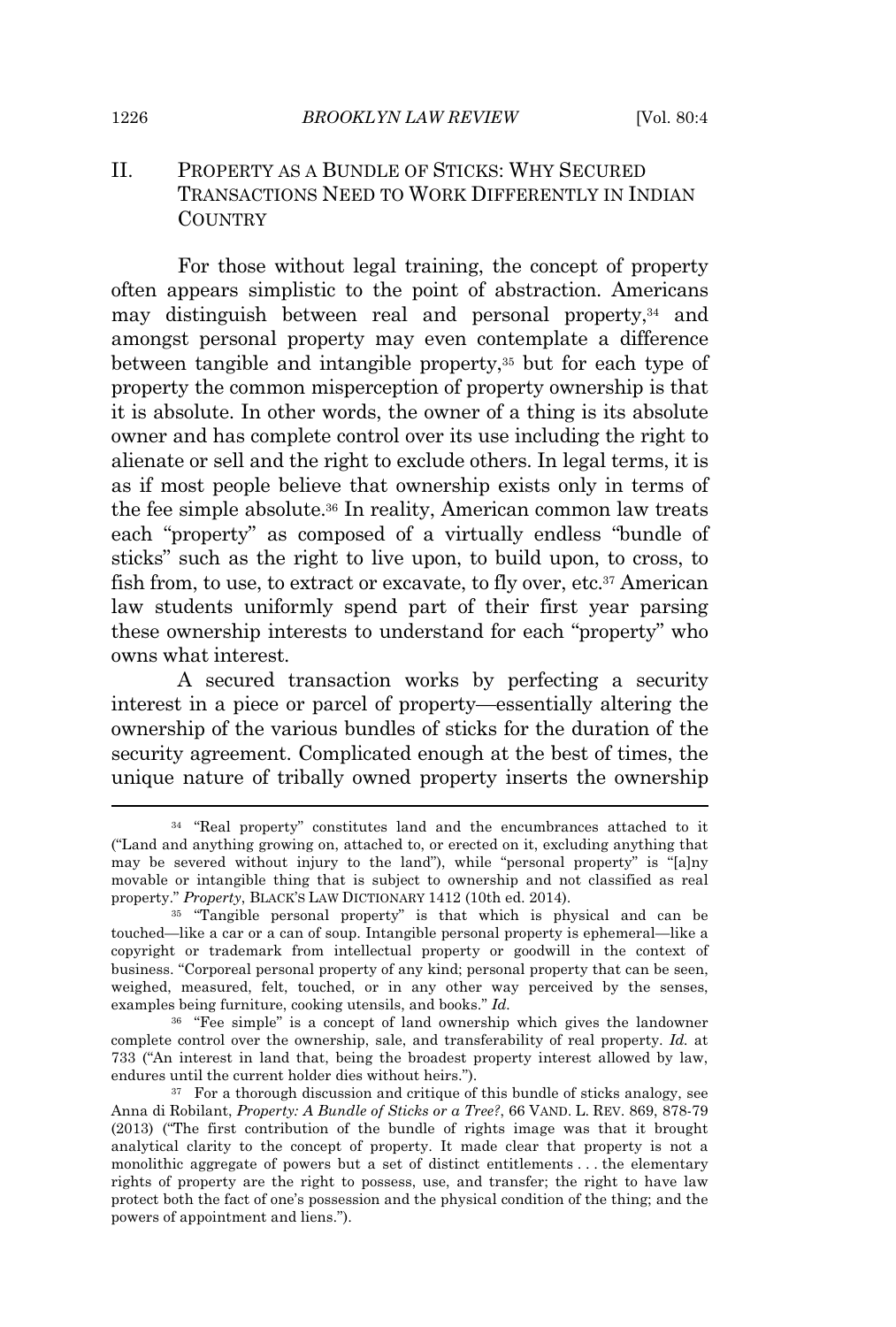interest of the federal government,<sup>38</sup> a sovereign and therefore preferential creditor,<sup>39</sup> into many secured transactions in Indian Country. This section explores the nuances of those interactions to demonstrate how any law governing the ownership or transfer of property in Indian Country needs to account for interests not present in other transactions by first briefly introducing the concept of a secured transaction and then articulating why the law surrounding such transactions is more complicated in Indian Country.

#### *A. The Basics of a Secured Transaction*

In its simplest form, a secured transaction takes place when a contract is made "between a secured party<sup>40</sup> and a debtor<sup>41</sup> that creates a security interest in the debtor's designated property in favor of the secured party." 42

<sup>39</sup> A preferential creditor is one who takes first when the assets pledged cannot cover the full liabilities owed by the debtor or secured by an asset. For a discussion of the problems surrounding and defining the scope of secured creditors, as well as authority that the government often holds a priority position, see generally Jacob S. Ziegel, *Preferences and Priorities in Insolvency Law: Is There a Solution?*, 39 ST. LOUIS U. L.J. 793 (1995).

<sup>40</sup> The "'Secured Party' is the party to whom a security interest in collateral is given under the terms of a security agreement." Often thought of as the creditor (the one who extends money), "[t]he term includes a cosignor and a buyer of accounts, chattel paper, payment intangibles or promissory notes." NAT'L CONFERENCE OF COMM'S ON UNIF. STATE LAWS, IMPLEMENTATION GUIDE, *supra* note 9, at 21.

<sup>41</sup> "A debtor is typically the party that provides the collateral. The term includes any party with an ownership or other non-lien interest in the collateral, such as a joint tenant, or subsequent transferee of the collateral or of an interest in the collateral. The debtor may or may not be the borrower[, as a] debtor includes a consignee as well as a seller of accounts, chattel paper, payment of intangibles or promissory notes." *Id.* at 21- 22*.* There are two other classes of persons who may have an interest in a secured transaction but do not immediately benefit from the perfecting of the security interest or the loan of immediate financial assistance. An "obligor" or "secondary obligor" may allow their property to be used as collateral by the debtor. Their status is also defined and obligations spelled out in this section of the Model Act. *Id.* at 22.

<sup>42</sup> *Id.* at 23*.* MTA § 9-106 contains a complete list of common definitions used in the Act; the Commentary adds some additional information to the terms for clarity and for general reference.

<sup>38</sup> The federal government has an interest whenever tribal land is at issue, as it has a fee interest in most real property in Indian Country. Essentially, land cannot be encumbered without the approval of the federal government. The origin of this doctrine comes from the Supreme Court in Johnson v. M'Intosh, 21 U.S. 543, 574 (1823) ("[T]heir rights to complete sovereignty, as independent nations, were necessarily diminished, and their power to dispose of the soil at their own will, to whomsoever they pleased, was denied by the original fundamental principle, that discovery gave exclusive title to those who made it."). This interest of the United States has manifested itself in many ways in American law, and was codified by the Nonintercourse Act, 25 U.S.C. § 177 (2012) ("No purchase, grant, lease, or other conveyance of lands, or of any title or claim thereto, from any Indian nation or tribe of Indians, shall be of any validity in law or equity, unless the same be made by treaty or convention entered into pursuant to the Constitution.").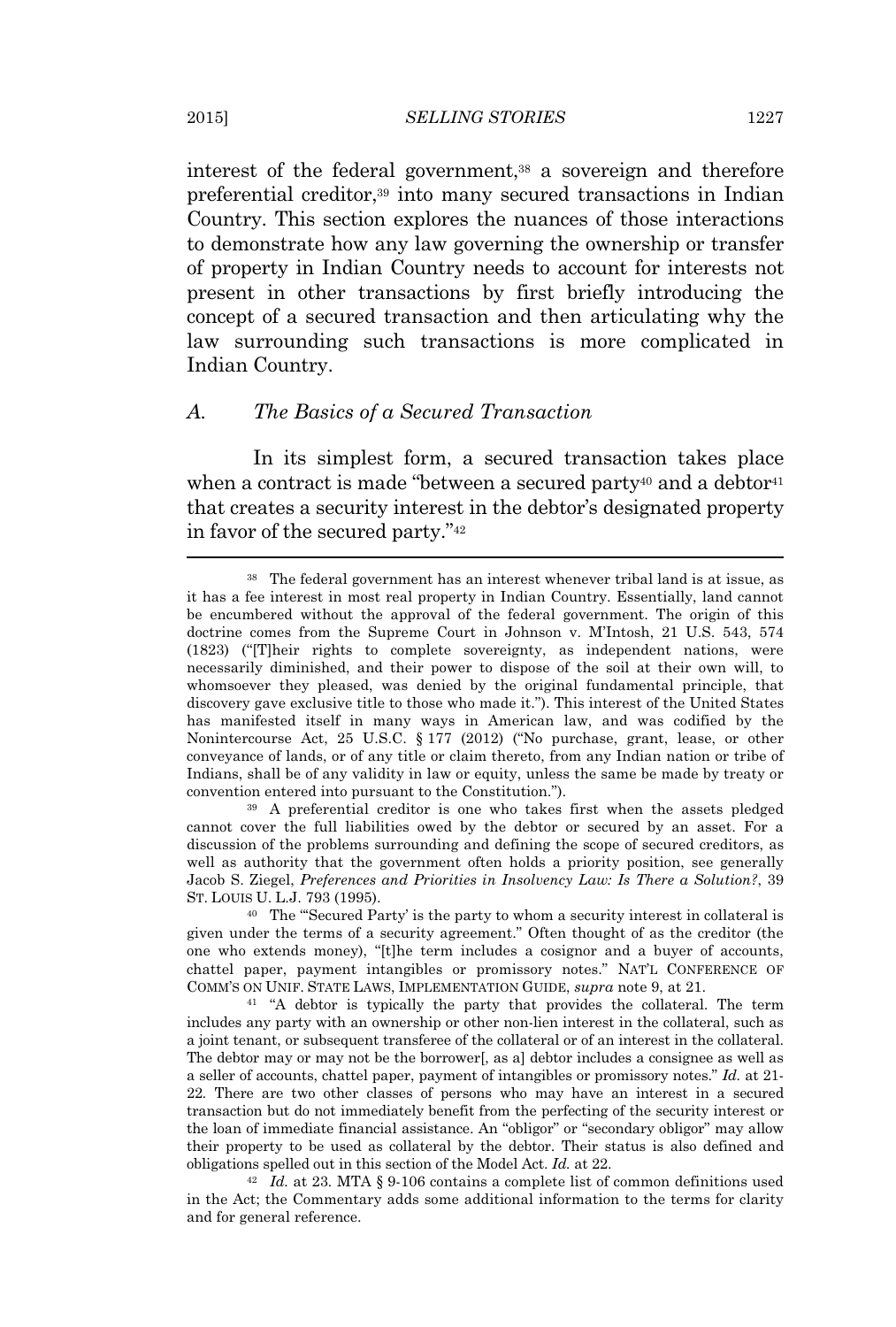A couple examples will help a secured transactions neophyte grasp the basics of the interests involved. A executes a security agreement to borrow \$100,000 from B to finance the purchase of greenacre. A is the debtor, having incurred a \$100,000 obligation under the terms of the security agreement. B is the secured party, sometimes referred to as the secured creditor. B will perfect a security interest in greenacre under the security agreement. If A fails to pay B under the terms of the agreement, then B can have greenacre sold to obtain the balance A owes B on the security agreement.<sup>43</sup>

If the value of the secured property exceeds the balance on the security agreement, the secured party is entitled to the amount owed by the debtor under the security agreement, and any excess value that is realized from the sale is returned to the debtor. In the event that the value of the secured property is less than the balance owed under the security agreement at the time the secured party enforces its rights, the secured party can still force the sale of the property with a perfected security interest. The entire amount is kept by the secured party and credited against what the debtor owes the secured party under the security agreement. The secured party is still entitled to collect the remaining balance from the debtor, but that obligation becomes unsecured.

Secured transactions extend beyond the realm of financing the purchase of real or personal property. For example: A owns a fee simple interest in greenacre. A executes a security agreement that perfects a security interest in greenacre in exchange for borrowing \$100,000 from B to pay for law school. If A fails to pay B under the terms of the agreement, then B can have greenacre sold to obtain the balance A owes B on the security agreement even though the money borrowed was earmarked to pay for law school instead of the purchase of real property.<sup>44</sup>

The property subject to a secured transaction does not have to be land or a vehicle. A security agreement can be perfected in any kind of property that has and is likely to retain value, including artwork, insurance, intellectual property, stock, antiquities, natural resources, jewelry, and more. If the obligations under the security agreement aren't met, the property

<sup>43</sup> The enforcement of a security agreement is provided for in every jurisdiction, but the method by which a secured party enforces their agreement varies from one jurisdiction to another. The right to seize, sell, and/or reposses property is defined by the local law of a jurisdiction. RESTATEMENT (SECOND) OF CONFLICT OF LAWS § 254 (1971).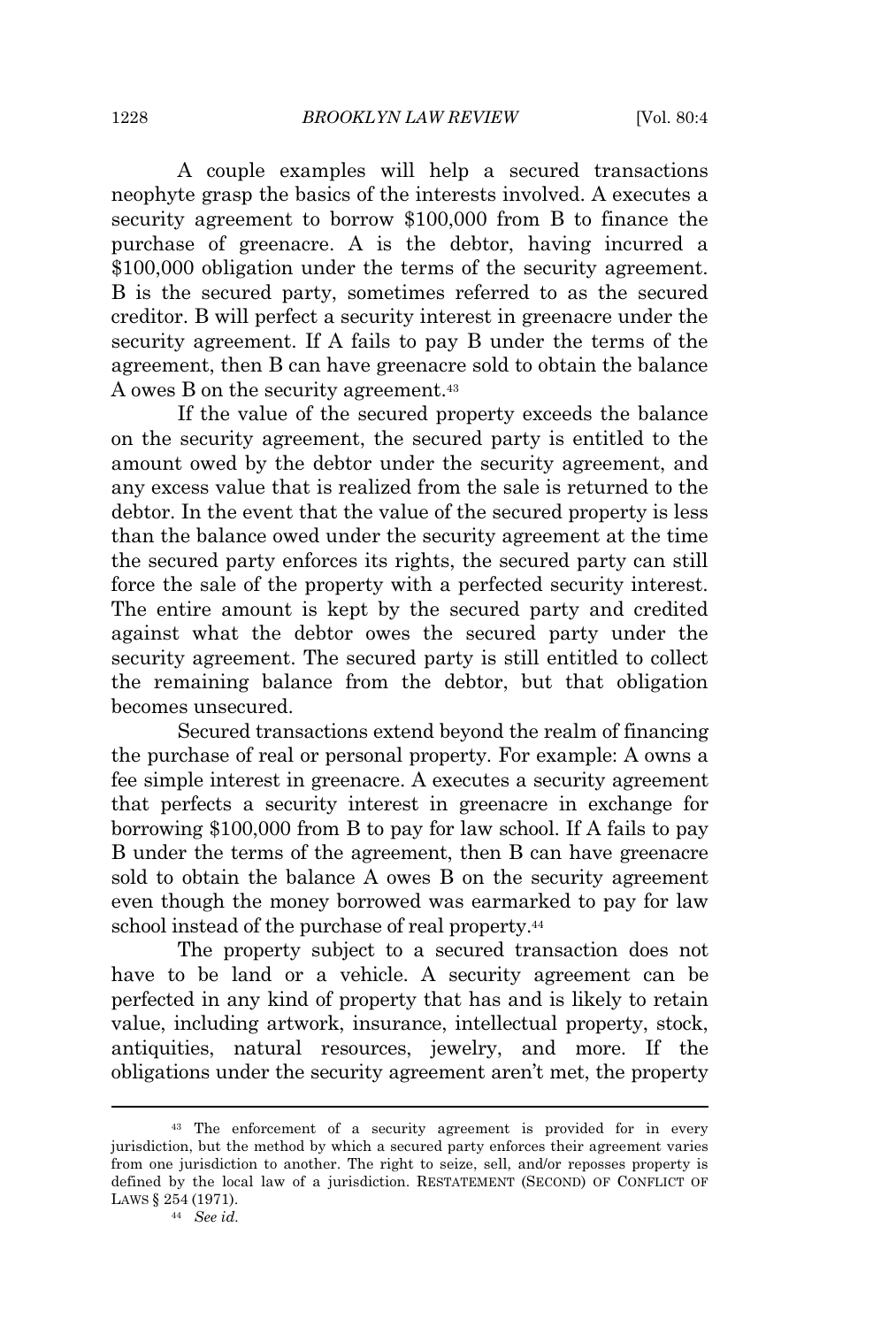that is secured is transferred from its original owner to the secured party. Movie rights, publication rights, and religious artifacts have all been used as collateral in secured transactions. The danger in Indian Country is that some critically important piece of cultural property might be used and then called away, lost to the tribe forever.

If the security agreement is not vested in any specific property, but is instead secured by all of the general personal property (real and tangible) of the debtor, the danger of the loss of cultural property is magnified. A tribal member who cannot pay his or her obligations under the agreement will likely have few tangible personal property assets of value. Artifacts or other cultural property that have been inherited or part of the debtor's family for generations may be among the most valuable items remaining and thus the property most likely to be lost upon default.

This is not to imply that a tribe should ban all such transactions out of a misplaced fear of losing vitally important cultural property. On the contrary, secured transactions have a myriad of uses. For example, a secured transaction enables a party with an idea for a new business or a project that will yield an economic dividend, but without sufficient capital, to secure financing for the business or project on better terms than an ordinary bank loan. By pledging property against the loan (and thus vesting a security interest in the property subject to a security agreement) the secured party has minimized the risk of losing its core capital by allowing the seizure of the property if the debtor is unable to meet its obligations under the agreement. Accordingly, many projects that would otherwise be impossible to finance—either because the risk involved would make the interest rate required to finance the project usurious or because financing cannot be found at any rate of interest—can proceed using financing in the form of a secured transaction.

## *B. How Indian Country Complicates Secured Transactions*

At first glance it may appear that secured transactions in Indian Country would proceed exactly as they would in any other jurisdiction of the United States—with state law prescribing the process for perfecting a security interest and the consequences of default for both the debtor and creditor.<sup>45</sup> However, that

<sup>45</sup> As previously discussed, the Uniform Commercial Code has been widely adopted with minimal changes and so this process for both the securitization of rights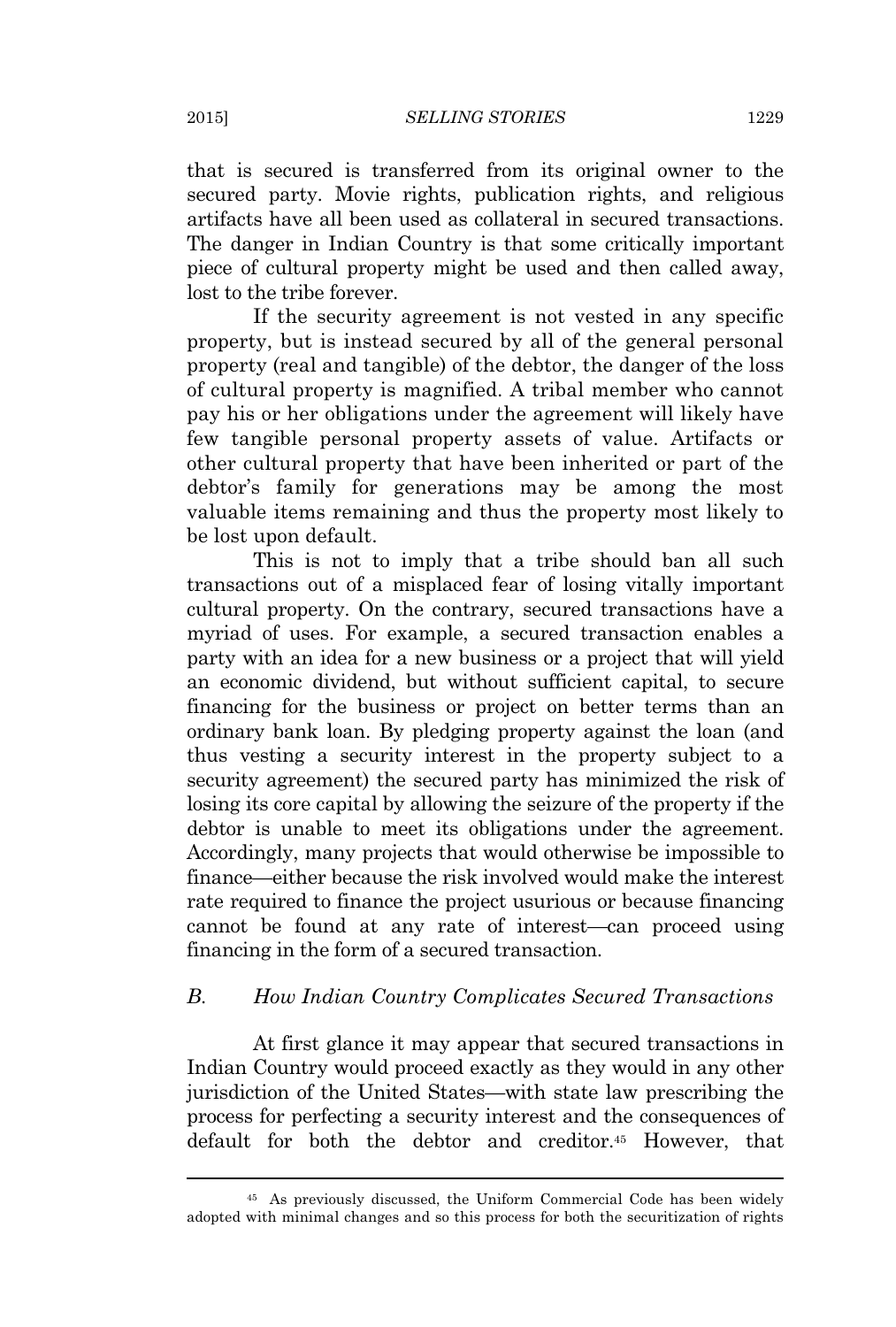understanding discounts the realities of Indian law and the unique relationship Indian tribes possess in the United States.

The reality in Indian Country is almost infinitely more complicated. First, secured transactions involving real property often require the direct participation of the United States because it is the sovereign that controls the fee title interest of much of the land base in Indian Country.<sup>46</sup> Second, aside from fee ownership, Congress has enacted unique rules for the potential alienation of lands in Indian Country.<sup>47</sup> Third, if tribally owned property is at issue and if the tribe or one of its entities is a party to the security agreement, the secured party or parties must obtain a waiver of sovereign immunity in order to make the security agreement enforceable.<sup>48</sup> Finally, while choice of law questions have been made largely irrelevant<sup>49</sup> by the adoption of Article 9 of the Uniform Commercial Code,<sup>50</sup> the discrepancies between the Model Act and U.C.C. Article 9 will require courts to determine *when* each applies. In other words, because the MTA and the U.C.C. Article 9 are not identical, it needs to be clear to both the secured party and the debtor which law governs their security agreement at the time of its creation. This certainty will enable all parties, as well as courts should the agreement find itself in the middle of litigation, to clearly understand the mutual intent of the parties at the time of the agreements and accordingly give each party the benefit of its bargain.

and forced sale or transfer of ownership that occurs on default is now highly standardized throughout the United States.

<sup>46</sup> Johnson v. M'Intosh, 21 U.S. 543, 568-69, 587-88 (1823) (clarifying that upon "discovery" by the U.S. Government, tribes lost a fee simple interest in land and retained only "Indian title" which includes the right to use, occupy, and cross the land but not the right to alienate it). For a critique of "discovery" and the western bias it implicates, see ROBERT A. WILLIAMS, JR., SAVAGE ANXIETIES: THE INVENTION OF WESTERN CIVILIZATION (2012).

<sup>&</sup>lt;sup>47</sup> A number of congressionally enacted statutes complicate the vesting of a security interest in real property in Indian Country. For examples, see 25 U.S.C. §§ 81, 85, 86 (2012) (detailing contracts with Indian tribes or Indians).

<sup>48</sup> When the security agreement is with a tribe, or with an entity entitled to assert tribal sovereign immunity, the security agreement may be unenforceable because any suit to enforce it would essentially be nonjusticiable. *See* Kiowa Tribe of Okla. v. Mfg. Tech. Inc., 523 U.S. 751, 760 (1998) ("Tribes enjoy immunity from suits on contracts, whether those contracts involve governmental or commercial activities and whether they were made on or off a reservation. Congress has not abrogated this immunity, nor has petitioner waived it, so the immunity governs this case.").

<sup>49</sup> While the choice of law question may be theoretically interesting, when all states have adopted an identical law it doesn't matter which state's law is used for all practical purposes.

<sup>50</sup> U.C.C. art. 9. Choice of law is discussed specifically in §§ 9-301 to 9-307.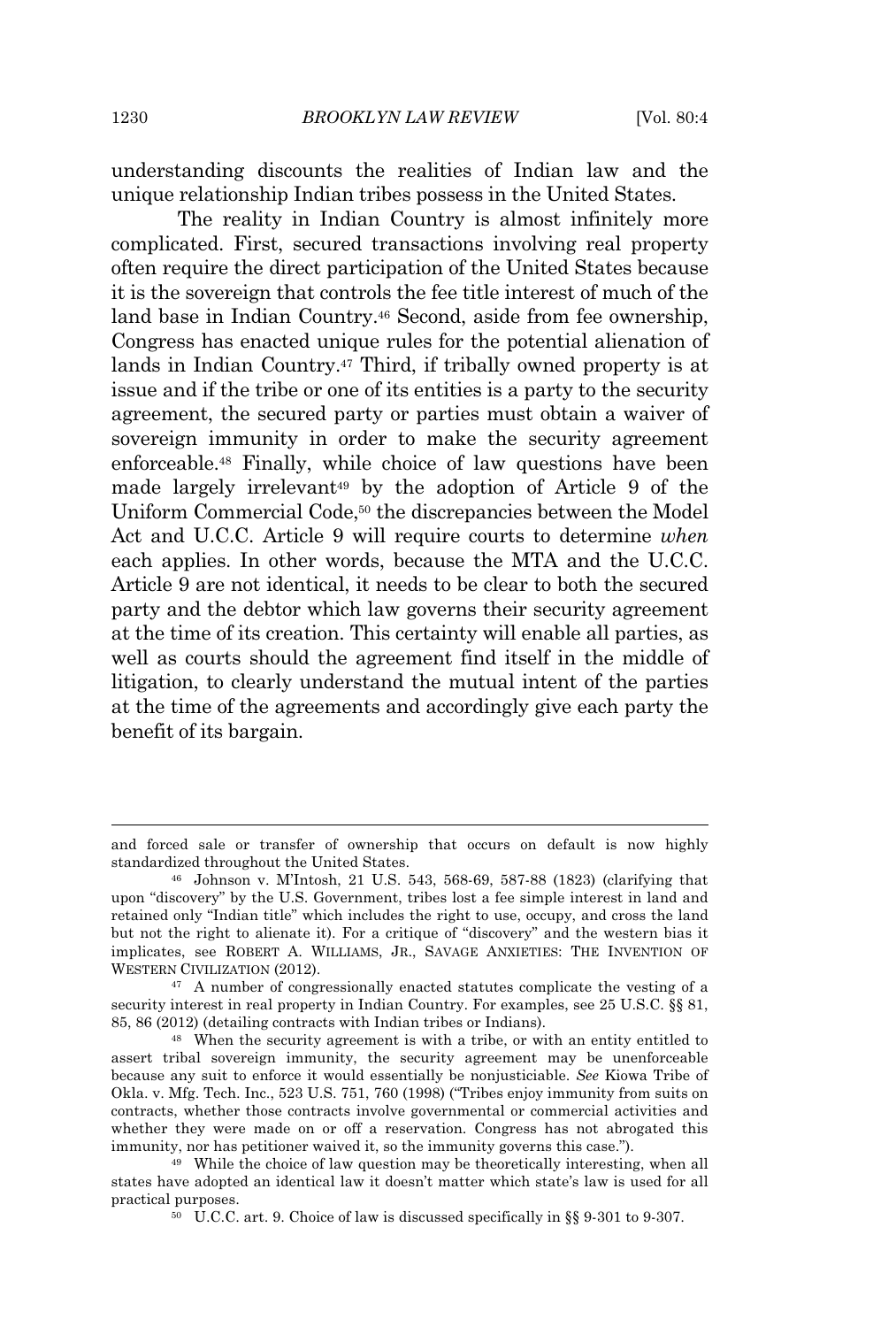## 1. Indian Title

To say that the ownership of land in Indian Country is complicated is an understatement on the scale of equating the Grand Canyon to a hole in the ground. Land can be held in trust by the federal government<sup>51</sup> or owned in fee<sup>52</sup> by the tribe itself, by a tribal member, by a non-member Indian, or by a non-Indian. It can be subject to fractionation<sup>53</sup> with hundreds of partial owners. The zoning of land becomes even more complicated. For example, the Supreme Court has instructed that while it is sometimes proper for Indian tribal governments to possess the authority to zone non-Indian owned fee land on the reservation,<sup>54</sup> other times it is the state that has the sole authority to zone even tribally owned land within the outer boundaries of the reservation<sup>55</sup>

By the treaties concluded between the United States and the Indian nations, . . . the country comprehending the lands in controversy has been ceded to the United States, without any reservation of their title . . . . Their cession of the country, without a reservation of this land, affords a fair presumption, that they considered it as of no validity. They ceded to the United States this very property . . . and the attempt now made, is to set up their title against that of the United States . . . the plaintiffs do not exhibit a title which can be sustained in the Courts of the United States.

*Id.* at 593-94, 604-05.

<sup>52</sup> The Dawes Act allotted millions of acres of land in Indian Country to individual Indians and opened up remaining lands to non-Indian settlement in an illdevised attempt to assimilate Indians with non-Indian American society and culture. As a result, the legacy of allotment has clouded the ownership of millions of acres in Indian Country by dividing it among ever more parties.

<sup>53</sup> Babbitt v. Youpee, 519 U.S. 234, 236-37 (1997); Hodel v. Irving, 481 U.S. 704, 706-07 (1987). For a complete discussion of the problems posed by the fractionation of land interests in Indian Country, see Anthony J. Franken, *Dealing with the Whip End of Someone Else's Crazy: Individual-Based Approaches to Indian Land Fractionation*, 57 S.D. L. REV. 345 (2012); Chris Schwab, Case Note, *Constitutional Law—Fifth Amendment Just Compensation Clause—Escheat of Trust Lands*, 65 TENN. L. REV. 805 (1998).

<sup>54</sup> Brendale v. Confederated Tribes & Bands of the Yakima Indian Nation, 492 U.S. 408, 431 (1989) ("Since the tribes' protectable interest is one arising under federal law, the Supremacy Clause requires state and local governments, including Yakima County zoning authorities, to recognize and respect that interest in the course of their activities.").

<sup>55</sup> *Id.* at 430 ("The governing principle is that the tribe has no authority itself, by way of tribal ordinance or actions in the tribal courts, to regulate the use of fee land. The inquiry thus becomes whether, and to what extent, the tribe has a protectable interest in what activities are taking place on fee land within the reservation and, if it has such an interest, how it may be protected.").

<sup>51</sup> *See Johnson v. M'Intosh*, 21 U. S. at 543. Chief Justice Marshall recognized that while Indian tribes were the "rightful occupants of the soil, with a legal as well as just claim to retain possession of it," the United States owned the "ultimate title" of the land. *Id.* at 574, 592, 603. When tribes negotiate and sign a treaty with the United States that gives up the tribe's interest in real property, the United States takes full ownership of the land unless the treaty reserves or protects the interest of any other land owner.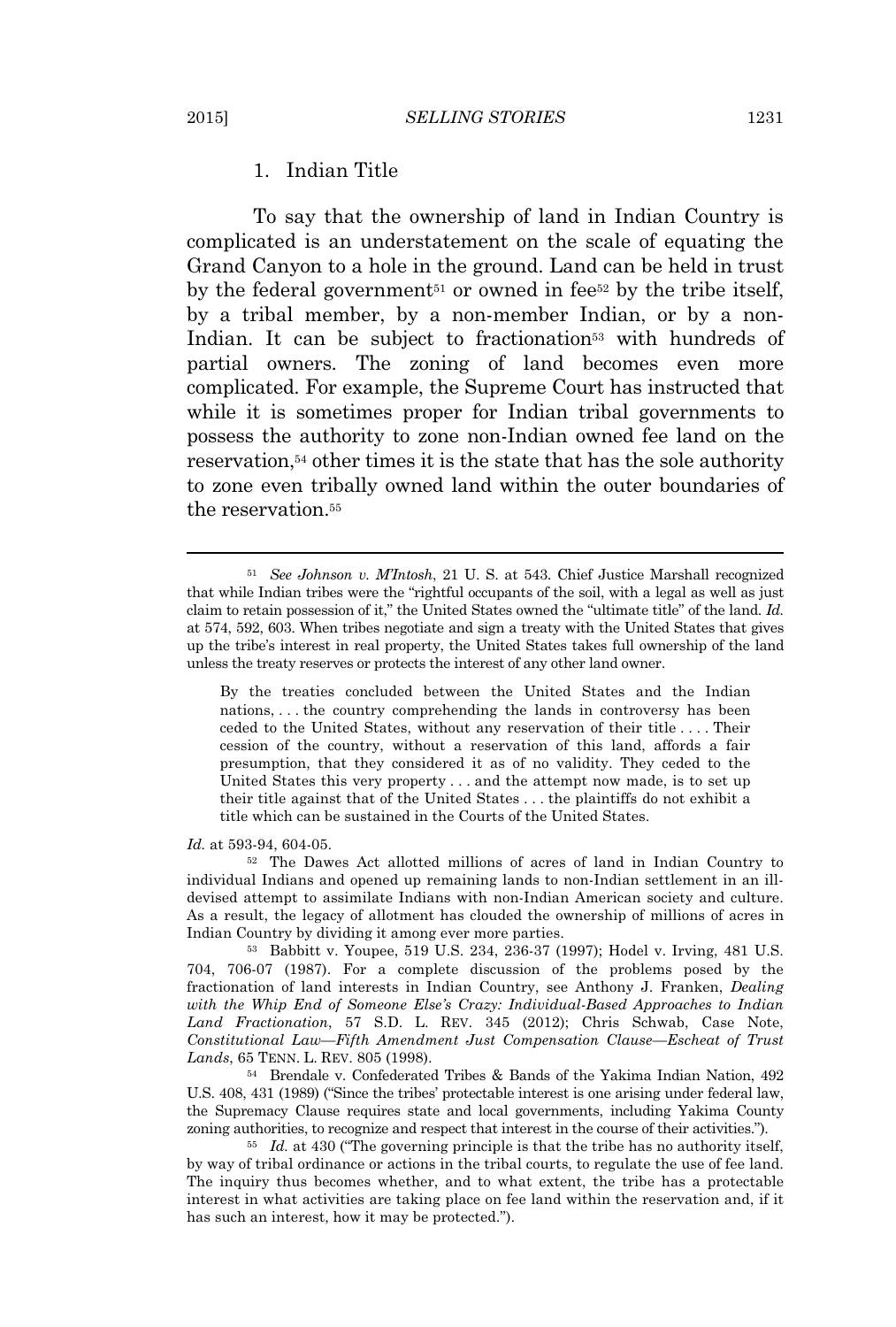Much of the land in Indian Country is held in trust by the United States on behalf of the tribes.<sup>56</sup> Due to the unique history of Indian law, courts have concluded that upon contact with European colonizers, tribes retained their "Indian title" to the land but lost the right to alienate their lands to anyone but the colonizing sovereign.<sup>57</sup> By holding the land in trust for the benefit of tribes, the United States federal government has a property right in the land—the sole right to acquire it.<sup>58</sup>

The complexities of this land ownership mean that in the vast majority of instances involving a security agreement where a security interest is vested in real property, the United States is also an interested party to the contract.<sup>59</sup> Without the approval of the federal government, the security interest cannot be perfected:<sup>60</sup> accordingly, creditors are unwilling to help invest in Indian Country.<sup>61</sup> Any secured transaction using real property in Indian

<sup>57</sup> *See* 25 U.S.C. § 177; *see also* United States ex. rel. Hualpai Indians v. Santa Fe Pac. R.R., 314 U.S. 339, 345 (1941) ("[T]he policy of the Federal Government from the beginning [was] to respect the Indian right of occupancy, which could only be interfered with or determined by the United States." (quoting Cramer v. United States, 261 U.S. 219 (1923))).

<sup>60</sup> Indian lands cannot be alienated without the consent of the Secretary of the Interior. *See* 25 U.S.C. § 177 (2012).

<sup>61</sup> This conclusion follows from the premises established earlier. Without a waiver of sovereign immunity and the explicit right to recapture the loaned value through the seizure and sale of property, the risk to a lender would be so large that either the interest rate required to lend to the party would be usurious or the secured party would become unwilling to lend at any rate of return. Accordingly, this significantly limits the forms of economic development in Indian Country to either projects run by the tribe or projects funded entirely in cash. Because this subset of projects is considerably less than the larger set of all projects that are economically feasible on the reservation if the parties had access to finance, tribal economic development suffers by definition. Because tribal governments have an incentive to promote economic growth, and stand to gain concomitantly from the jobs and tax revenue such growth generates, all parties have an

<sup>56</sup> More than 56 million acres of land are held in trust by the United States on behalf of Indian tribes. *Frequently Asked Questions*, BUREAU OF INDIAN AFFAIRS (Feb. 13, 2015, 2:55 PM), http://www.bia.gov/FAQs/index.htm. An additional 44 million are set aside for the benefit of Alaskan tribes. *See* Elizaveta Barrett Ristroph, *Traditional Cultural Districts: An Opportunity for Alaska Tribes to Protect Subsistence Rights and Traditional Lands*, 31 ALASKA L. REV. 211, 212 (2014) (noting that the Alaska Native Claims Settlement Act (ANSCA) has set aside approximately 44 million acres of land to be divided among Alaska Native Corporations (the entities in charge of managing land for indigenous Alaska communities)).

<sup>58</sup> *See* Johnson v. M'Intosh, 21 U.S. 543 (1823).

<sup>59</sup> For a discussion of the problems this creates and a strong argument for tribes recapturing the absolute rights over land lost in prior centuries, see David D. Haddock and Robert J. Miller, *Can a Sovereign Protect Investors from Itself? Tribal Institutions to Spur Reservation Investment*, 8 J. SMALL & EMERGING BUS. L. 173, 185 (2004) ("Insofar as there is good reason to think that many tribes were disadvantaged when they involuntarily yielded sovereignty to the United States, it is plausible that they would be advantaged if they recaptured it. State governments rarely provide anything in exchange for the limited sovereignty they acquire over the tribes, so it is similarly plausible that the tribes would be advantaged if they recaptured sovereignty from the states. But voluntary non-fraudulent agreements are mutually beneficial *ex ante*.").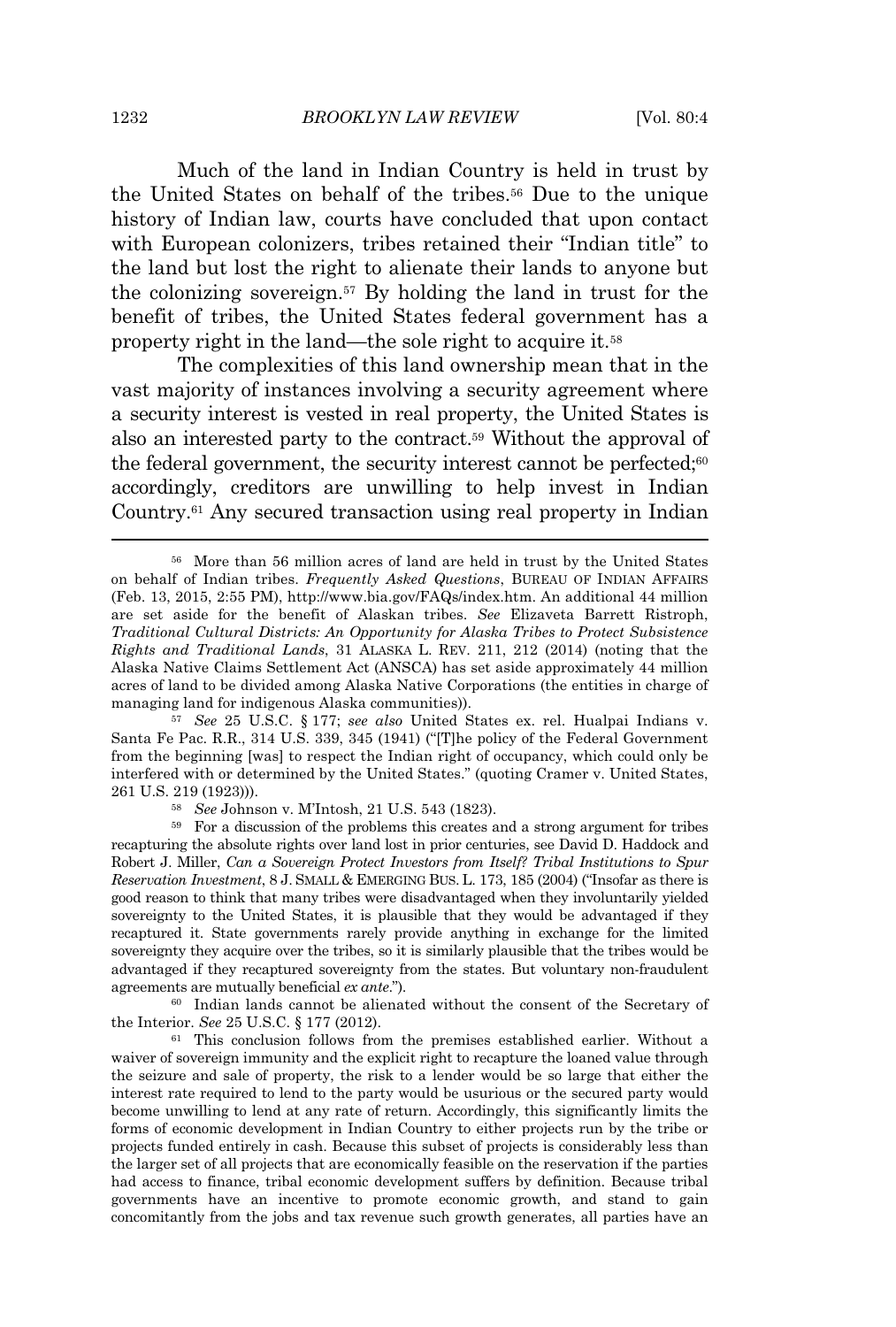Country thus requires more expensive and more time-intensive due diligence on behalf of both parties. Note, as the next section will discuss, it is not impossible to vest a security interest in real property held in trust by the federal government for the benefit of tribes—it simply becomes more difficult.<sup>62</sup>

The complications of using real property as a security interest in order to complete a secured transaction make it ever more likely that tribal members and even tribes themselves will be tempted to use personal property as security for a loan or other valuable consideration. Section III anticipates this instinct and encourages tribes to take proactive measures to protect those forms of tangible and intangible personal property that are most important for tribal identity.<sup>63</sup>

## 2. Congressional Hurdles to Perfecting Secured Transactions

As discussed above, the federal government holds most real property in Indian Country in trust for the benefit of Indian tribes.<sup>64</sup> It makes no difference whether the land was purchased by the United States for the tribe or was purchased by the tribe and taken into trust by the federal government.<sup>65</sup> Once the United States holds the land in trust for the benefit of tribes, a bevy of restrictions on its alienation, use, and encumbrance are attached to the land,<sup>66</sup> but the land is also removed from the administrative

incentive to work out the legal difficulties that stand in the way to the promotion of secured transactions.

 $62$  Indian Nonintercourse Act, 25 U.S.C. § 177. Where the federal government retains a fee interest in Indian lands any encumbrance upon those lands requires the additional approval of the federal government. "Our Government has ever claimed the right, and from a very early period its settled policy has been, to regulate and control the alienation or other disposition by Indians, and especially by Indian nations or tribes, of their lands." Lease of Indian Lands for Grazing Purposes, 18 Op. Atty Gen. 235, 236 (1885); *see* Chemehuevi Indian Tribe v. Jewell, 767 F.3d 900, 906 (9th Cir. 2014) (reaffirming the broad scope of § 177, the validity of the attorney general opinion, and that the Indian Nonintercourse Act "applies to conveyances of less than complete divestment.").

<sup>63</sup> For a discussion of the role that tribal cultural property can play in creating identity, see *infra* Part V, and Rebecca Tsosie, *Native Nations and Museums: Developing an Institutional Framework for Cultural Sovereignty*, 45 TULSA L. REV. 3 (2009).

<sup>64</sup> *See supra* note 51. See Chief Justice Marshall's opinion in *Johnson v. M'Intosh* and the nature of federal land ownership stemming from the original European claims to title of lands in the newly discovered Americans. Johnson v. M'Intosh, 21 U.S. 543, 574-87 (1823).

<sup>65</sup> United States v. 7,405.3 Acres of Land, 97 F.2d 417, 422 (4th Cir. 1938).

<sup>66</sup> *Id.*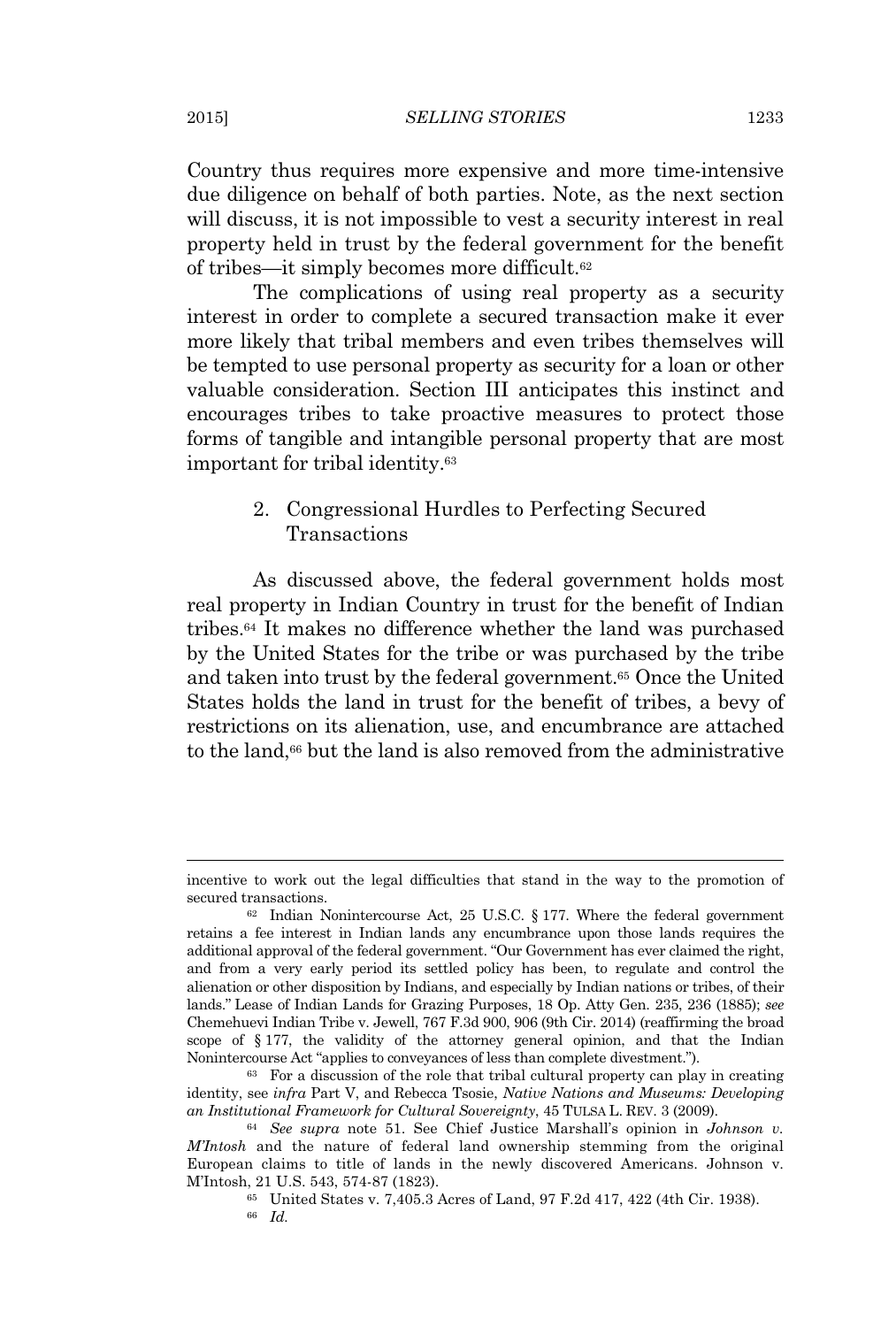or regulatory control of the state, including the state's ability to levy property, extraction, excise, and sales taxes.<sup>67</sup>

In recognition of the federal government's special interest, Congress has long made it federal policy that Indian lands cannot be easily divested or encumbered.<sup>68</sup> Congress has consistently reaffirmed its intent to maintain this restraint on alienation.<sup>69</sup> Most recently in 2000, Congress strengthened these protections by passing legislation that voids any contract that "encumbers Indian lands for a period of seven or more years" without meeting a list of additional criteria and receiving approval from the Secretary of the Interior.<sup>70</sup>

<sup>70</sup> 25 U.S.C. § 81 (2012). For an example of how complex the approval process is, consider the five factors the Secretary of Interior must take into account before approving a contract with an Indian tribe for the provision of outside legal services:

The following factors are to be considered in determining whether funds should be paid to provide private legal representation for a tribe.

(a) The merits of the legal position which the tribe asserts. Greater weight will be given to those cases where the tribe's legal argument is deemed particularly meritorious than to those cases where the tribe's position, although not entirely without merit, may be relatively weak;

(b) The ability of the tribe to pay all or a part of its legal expenses out of its own funds. A review of the tribe's financial resources under this subsection will include an examination of the tribe's total expenditures to determine whether its expenditures for other purposes comport with the asserted importance of the case for which it seeks funds;

(c) Whether the question the tribe seeks to litigate is being litigated in another case by another tribe;

(d) Whether, as a matter of strategy, the issues the tribe seeks to litigate could be more satisfactorily resolved in another forum, in a different factual context, or a different time; and

(e) Whether the issue should be litigated at all in preference to a legislative or other solution.

<sup>67</sup> Bryan v. Itasca Cnty., 426 U.S. 373, 392 (1976) ("Indians stand in a special relation to the federal government from which the states are excluded unless the Congress has manifested a clear purpose to terminate [a tax] immunity and allow states to treat Indians as part of the general community." (alteration in original) (citing Okla. Tax Comm'n v. United States, 319 U.S. 598, 613-14 (1943) (Murphy, J., dissenting))).

<sup>68</sup> The Indian Nonintercourse Act, 25 U.S.C. § 177. The Act expressly forbids the "purchase, grant, lease, or other conveyance of lands, or of any title or claim thereto, from any Indian nation or tribe of Indians" without the explicit approval of the Secretary of Interior. *See supra* note 62.

<sup>69</sup> 18 U.S.C. § 1162 (2011) ("Nothing in this section shall authorize the alienation, encumbrance, or taxation of any real or personal property, including water rights, belonging to any Indian or any Indian tribe, band, or community that is held in trust by the United States or is subject to a restriction against alienation imposed by the United States."). This was also enacted as Public Law 83-280. Act of August 15, 1953, Pub. L. No. 83-280, 67 Stat. 588 (commonly referred to in Indian law circles in its abbreviated form as PL-280). PL-280 granted states jurisdiction over certain lands in Indian Country but expressly preserved the federal restraint on the alienation of title of any of these Indian lands. *Id.*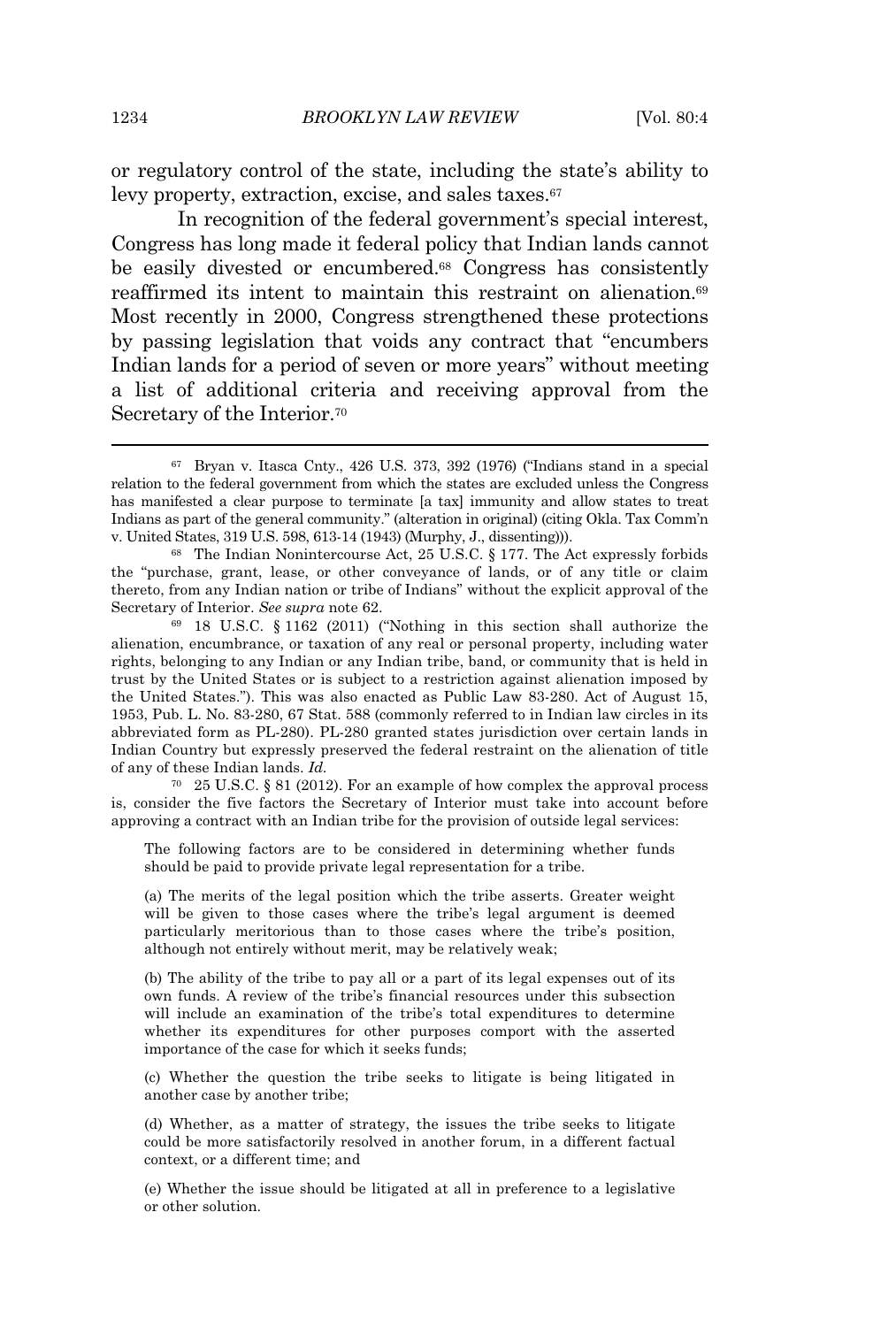#### 2015] *SELLING STORIES* 1235

Congress's restriction on the sale of tribal land may even extend beyond land held in trust.<sup>71</sup> Congress continues to pass legislation stating,<sup>72</sup> and the Justice Department regularly argues,<sup>73</sup> that the Nonintercourse Act, which prohibits the alienation of Indian lands, applies whenever a tribe purchases real property, even if the federal government has not taken the land into trust. Their position has not always been adopted by the courts.<sup>74</sup>

Due to the vested interests of the United States in Indian lands, there are significant barriers to using real property as security in a secured transaction. While the security agreement may be able to proceed with the consent of the Secretary of Interior, all parties need to ensure the agreement is enforceable if breach occurs.<sup>75</sup>

#### 3. Tribal Sovereign Immunity

A security agreement is essentially a contract between parties—the creditor receiving a security interest in property in exchange for the debtor receiving monetary remuneration or other consideration.<sup>76</sup> Each party to the agreement expects the other will honor their commitment.<sup>77</sup> Because of this expectation,

<sup>25</sup> C.F.R. § 89.42 (2014).

<sup>71</sup> COHEN'S HANDBOOK, *supra* note 17, § 15.06 (providing a comprehensive discussion of the federal rules regarding alienation of land).

<sup>72</sup> *Id.* § 15.06 n.63 (citing Pub. L. No. 108-204, 118 Stat. 546 (2004) ("authorizing the sale of non-trust land by Shakopee Mdewakanton Sioux Community"); Pub. L. No. 101-630, 104 Stat. 4531 (1990) (authorizing the Rumsey Indian Rancheria to sell land acquired a year before)).

<sup>73</sup> *Id.* (citing the Brief of the United States as Amicus Curiae, Cass Cnty. v. Leech Lake Band of Chippewa Indians, 524 U.S. 103 (1998)).

<sup>74</sup> *Id.* § 15.06 n.64 (citing Lummi Indian Tribe v. Whatcom Cnty., 5 F.3d 1355, 1357-59 (9th Cir. 1993); Cass Cnty. Joint Water Res. Dist. v. 1.43 Acres of Land in Highland Twp., 643 N.W.2d 685, 696 (N.D. 2002); Anderson & Middleton Lumber Co. v. Quinault Indian Nation, 929 P.2d 379 (Wash. 1996)).

<sup>75</sup> For a discussion of the importance of secured transactions to both secured parties and debtors, tribes and lenders, see *supra*, note 61 and accompanying text.

<sup>76</sup> Bruce A. Campbell, *Contracts Jurisprudence and Article Nine of the Uniform Commercial Code: The Allowable Scope of Future Advance and All Obligations Clauses in Commercial Security Agreements*, 37 HASTINGS L.J. 1007, 1014-15 (1986) ("First, and above all, Article Nine is a paean to freedom of contract, private property, and free enterprise. Abolishing old legal restrictions based on the type of collateral and the form of the security instrument, the Code allows the debtor and creditor, in a single agreement, to secure all the debtor's legally enforceable obligations to the creditor with virtually all of the debtor's present and future assets.").

<sup>77</sup> *Id.* at 1015 (citing U.C.C. §§ 9-301-318). The primary secured creditor has always been able to easily monitor whether the debtor is meeting the repayment schedule (are they receiving repayment from the debtor according to the schedule and terms spelled out in the agreement?). Article 9 makes it substantially easier than early laws dealing with secured transactions for the primary secured creditor to also be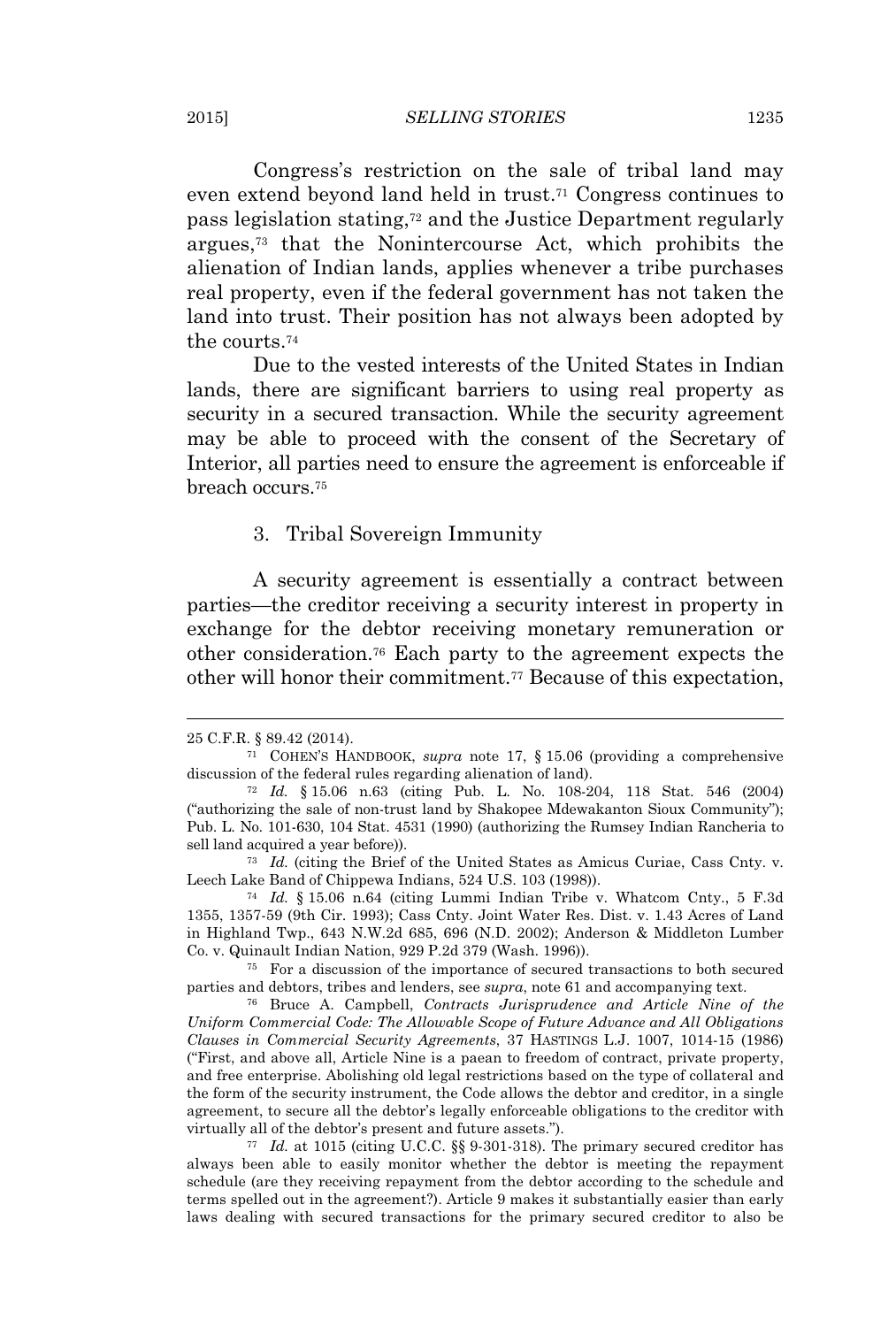often not enough attention is paid to the consequences of breach. All parties to the security agreement should be aware of the role that sovereign immunity may play in the potential enforcement of this bargained-for exchange.<sup>78</sup>

Indian tribes have been self-governing and independent since long before European powers extended their hegemony over the Americas.<sup>79</sup> As a legacy of this independence, American courts have long recognized that tribal governments have inherent powers of sovereignty, and retain the full rights of sovereignty that have not been expressly removed by treaty or statute or have not been implicitly divested as inconsistent with the status of Indian tribes in modern America.<sup>80</sup> This sovereignty includes the ability to assert the justiciability defense of sovereign immunity in order to prevent a court from considering the merits of a claim for breach or issuing a judgment to enforce the security agreement.<sup>81</sup>

The common law notion of sovereign immunity, which is connected to the ancient premise that one cannot sue the king,<sup>82</sup> extends to tribes because that sovereignty has never been

<sup>79</sup> *Bay Mills Indian Cmty.*, concurring slip op. at 2 (Sotomayor, J., concurring) ("Long before the formation of the United States, Tribes 'were self-governing sovereign political communities.'" (quoting United States v. Wheeler, 435 U.S. 313, 322-23 (1978))); *see also* STEPHEN CORNELL, THE RETURN OF THE NATIVE: AMERICAN INDIAN POLITICAL RESURGENCE 72-76 (1988).

<sup>80</sup> *Bay Mills Indian Cmty.*, slip op. at 5 (majority opinion) ("[Tribes] remain 'separate sovereigns pre-existing the Constitution.' Thus, unless and 'until Congress acts, the tribes retain' their historic sovereign authority." (quoting Santa Clara Pueblo v. Martinez, 436 U.S. 49, 56 (1978), and *Wheeler*, 435 U.S. at 323)).

<sup>81</sup> For the specific application of tribal sovereignty immunity to commercial contracts ordinary governed by the Uniform Commercial Code, see *Kiowa Tribe*, 523 U.S. 751.

<sup>82</sup> Alden v. Maine, 527 U.S. 706, 715 (1999) ("When the Constitution was ratified, it was well established in English law that the Crown could not be sued without consent in its own courts.... '[T]he law ascribes to the king the attribute of sovereignty, or pre-eminence . . . . Hence it is that no suit or action can be brought against the king, even in civil matters, because no court can have jurisdiction over him. For all jurisdiction implies superiority of power.'") (quoting 1 WILLIAM BLACKSTONE, COMMENTARIES \*234-35 (1765)).

certain that the value of his secured interest is preserved by moving the focus from the debtor's overall credit worthiness to only the value and title of the property in which the security interest is vested.

<sup>78</sup> Kiowa Tribe of Okla. v. Mfg. Tech. Inc., 523 U.S. 751, 760 (1998) ("Tribes enjoy immunity from suits on contracts, whether those contracts involve governmental or commercial activities and whether they were made on or off a reservation. Congress has not abrogated this immunity, nor has petitioner waived it, so the immunity governs this case."); *see also* Michigan v. Bay Mills Indian Cmty., No. 12-515, slip op. at 18-19 (U.S. May 27, 2014), *available at* http://www.supremecourt.gov/opinions/13pdf/12-515\_jq2i.pdf ("All that we said in *Kiowa* applies today, with yet one more thing: Congress has now reflected on *Kiowa* and made an initial (though of course not irrevocable) decision to retain that form of tribal immunity. Following *Kiowa*, Congress considered several bills to substantially modify tribal immunity in the commercial context . . . . But instead of adopting those reversals of *Kiowa*, Congress chose to enact a far more modest alternative requiring tribes either to disclose or to waive their immunity in contracts needing the Secretary of the Interior's approval.").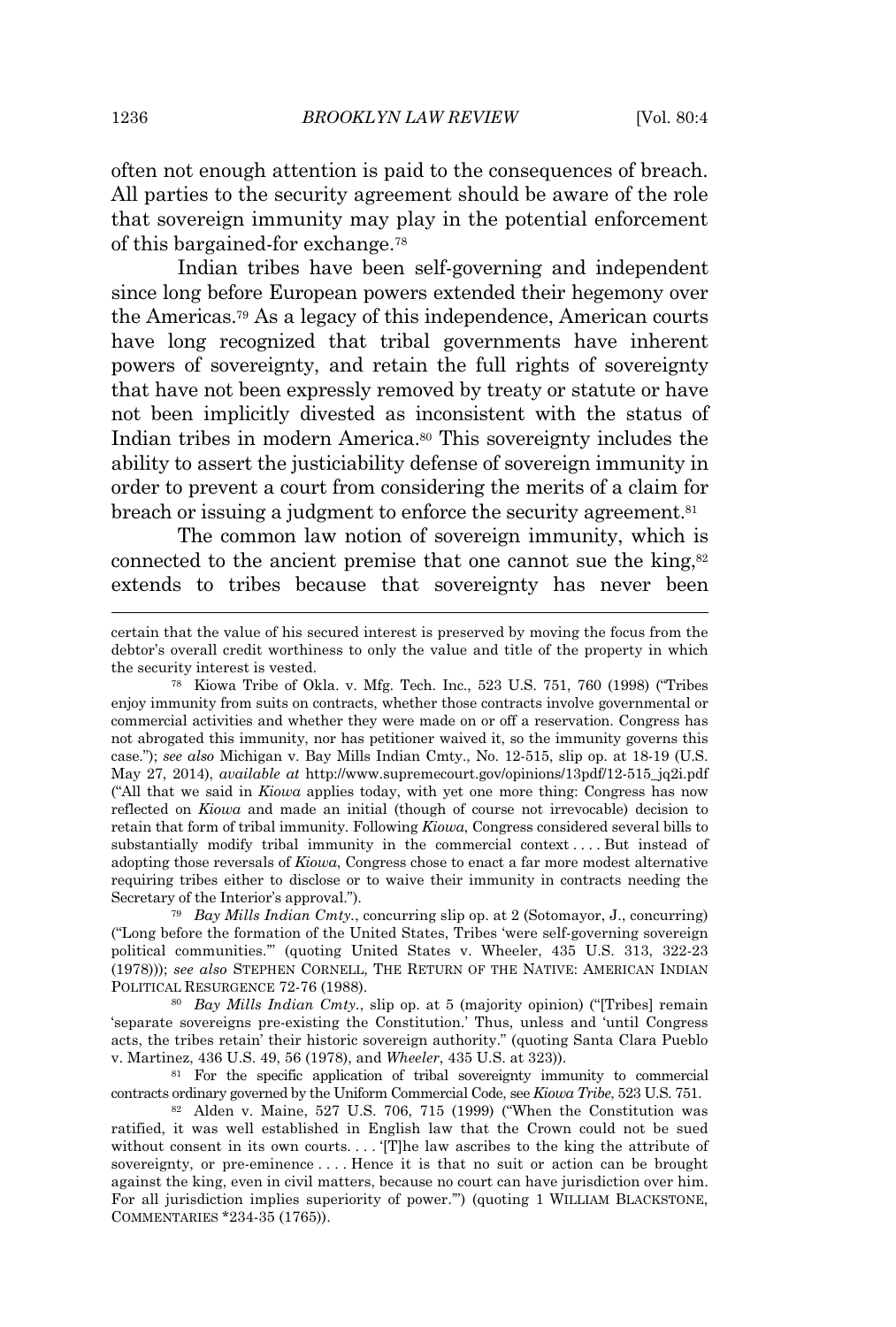divested by treaty or statute, nor is it inconsistent with the modern status of tribes as nations capable of maintaining formal diplomatic relations with the United States.<sup>83</sup> That sovereignty is manifest by a "government-to-government relationship" <sup>84</sup> between tribal nations and the United States which, in some ways, is superior to the sovereignty maintained by the sister states of the union. Because tribes have not been ratified by the Constitution, Constitutional requirements like Equal Protection and Due Process, which have long ago been extended to limit the actions of states, are inapplicable upon Indian tribes unless Congress explicitly extends them into Indian Country. <sup>85</sup>

If tribes utilized sovereign immunity in a manner identical to states, parties entering a security agreement in Indian Country would not raise special concerns regarding the potential enforceability of the security arrangement.<sup>86</sup> This is true because most states do not have a legally enforceable interest in most property subject to a secured transaction and because states have enacted limited waivers of their immunity to promote economic activity.<sup>87</sup> However, while the several states have expressly waived sovereign immunity by statute<sup>88</sup>—thus ensuring that parties that contract with them can recover at law if the state breaches its obligations—tribal governments understandably have been less willing to issue blanket waivers of their rights as a sovereign. This reticence is not unexpected; centuries of duplicitous dealings by the federal government against tribes have warranted the caution with which most tribes proceed.<sup>89</sup>

<sup>89</sup> *See generally* N. BRUCE DUTHU, AMERICAN INDIANS AND THE LAW (2008).

<sup>83</sup> Tribes possess "inherent powers of a limited sovereignty which has never been extinguished." *Wheeler*, 435 U.S. at 322 (quoting COHEN'S HANDBOOK, *supra* note 17, § 122).

<sup>84</sup> United States v. Zepeda, 738 F.3d 201, 210 (9th Cir. 2013) ("Federal recognition of an Indian tribe is a formal political act that 'permanently establishes a government-to-government relationship between the United States and the recognized tribe as a domestic dependent nation.'" (quoting H.R. Rep. 103-781, at 2 (1994) (internal quotation marks omitted))). Congress has codified this relationship among other recognition of the inherent sovereignty of tribes at 25 U.S.C. § 3601 (2012).

<sup>85</sup> For an example based on an Equal Protection claim where the Supreme Court held that the only way to enforce a violation was by habeas petition, and therefore if the plaintiff was not physically confined, no remedy was available, even if she had an otherwise valid complaint under the Equal Protection Clause, see Santa Clara Pueblo v. Martinez, 436 U.S. 49 (1978).

<sup>86</sup> Some states have waived their sovereign immunity involving the breach of a contract with private citizens willfully, others have been induced to do so by the federal government. Michael T. Gibson, *Congressional Authority to Induce Waivers of State Sovereign Immunity: The Conditional Spending Power (and Beyond)*, 29 HASTINGS CONST. L.Q. 439, 481-82 (2002).

<sup>87</sup> *Id.*

<sup>88</sup> *See id*. at 498.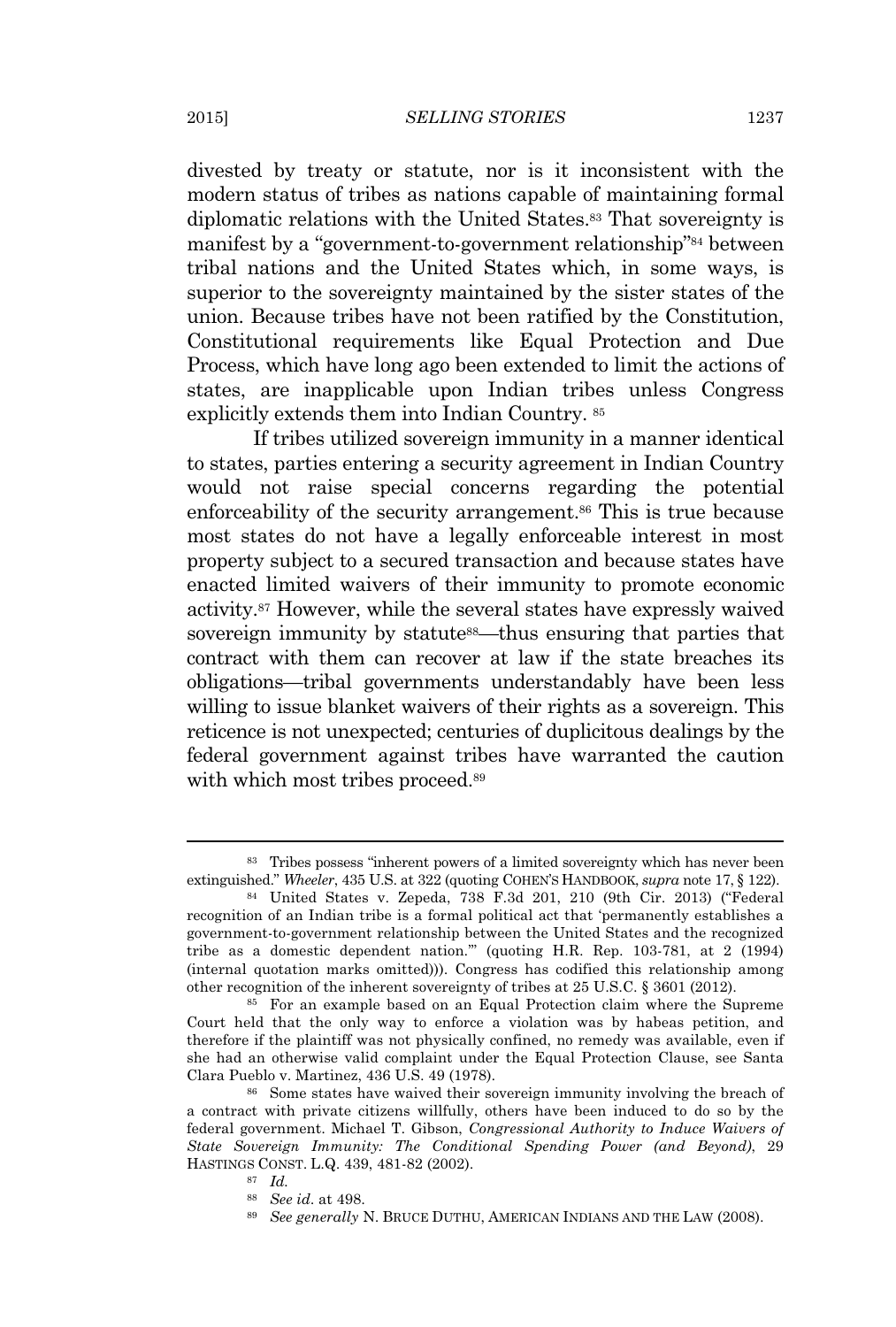Absent a waiver of sovereign immunity,<sup>90</sup> if an entity capable of asserting sovereign immunity is a party to the security agreement, the agreement will only be truly enforceable in court (whether federal, tribal or state) with the expressed consent of the sovereign entity.<sup>91</sup> While courts acknowledge that tribal sovereign immunity may complicate both the enforcement of agreements and the expectation of the parties, who are often unaware that sovereign immunity is a potential defense to enforcement, the Supreme Court correctly continues to reaffirm that protecting sovereignty is more important than giving each party to an agreement the benefit of their bargain.<sup>92</sup> The issue of sovereign immunity becomes ever more complicated in Indian Country because not only could there be sovereign interests from both federal and tribal governments that would require a waiver, but certain types of tribal corporations can similarly assert the tribe's immunity.

Congress passed the Indian Reorganization Act of 1934 (IRA)<sup>93</sup> after the federal government commissioned the Meriam Report,<sup>94</sup> an influential Congressional report documenting widespread poverty and administrative mismanagement in Indian Country. The IRA was intended to correct some of the identified injustices that tribes had been forced to accept under previous iterations of federal Indian policy by encouraging tribes to play a more proactive role in their daily governance.<sup>95</sup> Under the IRA,

<sup>91</sup> *Id.* at 5-6.

<sup>90</sup> The Supreme Court recently reaffirmed the power of tribes to waive sovereign immunity and the lack of judicial alternatives for enforcement of agreements by private parties when such a waiver is absent. Michigan v. Bay Mills Indian Cmty., No. 12-515, slip op. at 1 (U.S. May 27, 2014), *available at* http://www.supremecourt.gov/opinions/13pdf/12- 515\_jq2i.pdf ("Congress has not abrogated tribal sovereign immunity from a State's suit to enjoin gaming off a reservation or other Indian lands. And we decline to revisit our prior decisions holding that, absent such an abrogation (or a waiver), Indian tribes have immunity even when a suit arises from off-reservation commercial activity.").

<sup>92</sup> *Id.* In addition to the Supreme Court's discussion in *Bay Mills*, see also Kiowa Tribe of Okla. v. Mfg. Tech. Inc., 523 U.S. 751, 760 (1998) (articulating clearly that sovereign immunity is an affirmative defense to litigation unless it has been explicitly waived).

<sup>93</sup> 25 U.S.C. § 461-79 (2012). Sometimes referred to as the Wheeler-Howard Act, it was enacted June 18, 1934.

<sup>94</sup> LEWIS MERIAM ET AL., INSTITUTE FOR GOVERNMENT RESEARCH, THE PROBLEM OF INDIAN ADMINISTRATION (1928). For a discussion of the report's importance to federal Indian law, see generally Christopher A. Karns, Note, County of Yakima v. Confederated Tribes and Bands of the Yakima Indian Nation*: State Taxation as a Means of Diminishing the Tribal Land Base*, 42 AM. U. L. REV. 1213, 1234-35 (1992); Michael C. Walch, Note, *Terminating The Indian Termination Policy*, 35 STAN. L. REV. 1181, 1199 (1983).

<sup>95</sup> Kevin K. Washburn, *Tribal Self-Determination at the Crossroads*, 38 CONN. L. REV. 777, 787 (2006) ("In some respects, tribal self-determination as an affirmative federal policy began in the 1930s during the New Deal era under the legal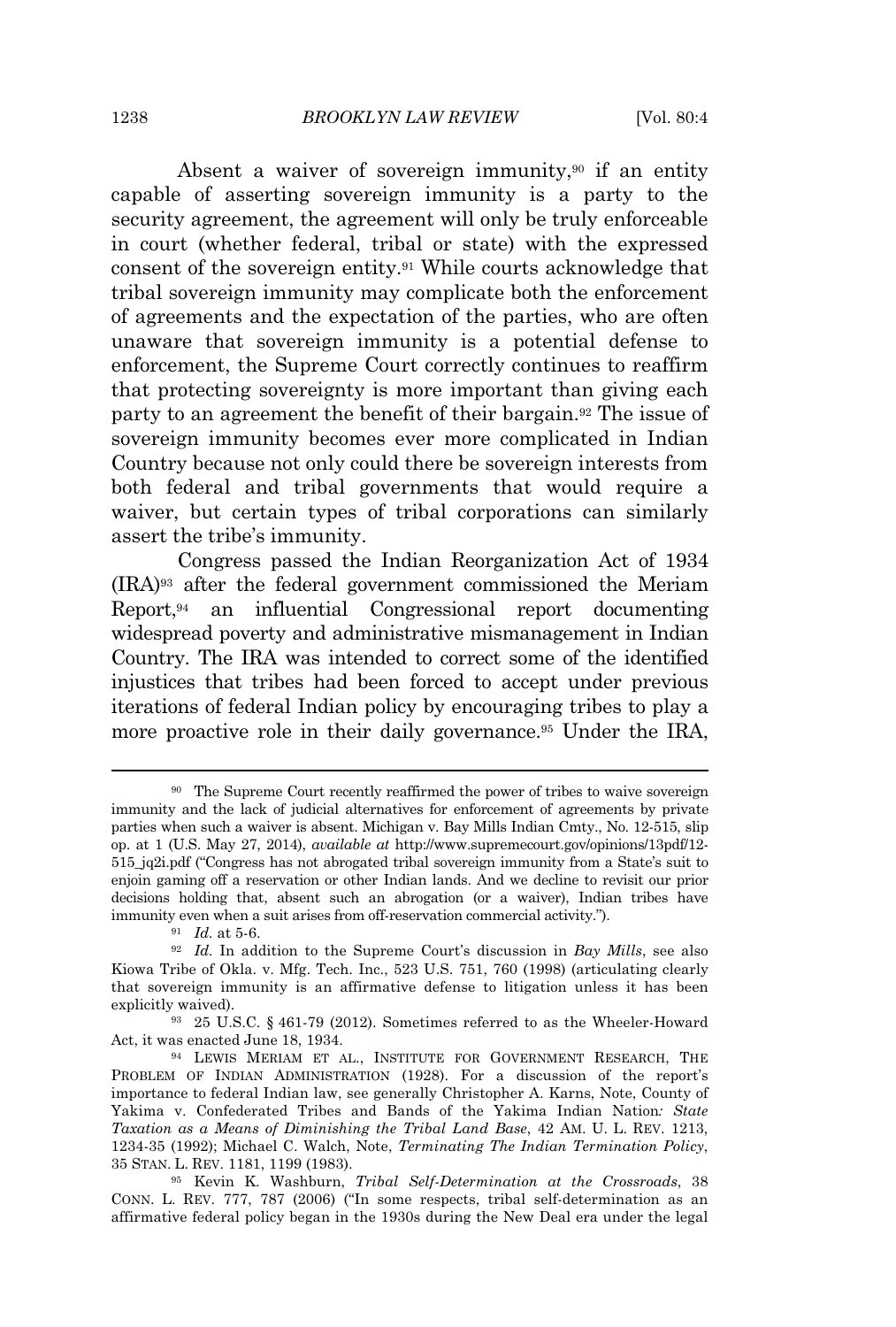tribes were permitted to organize and adopt tribal constitutions to assist with their governance.<sup>96</sup>

Section 17 of the IRA went further.<sup>97</sup> It explicitly authorized the Secretary of Interior to issue tribal corporate charters.<sup>98</sup> The corporations thus created were empowered to hold land, including lands restricted from resale, and to conduct business for the benefit of the tribe.<sup>99</sup> A tribal corporation chartered under Section 17 must be wholly owned by the tribe itself.<sup>100</sup> These corporations do not have an active role in the tribe's governance, but by virtue of their ownership structure have been able to exercise a tribe's sovereign immunity in certain cases.<sup>101</sup>

The IRA goes even further in protecting the assets of these corporations.<sup>102</sup> A tribe maintains control over an IRA corporation's assets unless the tribal government intentionally and explicitly transfers their control directly to the corporation.<sup>103</sup> Even when contractual language exists permitting the IRA corporation to "sue and be sued," <sup>104</sup> courts have held that only assets specifically pledged or assigned are eligible to satisfy a judgment, and that the general assets of the corporation cannot be reached.<sup>105</sup> This is a unique relationship found almost

<sup>97</sup> *Id.* § 477 ("The Secretary of the Interior may, upon petition by any tribe, issue a charter of incorporation to such tribe: *Provided*, That such charter shall not become operative until ratified by the governing body of such tribe. Such charter may convey to the incorporated tribe the power to purchase, take by gift, or bequest, or otherwise, own, hold, manage, operate, and dispose of property of every description, real and personal, including the power to purchase restricted Indian lands and to issue in exchange therefor interests in corporate property.").

<sup>100</sup> 26 C.F.R. § 301.7701-3 (2012) (laying out the tax benefits to single member ownership).

 $101$  For example, a Section 17 corporation can acquire an interest in allotments and other lands where the United States is the ultimate fee title owner. *See* 25 U.S.C. § 476(e). Both tribal and potentially federal claims to sovereign immunity may apply to any party attempting to alienate that land from the Section 17 corporation. The federal government requires that any contract or other agreement which may alienate land held by the United States in trust for an Indian tribe be approved separately by the Secretary of Interior. *See id.* § 81.

<sup>102</sup> COHEN'S HANDBOOK, *supra* note 17, at § 4.04[3][a][ii].

<sup>103</sup> *Id.*

<sup>104</sup> *Id.*

<sup>105</sup> Atkinson v. Haldane, 569 P.2d 151, 175 (Alaska 1977); Dixon v. Picopa Construction Co., 772 P.2d 1104, 1109 (Ariz. 1989); White Mountain Apache Indian Tribe v. Shelley, 480 P.2d 654, 657 (Ariz. 1971).

auspices of the Indian Reorganization Act (IRA). The IRA preserved, empowered and transformed modern tribal governments.").

<sup>96</sup> 25 U.S.C. § 476(a) (granting a tribe "the right to organize for its common welfare, and  $\lceil \cdot \rceil$  adopt an appropriate constitution and bylaws"); 25 U.S.C. § 476(e) ("In addition to all powers vested in any Indian tribe or tribal council by existing law, the constitution adopted by said tribe shall also vest in such tribe or its tribal council . . . rights and powers.").

<sup>98</sup> *Id.*

<sup>99</sup> *Id.*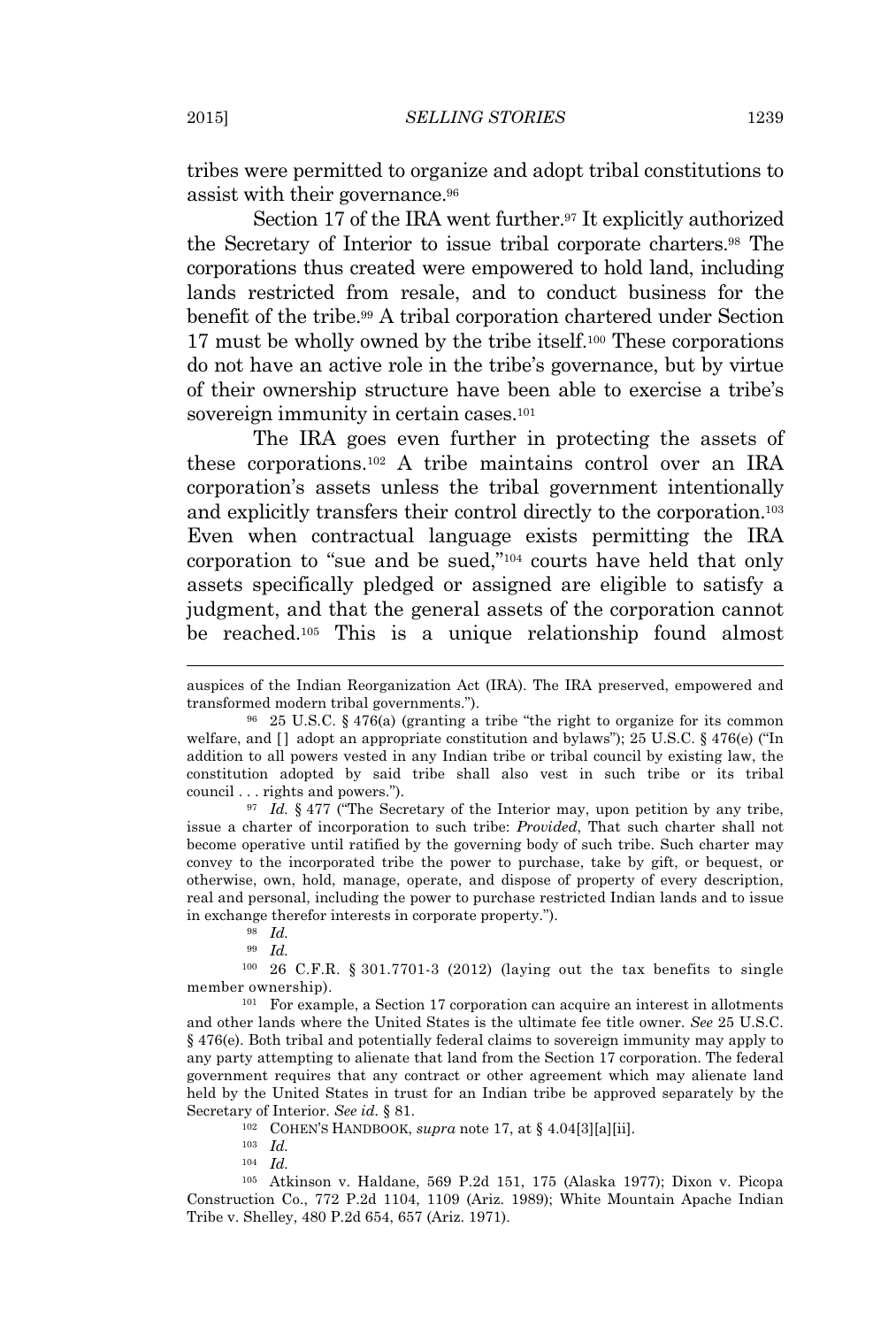exclusively in the context of IRA tribes, where what looks in almost every regard as a private, for-profit entity is in fact a direct agent of the authority of the tribal government capable of asserting that government's immunity.

Accordingly, if a tribal corporation chartered under Section 17 of the IRA is a party to a security agreement, the property in which the security interest is to be perfected needs to be pledged in advance of whatever security it might require.<sup>106</sup> This can take several forms, including transferring the assets to a non-IRA entity or establishing an escrow account to hold the property until the security agreement has been completed.<sup>107</sup> The overarching takeaway from this discussion is that secured transactions are bound to work differently in Indian Country because property ownership works differently in Indian Country. As a consequence, the Model Tribal Secured Transactions Act is an excellent starting point for both potential non-Indian secured parties and tribal debtors to agree to terms that would enhance and promote economic activity in Indian Country.

4. Choice of Law

Just because a secured transaction involves an Indian individual or business, property located on a reservation, or an Indian tribe that has adopted the Model Tribal Secured Transaction Act, does *not* mean that the law governing the transaction is automatically the Model Act. The question of choice of law,<sup>108</sup> which underlies any question in which the laws of potentially more than one sovereign are interested,<sup>109</sup> is as relevant

<sup>109</sup> *Id.* This should be self-evident. For example, if only one state is involved there would be no conflict of law question. Thus, if a Minnesota plaintiff brings suit against a Minnesota defendant in a Minnesota court for an intentional tort that

<sup>106</sup> David B. Jordan, *Federal Indian Law: Tribal Sovereign Immunity: Why Oklahoma Businesses Should Revamp Legal Relationships with Indian Tribes After* Kiowa Tribe of Oklahoma v. Manufacturing. Technologies, Inc., 52 OKLA. L. REV. 489, 512 (1999).

<sup>107</sup> *Id.*

<sup>108</sup> Most Americans, and unfortunately even many young lawyers, assume that when you are in front of a court that it will automatically apply its own law. The reality is considerably more complex. Each state, most frequently as a matter of common law, has implemented a methodology for selecting which law applies in any given dispute. Different methodologies yield different answers. For example, a question of contract validity may be determined by the law of the place of the contract's creation while a dispute involving performance may be governed by the law of the state where the contract was designed to be performed. Thus, a Massachusetts court may apply Maine law. Indian tribes complicate these choice of law questions even further. For a thorough discussion of the current choice of law rules for each jurisdiction, as well as a concise explanation of the perils and pitfalls of conflict of laws generally, see Symeon C. Symeonides, *Choice of Law in the American Courts in 2012: Twenty-Sixth Annual Survey*, 61 AM. J. COMP. L. 217 (2013).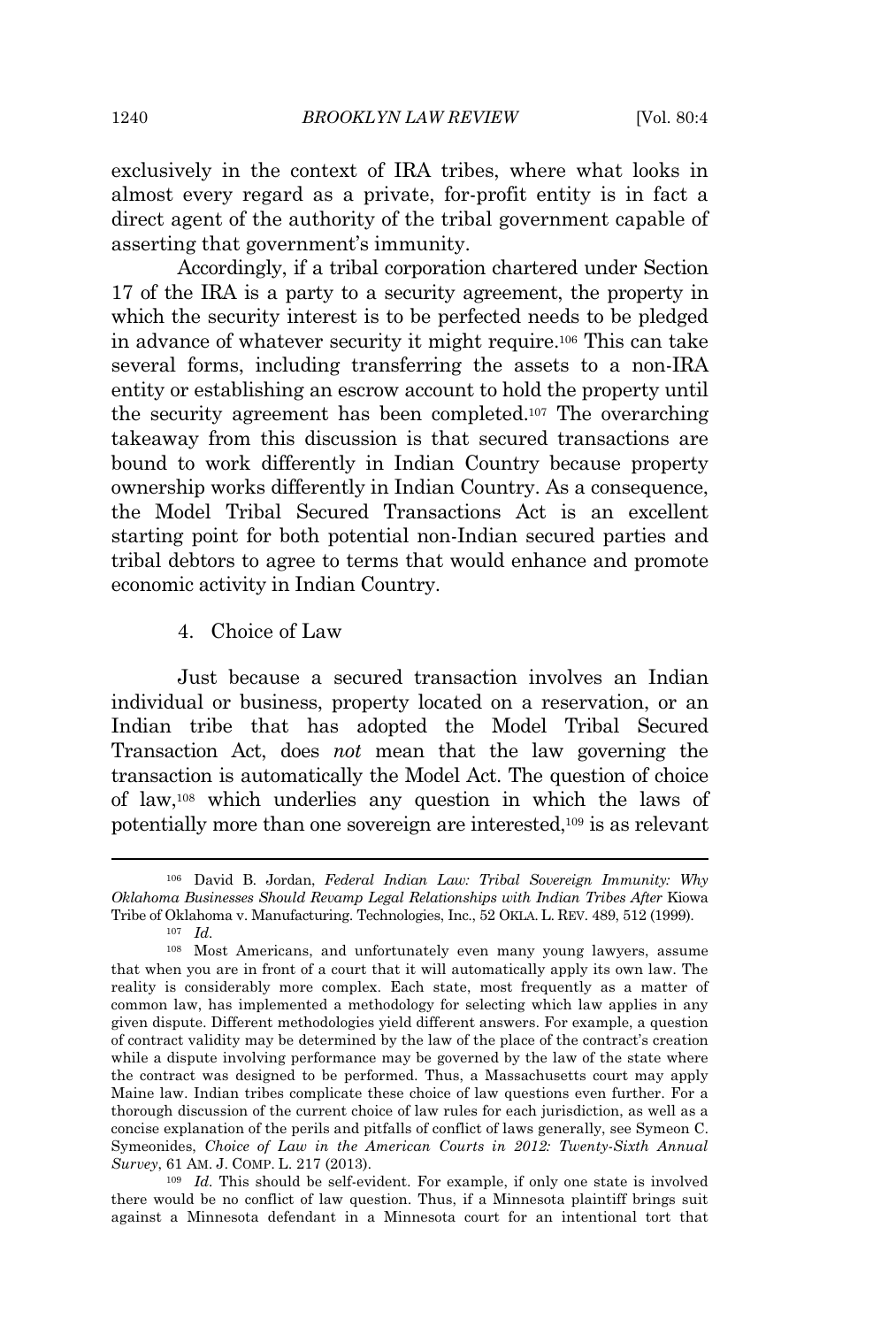to litigation involving Indian tribes as to any other set of domestic or foreign parties.<sup>110</sup> However, the unique status of Indians as "domestic dependent nations" with a sovereignty "co-equal to that of states" raises some additional unique considerations.<sup>111</sup> This section briefly describes *when* the Model Tribal Secured Transactions Act governs a dispute involving a security agreement where the debtor, secured party, or property with a perfected security interest exists within an Indian tribe's jurisdiction. The easiest situation involves when the parties explicitly agree via contract to apply the Model Act. Absent that choice of law clause, when security agreements are silent regarding choice of law, tribal courts are likely to apply the Act in most instances while state and federal forums will be slightly more equivocal.

The following discussion is naturally limited by the proper assertion of jurisdiction over both the subject matter and the defendant.<sup>112</sup> The Model Act deals with a secured transaction that manifests itself in a contractual context via the security agreement and does not itself inherently raise a federal question,<sup>113</sup> suggesting that the proper venue for these disputes is in either tribal or state

<sup>111</sup> Early in its jurisprudence, the United States Supreme Court determined that Indian tribes were "states" but not "foreign states" and so occupied a heretofore unknown status of "domestic dependent nations." As a result of their status, the federal government owes to tribes an obligation to hold and maintain tribal property. Cherokee Nation v. Georgia, 30 U.S. 1, 17 (1831).

It may well be doubted whether those tribes which reside within the acknowledged boundaries of the United States can with strict accuracy be denominated foreign nations. They may more correctly perhaps be denominated domestic dependent nations. They occupy a territory to which we assert a title independent of their will, which must take effect in point of possession when their right of possession ceases.

*Id.* at 2 (headnote). This idea was most recently reaffirmed by the U.S. Supreme Court in United States v. White Mountain Apache Tribe, 537 U.S. 465, 474 n.3 (2003).

<sup>112</sup> A judge does not reach the merits of a case without the proper power over both the subject matter and the defendant. While the defendant has an obligation to raise the issue that a court may lack personal jurisdiction, the Court itself has an affirmative duty to ensure that it has the proper authority to hear the subject matter of the case. *See* Louisville & Nashville R.R. v. Mottley, 211 U.S. 149, 152 (1908). The importance of jurisdiction is reaffirmed often by the Supreme Court. *See e.g.*, Vaden v. Discover Bank, 556 U.S. 49, 60 (2009).

<sup>113</sup> *Mottley*, 211 U.S. at 152-54. *Mottley* makes clear that questions of contract law arise under state not federal law and accordingly do not qualify for federal question jurisdiction under 28 U.S.C. § 1331 (2012).

occurred entirely in Minnesota, there is no question that Minnesota law applies and thus no conflict of law.

<sup>110</sup> Katherine J. Florey, *Choosing Tribal Law: Why State Choice-of-Law Principles Should Apply to Disputes with Tribal Contacts*, 55 AM. U. L. REV. 1627 (2006) ("[T]he Supreme Court, acting under the assumption that state and tribal forums will each apply their own law, has devoted considerable attention to developing rules that determine whether a case involving tribal contacts should be heard in tribal court or state court.").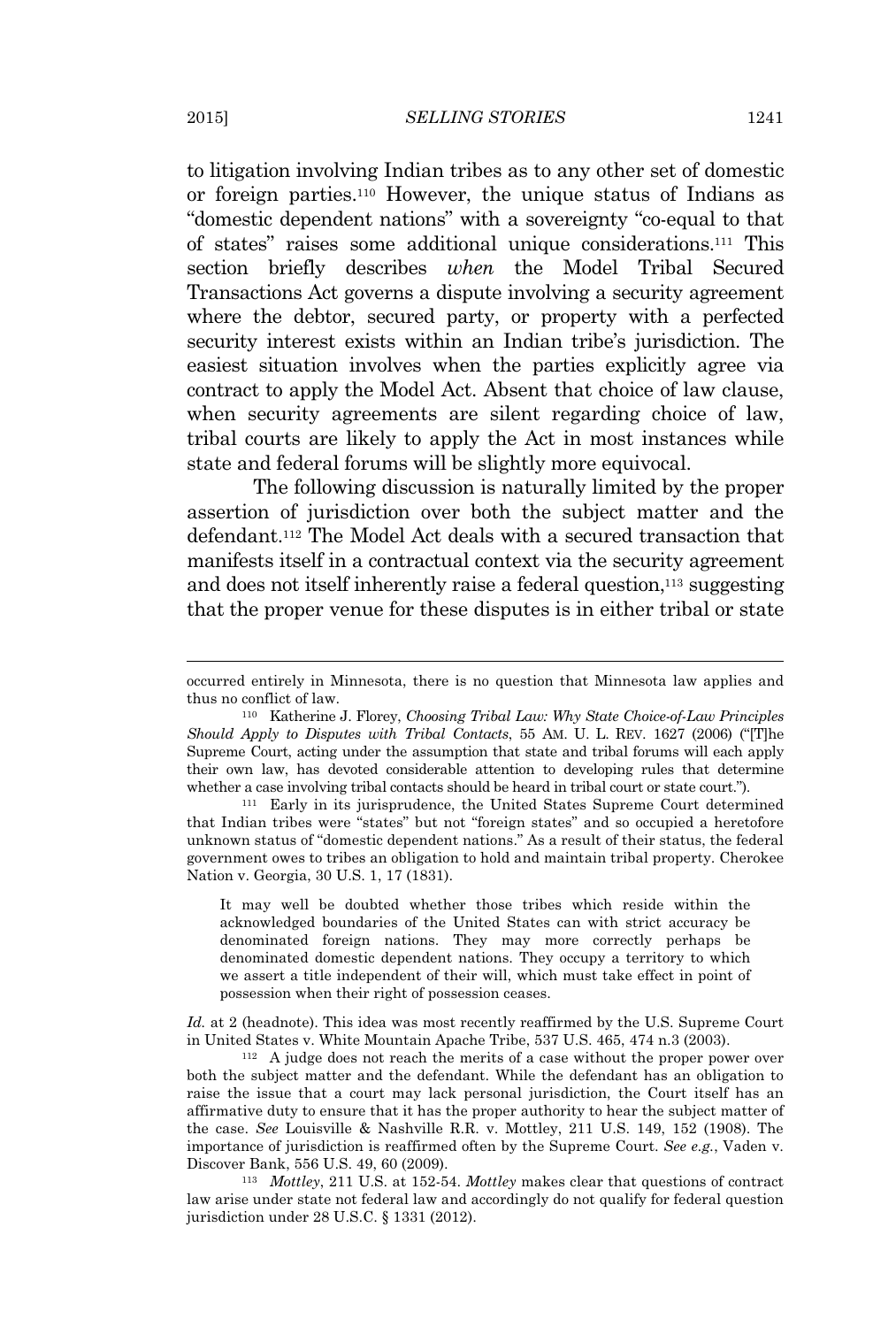court.<sup>114</sup> As the ensuing discussion will suggest, a given forum's laws have a tremendous bearing on whether a court will apply the Model Tribal Secured Transactions Act and should therefore be considered prior to commencing litigation. As a general practice note, it is better for all parties to be aware at the time of entering into the security agreement what law will govern a dispute under the agreement.<sup>115</sup> Accordingly, all lawyers are encouraged to utilize a "choice of law clause" to avoid both uncertainty and the problems described in subsections B and C.

#### *a. The Choice of Law Clause*

Until comparatively recently, American courts were sharply divided over the enforceability of a choice of law or choice of forum clause that specified a foreign court or foreign law.<sup>116</sup> While the Supreme Court has guaranteed to Indians the right to "make their own laws and be governed by them,"<sup>117</sup> often tribal courts or the selection of tribal law have been deemed sufficiently foreign to allow states to refuse to enforce the contractually agreed upon terms mutually ratifying the choice of a tribal court or tribal law.<sup>118</sup>

Jackie Gardina highlights<sup>119</sup> just one example from New Mexico. In *Wacondo v. Concha*, <sup>120</sup> tribal members from Zia Pueblo

<sup>117</sup> Williams v. Lee, 358 U.S. 217, 220 (1959).

<sup>118</sup> Danka Funding Co. v. Sky City Casino, 747 A.2d 837, 841, 844 (N.J. Super. Ct. Law Div. 1999) (denying the applicability of a choice of law clause in a contract with a tribal casino operation).

<sup>119</sup> Jackie Gardina, *Federal Preemption: A Roadmap for the Application of Tribal Law in State Courts*, 35 AM. INDIAN L. REV. 1 (2010-2011).

<sup>114</sup> There are several ways in which a dispute which raises a question of state or tribal instead of federal law can nonetheless be heard in federal court. The most common of these is predicated upon diversity jurisdiction, which requires that no plaintiff be from the same state as any defendant and that the amount in controversy exceed a dollar amount set by statute, currently \$75,000. 28 U.S.C. § 1332.

<sup>115</sup> For an excellent discussion of the potential pitfalls that may occur when all parties to an agreement are unaware of what law may govern, see generally Roberta Romano, *Empowering Investors: A Market Approach to Securities Regulation*, 107 YALE L.J. 2359, 2403-05 (1998).

<sup>116</sup> Bremen v. Zapata Off-Shore Co., 407 U.S. 1, 9 (1972) ("Forum-selection clauses have historically not been favored by American courts. Many courts, federal and state, have declined to enforce such clauses on the ground that they were 'contrary to public policy,' or that their effect was to 'oust the jurisdiction' of the court."). The Supreme Court just reaffirmed the enforceability of forum selection clauses during its 2013-2014 sitting. *See* Atl. Marine Constr. Co. v. U.S. Dist. Ct. W. Dist. Tex., No. 12-929, slip op. at 1 (U.S. Dec. 3, 2013), *available at* http://www.supremecourt.gov/opinions/13pdf/12- 929\_olq2.pdf ("[A] forum-selection clause may be enforced by a motion to transfer under § 1404(a) which provides that '[f ]or the convenience of parties and witnesses, in the interest of justice, a district court may transfer any civil action to any other district or division where it might have been brought or to any district or division to which all parties have consented.'" (internal citation omitted)).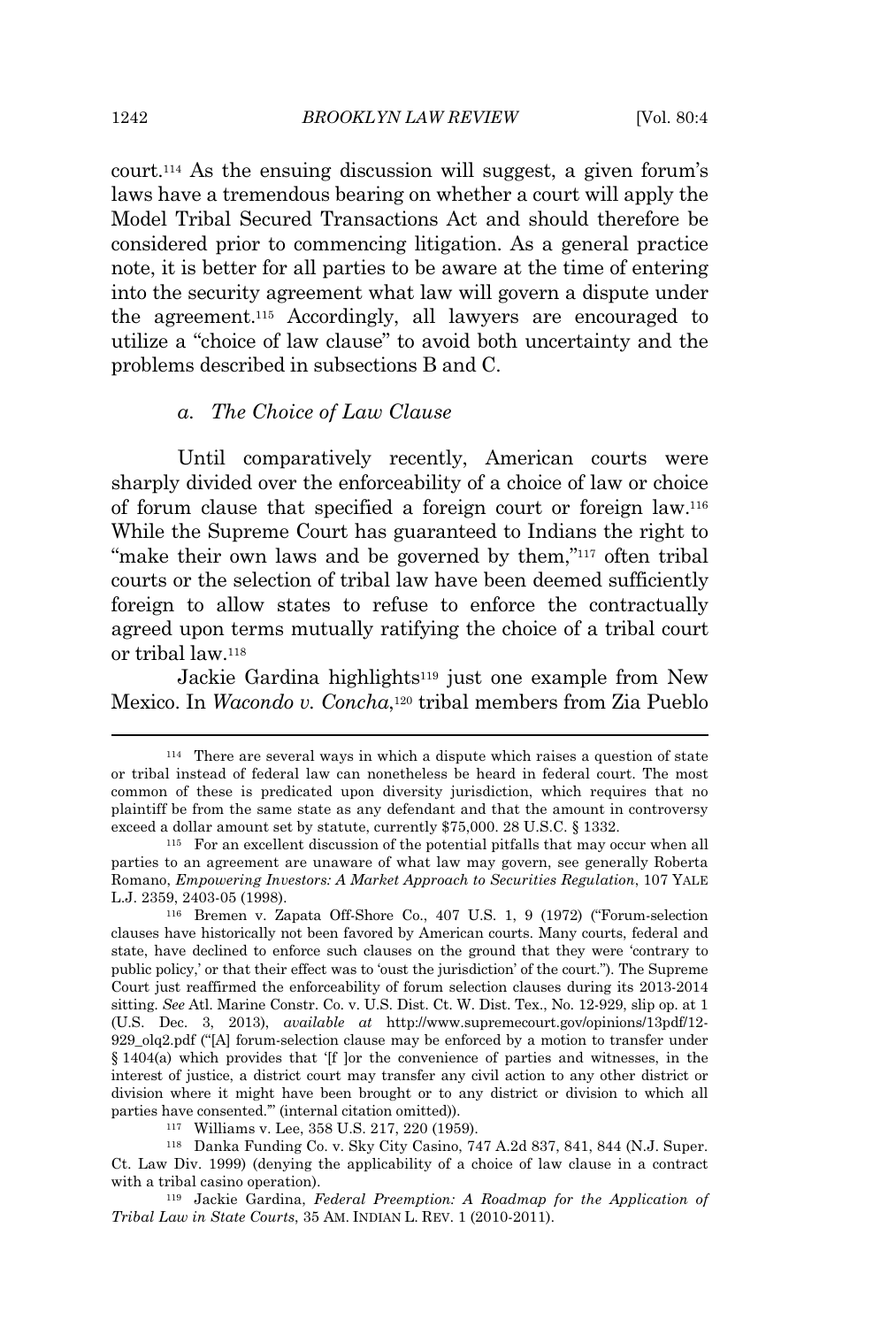and Jemez Pueblo brought suit against a member of Taos Pueblo for a shooting that occurred in Jemez Pueblo.<sup>121</sup> The New Mexico court concluded that there was no barrier to applying New Mexico law.<sup>122</sup> If state courts remain similarly cavalier regarding the Model Tribal Secured Transactions Act, then it will remain of limited practical use because a party who wants to take advantage of the U.C.C. instead of the MTA will simply seek to enforce their rights in state court, undercutting both the intent of the parties and the enforceability of the model code. Such "forum shopping" would also jeopardize a tribe's ability to protect its cultural property through laws like the MTA because there is no concordant limitation on vesting a security interest in tribal cultural property under most state or federal laws. Accordingly, both the tribal law and the general practice of resolving conflict of laws between tribal and state courts need to recognize the overriding importance of the protection of tribal cultural property. As Professor Christine Zuni Cruz notes:

The process of incorporating customary law into a formal legal system will not be easy and will take the work of the judiciary, the litigants, and the tribe. If an active approach is not taken to support customary law, customary law will give way to other influences, such as state and federal law devoid of indigenous thought.<sup>123</sup>

The stakes for tribal choice of law are high. Ignoring tribal law in this way raises barriers to the development of a comprehensive tribal law based on the customary legal principles unique to each tribe, and deprives all parties from incorporating indigenous thought into the broader panoply of American law.<sup>124</sup> Inversely, the widespread adoption of forum selection and choice of law clauses that bind all parties to an agreement and explicitly rely upon tribal forums and tribal law to resolve disputes will help considerably advance the legitimacy of indigenous legal thought. Such widespread adoption of blended western/indigenous legal principles, like the Model Tribal Secured Transaction Act, will enshrine uniform tribal laws within the larger commercial and legal context, creating a new space for the protection of tribal

<sup>120</sup> 873 P.2d 276 (N.M. Ct. App. 1994).

<sup>121</sup> *Id.* at 277.

<sup>122</sup> *Id.* at 277-78.

<sup>123</sup> Christine Zuni, *Strengthening What Remains*, 7 KAN. J.L. & PUB. POL'Y 17, 27 (1997) (now Christine Zuni Cruz) ("Participation and interest of judges in incorporating customary law is critical. If there is no interest or if there is resistance on the part of the judiciary, incorporation of customary law and development of an indigenous body of law unique to a particular tribe will be minimal.").

<sup>124</sup> *See, e.g.*, *Wacondo*, 873 P.2d at 277-78.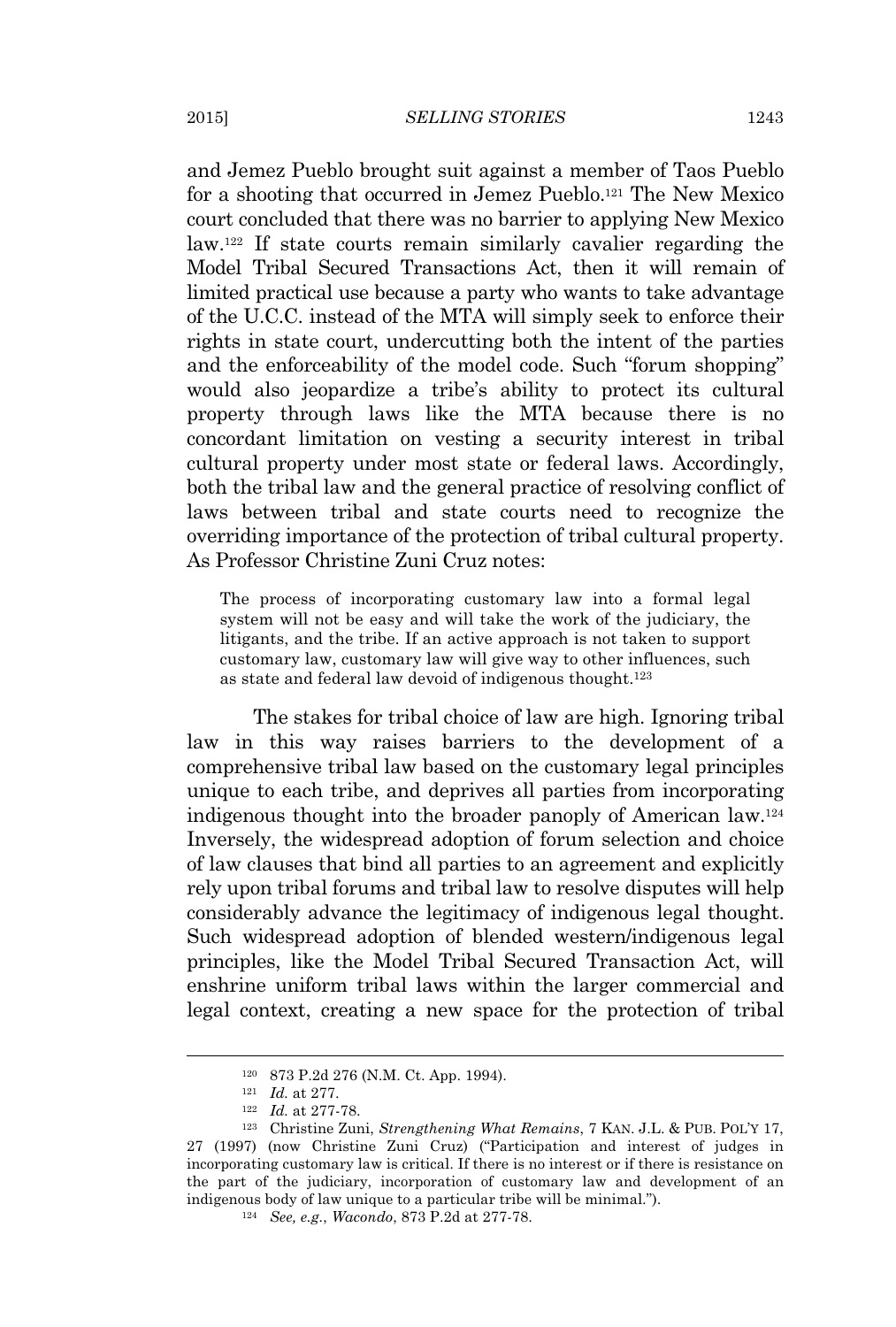peoples and property that practitioners from both communities can widely embrace.<sup>125</sup>

To clarify these potential conflicts, the Supreme Court granted certiorari in *Bremen v. Zapata*. <sup>126</sup> In *Zapata,* an American corporation specializing in offshore oil and gas drilling contracted with a German company to tow one of its rigs from coastal Louisiana to a new location in Italy's Adriatic Sea.<sup>127</sup> While the rig was being moved, a storm off the coast of Florida damaged it significantly enough that it was redirected to Tampa, Florida for repairs.<sup>128</sup> While the original contract agreement specified that "[a]ny dispute arising must be treated before the London Court of Justice," <sup>129</sup> the Middle District of Florida,<sup>130</sup> the Fifth Circuit Court of Appeals,<sup>131</sup> and then the entire Fifth Circuit *en banc*<sup>132</sup> refused to enforce the choice of forum clause.

The U.S. Supreme Court reversed.<sup>133</sup> It recognized that while "foreign businessmen prefer, as do we, to have disputes resolved in their own courts, [ ] if that choice is not available" 134 then limiting the forum for disputes to one mutually agreed upon by the parties does not work an injustice.<sup>135</sup> The Court was influenced in part by the fact that the London Court of Justice was generally perceived to be a fair tribunal with an expertise in maritime law.<sup>136</sup> It further recognized a number of limited exceptions where enforcing the mutually agreed upon terms of a

<sup>132</sup> *In re* Unterweser Reederei, 446 F.2d 907, 908 (5th Cir. 1971) (the Fifth Circuit, en banc, upheld the decision of the Fifth Circuit panel over a strong dissent by 6 of the court's 15 members).

<sup>133</sup> *Bremen*, 407 U.S. at 8-9 ("We hold, with the six dissenting members of the Court of Appeals, that far too little weight and effect were given to the forum clause in resolving this controversy.").

<sup>134</sup> *Id.* at 11-12.

<sup>135</sup> *Id.* at 17-18 ("Whatever 'inconvenience' Zapata would suffer by being forced to litigate in the contractual forum as it agreed to do was clearly foreseeable at the time of contracting. In such circumstances it should be incumbent on the party seeking to escape his contract to show that trial in the contractual forum will be so gravely difficult and inconvenient that he will for all practical purposes be deprived of his day in court. Absent that, there is no basis for concluding that it would be unfair, unjust, or unreasonable to hold that party to his bargain.").

<sup>136</sup> *Id.* at 11-12 ("Plainly, the courts of England meet the standards of neutrality and long experience in admiralty litigation.").

<sup>125</sup> *See, e.g.*, *id.*

<sup>126</sup> Bremen v. Zapata Off-Shore Co., 407 U.S. 1, 2 (1972).

<sup>127</sup> *Id.*

<sup>128</sup> *Id.* at 3.

<sup>129</sup> *Id.* at 2.

<sup>130</sup> *In re* Unterweser Reederei, 296 F. Supp. 733 (M.D. Fla. 1969).

<sup>131</sup> *In re* Unterweser Reederei, 428 F.2d 888, 895 (5th Cir. 1970) ("The district court was entitled to consider that remanding Zapata to a foreign forum, with no practical contact with the controversy, could raise a bar to recovery by a United States citizen which its own convenient courts would not countenance.").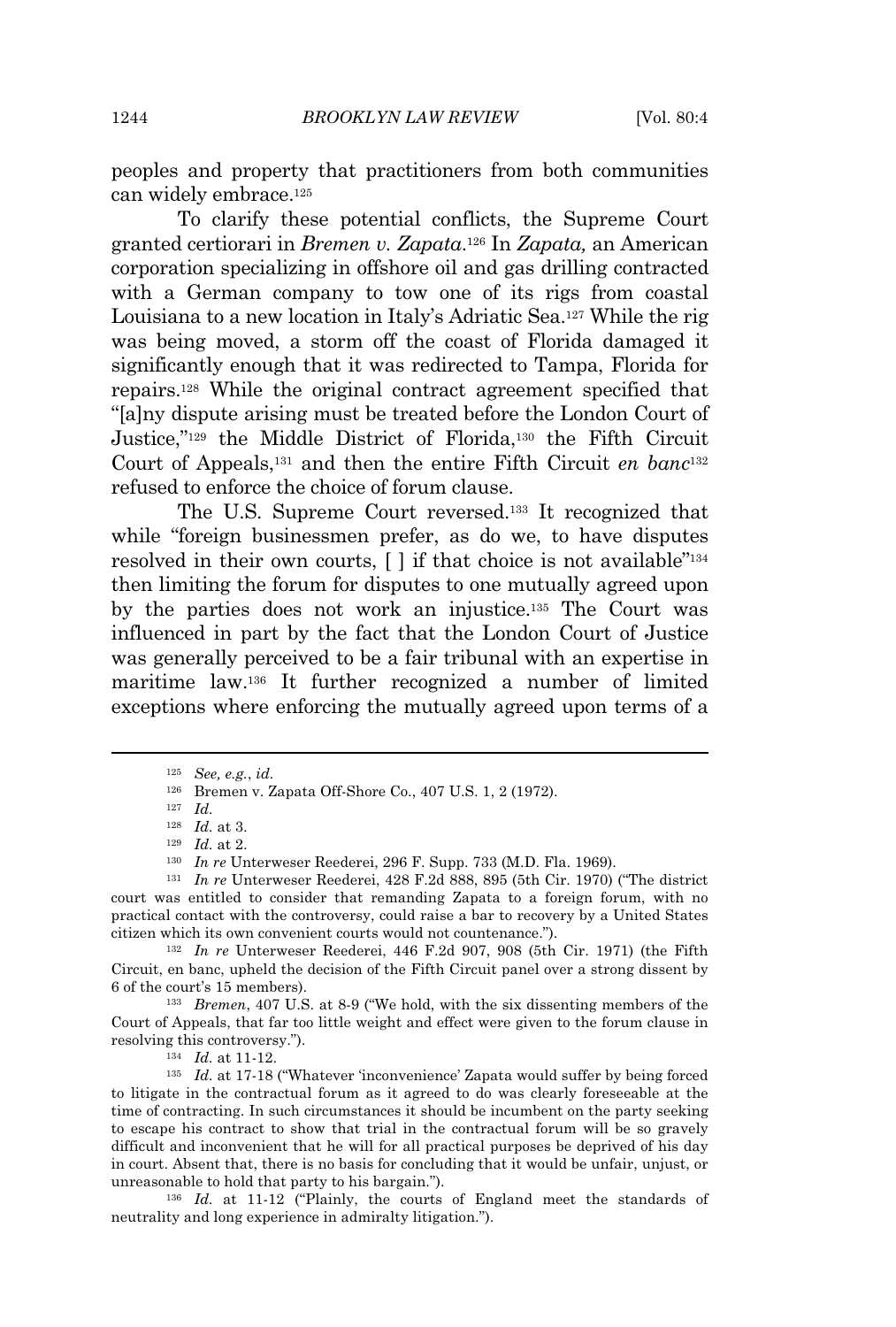contract may prove problematic: fraud,<sup>137</sup> undue influence,<sup>138</sup> and unequal bargaining power.<sup>139</sup>

The logic of *Zapata* has since been applied to contractual choice of law and choice of forum clauses in Indian Country.<sup>140</sup> Therefore, the easiest way to ensure whether U.C.C. § 9 or the Model Tribal Secured Transaction Act will govern any given security agreement would be to clearly choose the law and the forum in the agreement itself.

However, as in many other areas of law, all parties should be aware of the other relevant tribal laws and the public policy of the forum, which may be used under rare circumstances to frustrate a choice of law clause between contracting parties.<sup>141</sup> Moreover, the parties should consider the exigencies involved with the enforcement of a judgment obtained under a security agreement in Indian Country.<sup>142</sup> Remedies generally available in the state may be unavailable or significantly altered on the reservation.<sup>143</sup>

#### *b. In Front of a Tribal Court*

If the security agreement is silent on choice of law, then the laws of the forum regarding choice of law govern both the

<sup>&</sup>lt;sup>137</sup> *Id.* at 15 ("The correct approach would have been to enforce the forum clause specifically unless Zapata could clearly show that enforcement would be unreasonable and unjust, or that the clause was invalid for such reasons as fraud.").

<sup>138</sup> *Id.* at 12-14.

<sup>&</sup>lt;sup>139</sup> *Id.* There was no unequal bargaining power on these facts because there were multiple companies bidding for the towage contract. *Id.* at 12 n.14.

<sup>140</sup> Ninigret Dev. Corp. v. Narragansett Indian Wetuomuck Hous. Auth., 32 F. Supp. 2d 497, 505 (D. R.I. 1999) ("Therefore, an American Indian court system that is different from the American federal model cannot cause avoidance of either an arbitration or forum selection agreement as unreasonable."). *Ninigret* was later vacated and remanded for failure to exhaust tribal remedies, which has no bearing on the enforceability of a forum selection clause. Ninigret Dev. Corp. v. Narragansett Indian Wetuomuck Hous. Auth., 207 F.3d 21, 35 (1st Cir. 2000).

<sup>141</sup> *See* Romano, *supra* note 115, at 2407 ("The conventional conflicts-of-law objection to application of an internal-affairs-type doctrine to securities transactions, which is captured by the public policy exception to choice-of-law clause enforcement and to requirements that the chosen state have a reasonable connection to the transaction or the parties, is that the investor's domiciliary state has a more important 'interest' in a securities dispute than the issuer's domicile.").

<sup>142</sup> *See generally* Babbitt Ford, Inc. v. Navajo Indian Tribe, 710 F.2d 587 (9th Cir. 1983) (allowing tribal law to limit the self-help remedies of car repossession on the Navajo Reservation). "[T]he Tribe has the 'power to place conditions on entry, on continued presence, [and] on reservation conduct . . . '[sic]Regulating the conduct of non-Indians repossessing automobiles on reservation land is a valid exercise of the Tribe's power to exclude nonmembers from the reservation." *Id.* at 594 (quoting Merrion v. Jicarilla Apache Tribe, 455 U.S. 130, 144 (1982)).

<sup>143</sup> *Id.*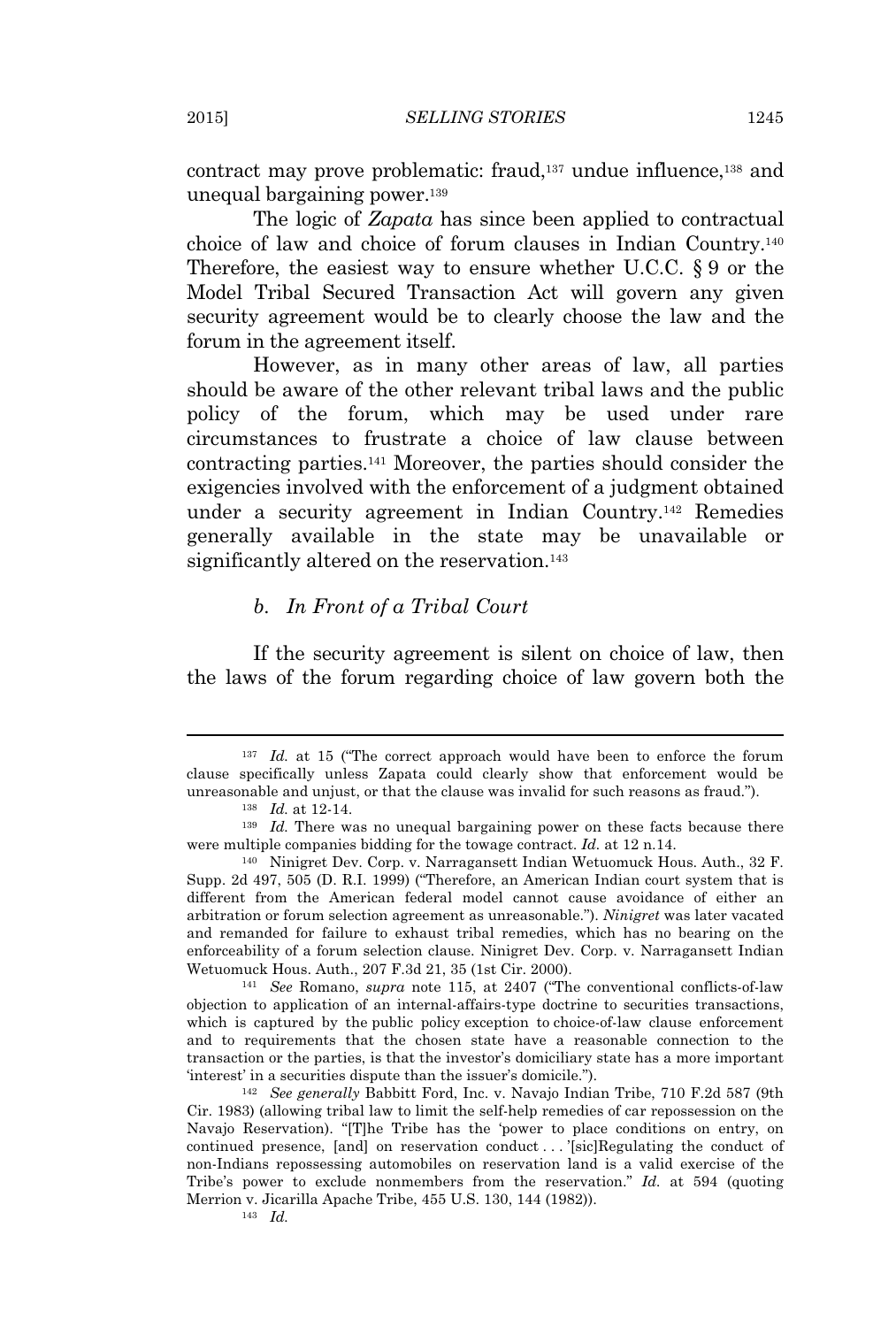procedural and substantive matters in front of the court.<sup>144</sup> While the Supremacy Clause ensures that neither states nor tribes may act contrary to federal law,<sup>145</sup> and the Commerce Clause explicitly allows Congress to enact laws designed to regulate commerce with Indian tribes,<sup>146</sup> there is no federal law regarding all of the nuances of a security agreement. Accordingly, tribal courts are free to use their own rules for determining the choice of law that governs civil disputes in tribal courts.

The Model Tribal Secured Transactions Act was designed to recognize that tribal interests regarding secured transactions differ from those proposed in U.C.C. Article 9, and to assist tribes with the exercise of their sovereign rights over these kinds of transactions.<sup>147</sup> For tribal jurisdictions where the Model Act has become part of the tribal code, tribal courts will endeavor to adopt choice of law and conflict of law rules that permit them to apply the Model Act as often as possible.<sup>148</sup> Tribal courts are given considerable leeway to decide which laws apply within their jurisdiction. Accordingly, they will be loath to refuse to enforce the Model Act over all possible transactions within their remit because the Model Act represents the greatest possible compromise between indigenous legal thought and traditional western concepts of securitization and property rights.<sup>149</sup> Therefore, most legal

<sup>145</sup> U.S. CONST. art. VI, cl. 2:

This Constitution, and the Laws of the United States which shall be made in Pursuance thereof; and all Treaties made, or which shall be made, under the Authority of the United States, shall be the supreme Law of the Land; and the Judges in every State shall be bound thereby, any Thing in the Constitution or Laws of any State to the contrary notwithstanding.

<sup>146</sup> U.S. CONST. art. I, § 8, cl. 3 (granting Congress the power "[t]o regulate Commerce with foreign Nations, and among the several States, and with the Indian Tribes.").

<sup>147</sup> NAT'L CONFERENCE OF COMM'RS ON UNIF. STATE LAWS, IMPLEMENTATION GUIDE, *supra* note 9, at 14-15 ("The Committee also recognized that many provisions of Article 9 were unlikely to be appropriate or relevant in Indian Country, at least in the near future, and if included would add unneeded complexity to a tribal secured transactions law.").

<sup>148</sup> The Supreme Court has openly expressed its fear that tribal courts will too often seek to apply tribal law. Matthew L.M. Fletcher, *Toward a Theory of Intertribal and Intratribal Common Law*, 43 HOUS. L. REV. 701, 705, 709-11 (2006) ("Members of the Supreme Court appear to have assumed that tribal courts apply a tribal common law that is so far from Anglo-American common law as to be unrecognizable to non-Indians.") (drawing support from dicta in Nevada v. Hicks, 533 U.S. 353, 374-75 (2001), and Oliphant v. Suquamish Indian Tribe, 435 U.S. 191 (1978)).

<sup>149</sup> NAT'L CONFERENCE OF COMM'RS ON UNIF. STATE LAWS, IMPLEMENTATION GUIDE, *supra* note 9, at 14-15. Tribal courts, like their state and federal counterparts, are able to make determinations regarding which laws apply within their jurisdictional remit. In jurisdictions that have adopted the Model Act, it is likely that tribal courts will work to actively apply the Model Act (as opposed to U.C.C. Art. 9) to as many cases as possible

<sup>144</sup> *See generally* Stewart E. Sterk, *Personal Jurisdiction and Choice of Law*, 98 IOWA L. REV. 1163 (2013).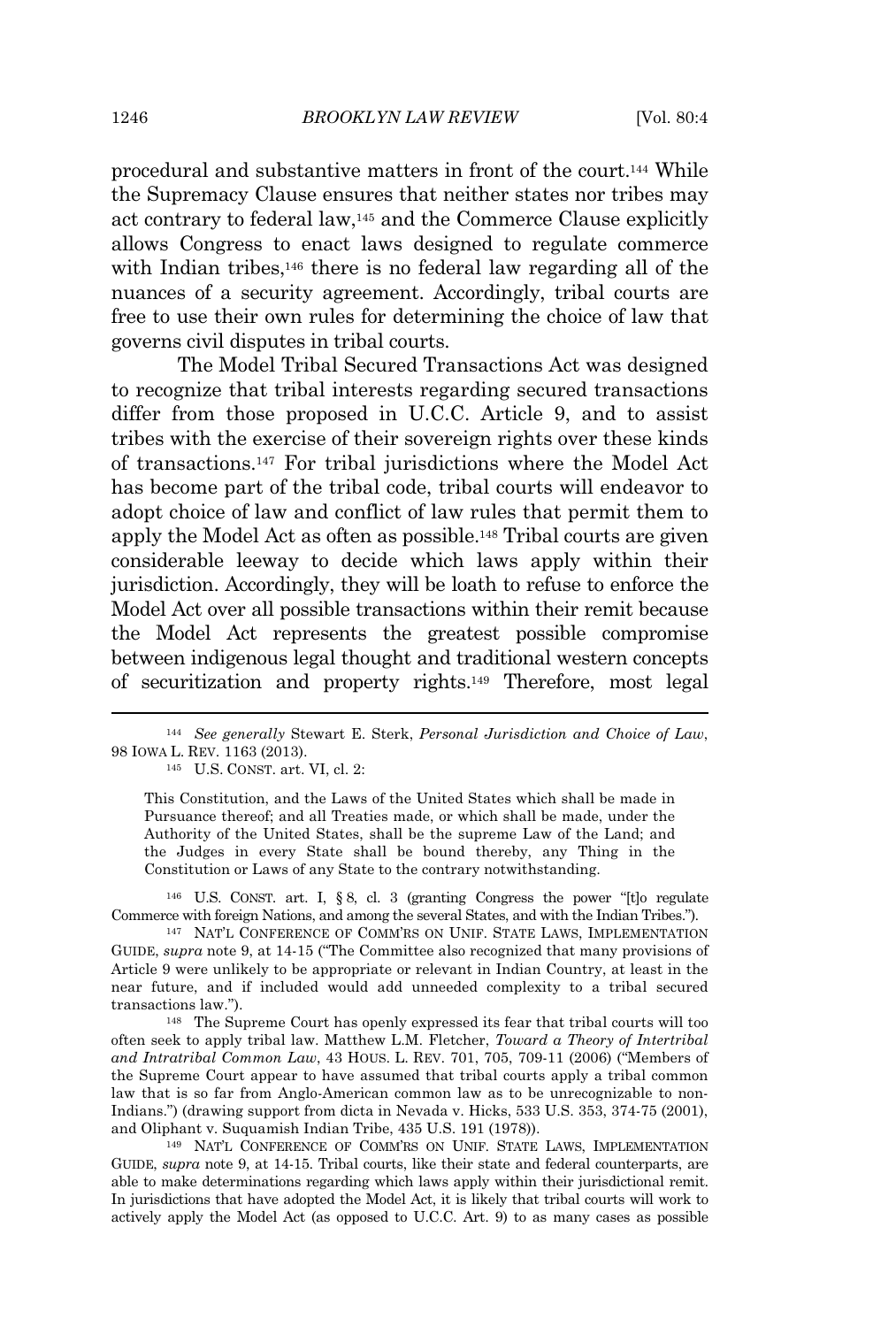disputes involving secured transactions that end up before the tribal court of a tribe that has adopted the Model Act are exceedingly likely to see the act selected as the choice of law governing the dispute.

#### *c. In Front of a State or Federal Court*

Litigating a security agreement involving tribal or Indianowned property creates the most uncertainty regarding choice of law when the forum is a state or federal court. Each state has its own choice of law rules,<sup>150</sup> and has been given wide latitude by the U.S. Supreme Court to adopt a method for resolving conflict of law questions,<sup>151</sup> subject to virtually no qualification except the broad limits of the Due Process Clause.<sup>152</sup> The results of the various methods of state choice of law rules are impossible to predict in the abstract, and will likely turn upon the facts of the dispute, the status of the parties, and the language of the security agreement.<sup>153</sup>

For cases that get to federal court on the basis of diversity,<sup>154</sup> the Supreme Court has been consistently clear since *Erie*<sup>155</sup> that the federal court is to apply the substantive law

<sup>152</sup> *Id.* at 320. The modern Due Process Clause test to determine a Constitutional violation in the choice of law context requires a state have "a significant aggregation of contacts with the parties and the occurrence, creating state interests, such that application of its law was neither arbitrary nor fundamentally unfair." *Id.*

<sup>153</sup> *Id.* at 307-08.

<sup>154</sup> Federal courts are courts of limited jurisdiction, meaning they need permission in order to hear a case. The Constitution sets the baseline for this permission in Article III, § 2:

The judicial Power shall extend . . . to Controversies to which the United States shall be a Party;—to Controversies between two or more States; between a State and Citizens of another State;—between Citizens of different States;—between Citizens of the same State claiming Lands under Grants of different States, and between a State, or the Citizens thereof, and foreign States, Citizens or Subjects.

Congress has further limited the ability of federal courts to hear cases by statute. One of the more common ways federal courts obtain jurisdiction over a case is through diversity jurisdiction. 28 U.S.C. § 1332 gives federal courts jurisdiction to hear cases, even arising under only state law causes of action, when there is complete diversity of parties and the statutory threshold for the amount in controversy has been met.

<sup>155</sup> Erie R.R. Co. v. Tompkins, 304 U.S. 64 (1938).

because it is both the law enacted by the legislative body to which the court is subject and because it advances indigenous thought relating to property and contract rights.

<sup>150</sup> Symeonides, *supra* note 108, at 279.

<sup>151</sup> Allstate Ins. Co. v. Hague, 449 U.S. 302, 307 (1981) ("It is not for this Court to say whether the choice-of-law analysis suggested by Professor Leflar is to be preferred or whether we would make the same choice-of-law decision if sitting as the Minnesota Supreme Court. Our sole function is to determine whether the Minnesota Supreme Court's choice of its own substantive law in this case exceeded federal constitutional limitations.").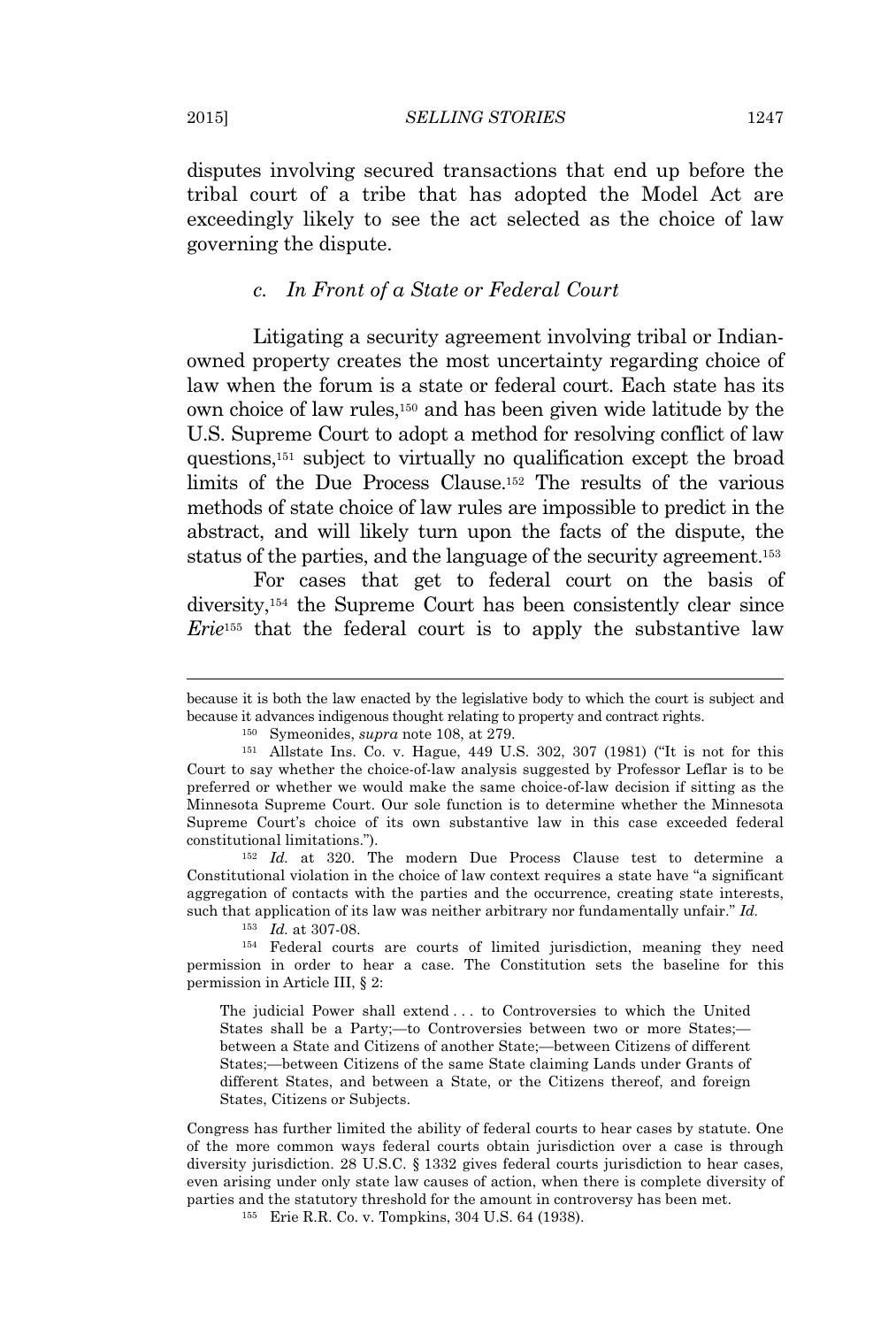selected by the choice of law rules of the state in which the federal court sits.<sup>156</sup> *Erie* clarified,<sup>157</sup> and subsequent cases have confirmed,<sup>158</sup> that choice of law rules are substantive in nature. It follows that the same concerns about state court litigation are mirrored in federal court litigation premised on diversity.<sup>159</sup> When a party pursues litigation in state or federal court over a security agreement that is silent regarding choice of law, and when the tribal government with jurisdiction over the property at issue has adopted the Model Tribal Secured Transaction Act, that party risks that the forum may use the relevant choice of law rules to either apply the Model Act or U.C.C. Article 9. In other words, whether a state or federal court would apply tribal law might be decided by a state's choice of law rules. Because much of Indian law exists so the federal government can protect tribes from states, it would be preferable for the parties to agree to both a choice of law and a choice of forum clause in the security agreement properly specifying tribal courts and tribal law.

III. THE MODEL TRIBAL SECURED TRANSACTION ACT: THE NEED FOR A PRESUMPTION AGAINST PERFECTING A SECURITY INTEREST IN TRIBAL CULTURAL PROPERTY

The National Conference of Commissioners on Uniform State Laws (NCCUSL)<sup>160</sup> was created over 100 years ago to

<sup>158</sup> *See, e.g.*, Chambers v. NASCO Inc., 501 U.S. 32, 52 (1991) (upholding and reasserting *Erie's* key principles: "discouragement of forum-shopping and avoidance of inequitable administration of the laws" (quoting Hanna v. Plumer, 380 U.S. 460, 468 (1965))).

<sup>159</sup> The headnote to *Erie* states: "A federal court exercising jurisdiction over such a case on the ground of diversity of citizenship, is not free to treat this question as one of so-called 'general law,' but must apply the state law as declared by the highest state court." 304 U.S. at 64.

<sup>156</sup> *Id.* at 79 ("The common law so far as it is enforced in a State, whether called common law or not, is not the common law generally but the law of that State existing by the authority of that State without regard to what it may have been in England or anywhere else . . . 'the authority and only authority is the State, and if that be so, the voice adopted by the State as its own [whether it be of its Legislature or of its Supreme Court] should utter the last word.'" (alterations in original) (quoting Swift v. Tyson, 41 U.S. 1 (1841))).

<sup>157</sup> *Id.* In *Erie*, the Supreme Court instructed federal courts in New York to apply New York's choice of law rules to determine which substantive law would govern the dispute. At the time, New York's choice of law rules for torts required the application of the law of the place of the injury. Because Tompkins was injured in western Pennsylvania, it was Pennsylvania substantive law that governed. Thus, even while Tompkins would have had a claim for negligence against the railroad under the substantive laws of New York, the New York federal court was obligated to apply Pennsylvania substantive law.

<sup>160</sup> For information on the creation, organization, structure, and purpose of the NCCUSL, see *About Us*, NCCUSL, http://www.uniformlaws.org/Narrative.aspx? title=About%20the%20ULC (last visited Mar. 21, 2015).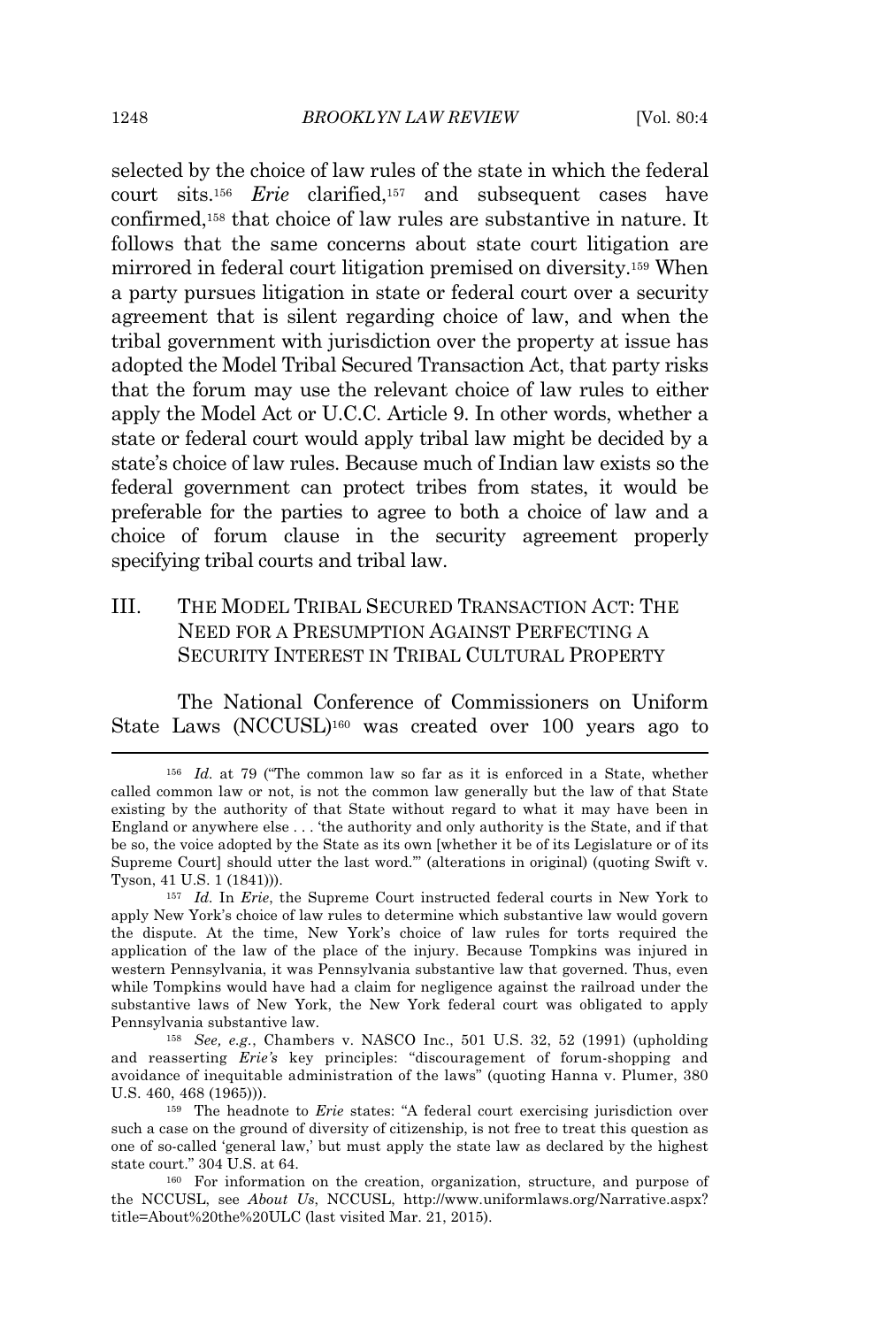address issues unique to a federal system of government and specifically unique to the United States.<sup>161</sup> Because the United States government is by Constitutional dictate a government of limited and enumerated powers,<sup>162</sup> there exist issues of national significance where having a single standard law in all jurisdictions would greatly benefit both law and commerce but where the federal government is unable to act.<sup>163</sup> To fill this gap, the NCCUSL was created to propose standard laws that each state could independently enact, thus achieving legal uniformity within the American federalist system.<sup>164</sup>

Tribal governments complicate this model.<sup>165</sup> Because they are independent sovereigns,<sup>166</sup> most state laws and regulations have no legal force inside the boundaries of the reservation (or more technically in "Indian Country"). The 567 federally recognized tribes<sup>167</sup> maintain governments that enact

<sup>164</sup> *Id.* ("NCCUSL is an organization peculiar to the federal system of government, and is unique in American law. 'American law' of course actually consists of fifty separate, and potentially differing, bodies of state law, co-existing with, and overlaid by, federal law.").

<sup>165</sup> *Id.* at 95-96 ("As a general rule, state civil laws do not apply to transactions arising in Indian country to which Indian tribes, tribal entities or tribal members are parties, except to the extent authorized by Congress. The result as a general starting point is that a tribe has the sovereign power to enact and enforce civil laws regulating the conduct of their members and of non-Indians who come upon tribal land. This authority includes the power to enforce contracts, even though entered into outside reservation boundaries, and even off-reservation non-Indian land may qualify as a 'dependent Indian community and thus part of Indian Country.'").

<sup>166</sup> *See* Michigan v. Bay Mills Indian Cmty., No. 12-515, slip op. at 4-5 (U.S. May 27, 2014), *available at* http://www.supremecourt.gov/opinions/13pdf/12-515\_jq2i.pdf; *see also* Williams v. Lee, 358 U.S. 217, 219 (1959) ("Essentially, absent governing Acts of Congress, the question has always been whether the state action infringed on the right of reservation Indians to make their own laws and be ruled by them.").

<sup>167</sup> This article takes no position on the independent sovereignty of tribes that are recognized by the respective state in which the tribe owns real property or maintains a recognized government. The situation of state-recognized tribes is unique and the authority of the Uniform Commercial Code as enacted by each of the 50 states may or may not be binding upon each state-recognized tribe depending on their own arrangement of sovereignty that comes with state recognition. For a general discussion of the different status of state-recognized tribes, see Alexa Koenig & Jonathan Stein, *Federalism and the State Recognition of Native American Tribes: A Survey of State-Recognized Tribes and State Recognition Processes Across the United States*, 48 SANTA CLARA L. REV. 79 (2008).

<sup>161</sup> Truman Carter & Fred H. Miller, *Uniform Laws and Tribal Legislation; One Tribe's Perspective*, 26 AM. INDIAN L. REV. 89, 89 (2001-2002).

<sup>162</sup> U.S. CONST. amend. X ("The powers not delegated to the United States by the Constitution, nor prohibited by it to the States, are reserved to the States respectively, or to the people.").

<sup>163</sup> Carter & Miller, *supra* note 161, at 89 ("The federal Constitution reserves to the states 'powers not delegated to the United States by the Constitution, nor prohibited by it to the states.' Because of this limitation, nearly all private law contracts, negotiable instruments, business organizations, marriage and divorce, for example—and most areas of criminal law, are left for definition and regulation by the legislatures and courts of the several states." (quoting the Tenth Amendment)).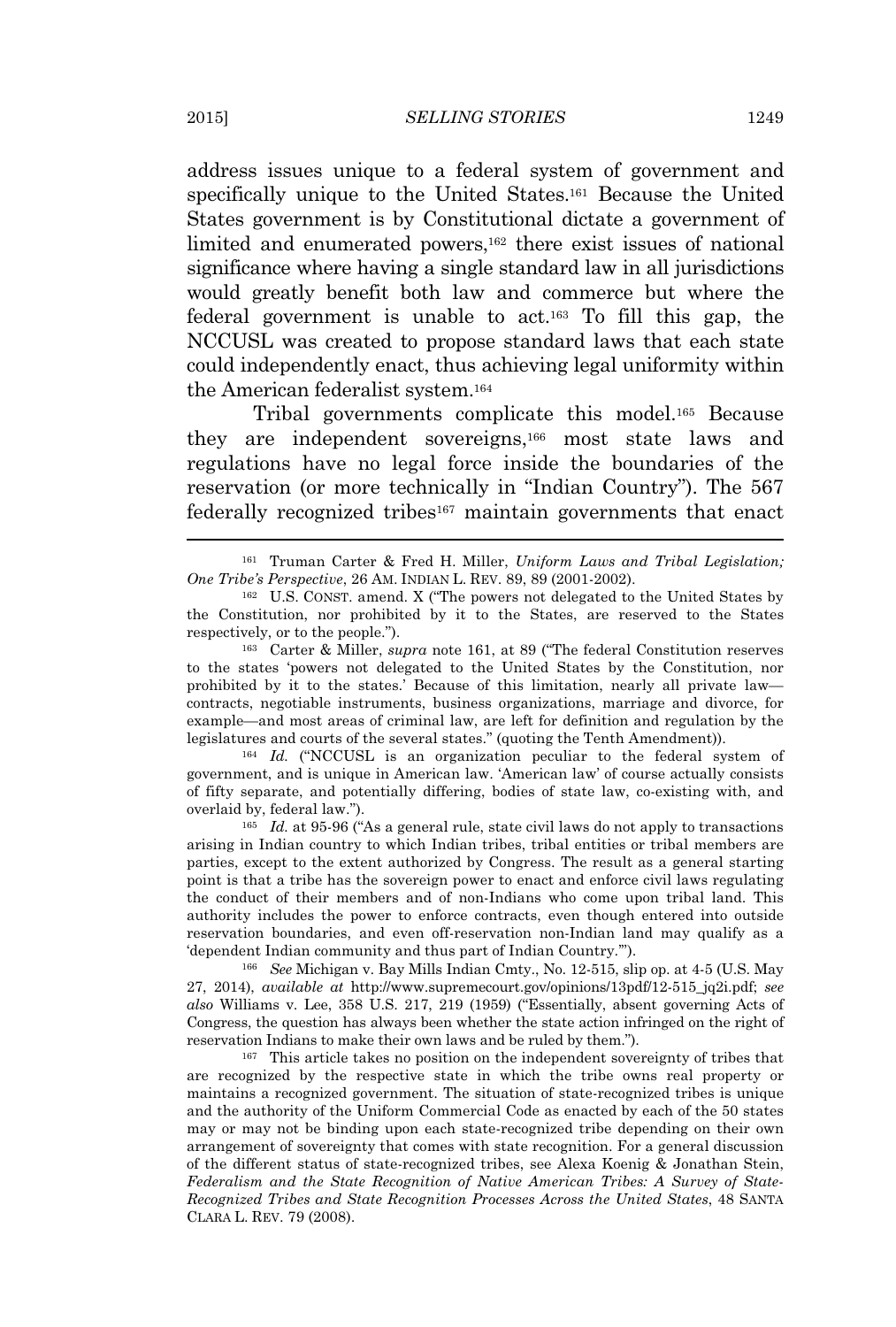their own legislation, which may or may not be identical, or even similar, to the otherwise uniform laws proposed by the NCCUSL and enacted by the states. This creates the difficult situation where a lawyer, assuming that the uniform law applies everywhere in the United States, advises a client regarding a transaction involving Indian Country, only to later discover to the detriment of both the lawyer and the client, that the law is different on the reservation.

The Model Tribal Secured Transaction Act is NCCUSL's proposed solution for how secured transactions can work differently in Indian Country than in the ordinary state system.<sup>168</sup> It succeeds in striking a balance between two competing interests: consistency with the U.C.C. and the preservation of tribal sovereignty. The MTA must be close enough to U.C.C. Article 9 regarding secured transactions that banks and other lending institutions, businesses, and financial agents will find it comfortable to work with and use,<sup>169</sup> thus increasing the amount of leverage and financial activity on the reservation.<sup>170</sup> While at the same time, the MTA must also preserve tribal sovereignty and enact rules that not only accord with the customs, traditions, and legal histories of the diverse 567 federally recognized tribes,<sup>171</sup> but also actively promote uniformity among the prospective adopters.<sup>172</sup>

<sup>170</sup> For a brief discussion of how the U.C.C. has helped streamline commercial transactions, see generally Charles W. Mooney, Jr., *Introduction to the Uniform Commercial Code Annual Survey* 38 BUS. LAW. 1107 (1983); *see also* Gidon Gottlieb, *Relationalism: Legal Theory for a Relational Society*, 50 U. CHI. L. REV. 567, 592 (1983) ("The interpretation of such collective juridical acts involves considerations that are primarily relational, thus permitting the groups regulated by the instrument to develop their relationship with a view to their shared purposes.").

<sup>171</sup> Just like the Uniform Commercial Code, the Tribal Article 9 must try to balance the interests of different regions and cultures across the United States. Indian Country exists from Alaska to Maine, from Minnesota to Florida, in more than half of the 50 states. For a complete list of federally recognized tribes eligible to adopt the uniform act, see Indian Entities Recognized, *supra* note 29.

<sup>172</sup> The Uniform Commercial Code is clear that among its primary purposes is to streamline commercial practice through uniform action. *See* U.C.C. § 1-103(a) ("The [Uniform Commercial Code] must be liberally construed and applied to promote its underlying purposes and policies, which are: (1) to simplify, clarify, and modernize the law governing commercial transactions; (2) to permit the continued expansion of commercial practices through custom, usage, and agreement of the parties; and (3) to

<sup>168</sup> *See* Model Tribal Secured Transactions Act, *supra* note 11.

<sup>169</sup> The drafters of the Model Act identified that if the Model Tribal Act differed in too many substantive ways from the Uniform Commercial Code, banks would be hesitant to use the act or conduct business in Indian Country due to the difference in law that would apply to their commercial transactions. Accordingly, the drafters followed the same structure and format of U.C.C. Art. 9 when drafting the Model Tribal Act, and wrote an explanatory guide "to assist non-tribal lenders and businesses in understanding the similarities and differences between the Act and corresponding provisions of the Uniform Commercial Code." NAT'L CONFERENCE OF COMM'RS ON UNIF. STATE LAWS, IMPLEMENTATION GUIDE, *supra* note 9, at 11*.*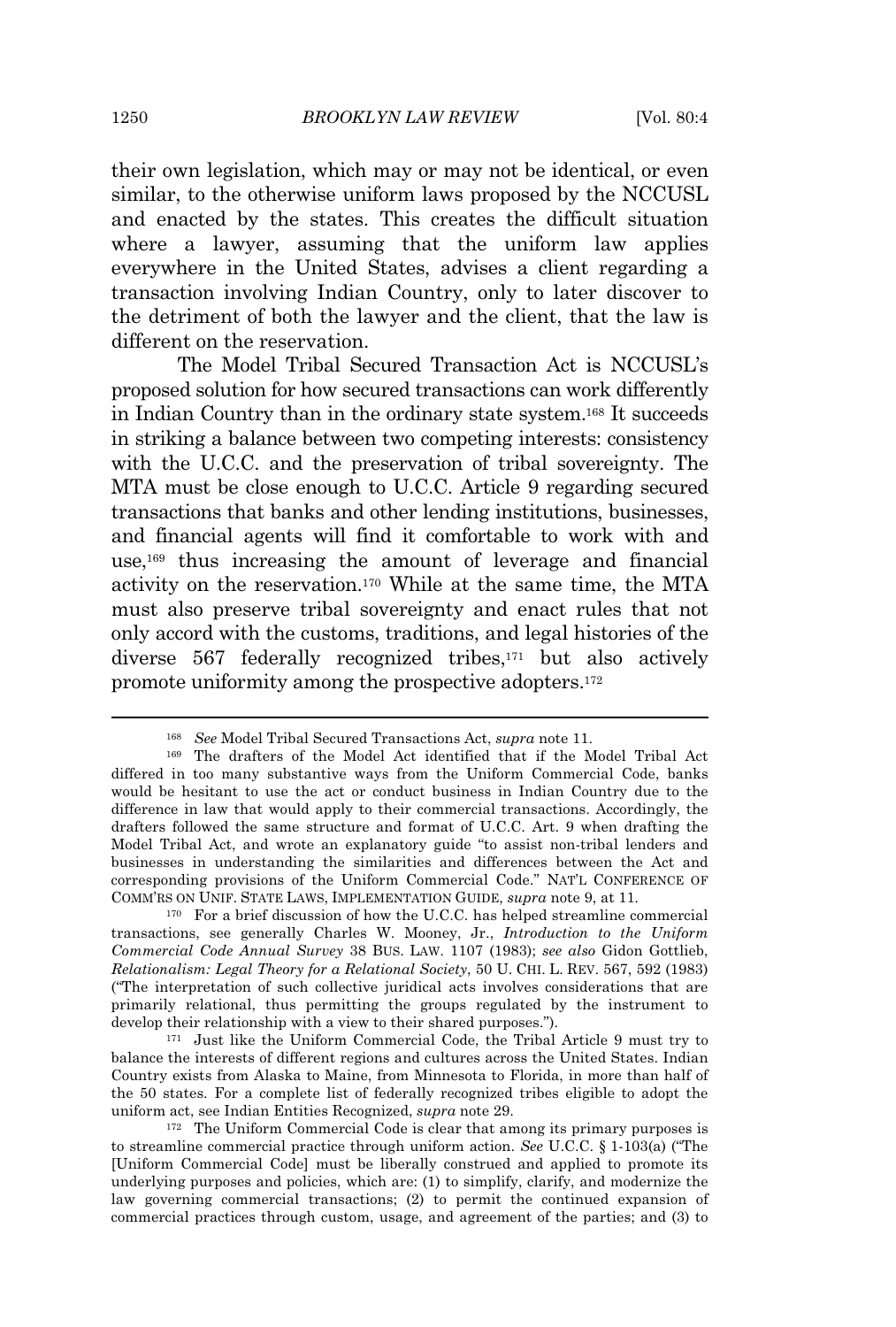#### 2015] *SELLING STORIES* 1251

Understandably, this creates an unenviable and Herculean challenge. In recognition of this, the Model Tribal Act advises tribes to think carefully about the choices they make when adopting the language of the act. The implementation guide accompanying the act reiterates this point: "The Act is intended to serve as a "template" or model law for tribes. A Tribe should carefully consider each provision of the Act, and modify or amend provisions as necessary to accommodate its specific business, legal and cultural environments." <sup>173</sup> Mindful of this language, this article encourages tribes to explicitly include an exception for tribal cultural property. More forcefully, the article also encourages the drafters of the Model Tribal Secured Transactions Act and specifically the National Conference of Commissioners on Uniform State Laws to consider amending even the proposed model act to include a clear exemption for tribal cultural property. Effectively, this would make an exception for tribal cultural property an optout instead of an opt-in and would accordingly better protect tribal cultural property from accidental oversight or omission.

## *A. The Model Act as Currently Written Risks the Loss of Invaluable Cultural Property*

The very nature of secured transactions means that the MTA, as written, risks the loss of invaluable cultural property. The MTA defines most of its key terms in section 9-106 and provides a list of transactions not subject to the MTA in section 9- 111.<sup>174</sup> Neither section discusses cultural property. Because cultural property might be real or moveable, tangible or intangible, no part of the model unequivocally speaks to its appropriateness for use in a secured transaction. This presents a problem, as a tribe's cultural property—often key to identity, collective memory, religious practice, and history—is among the most valuable forms of property any tribe owns.

Without an exclusion for cultural property, the tribal government, a tribal corporation, or an individual tribal member with the right to sell the property may use it in order to secure a loan or for other valuable consideration. By formalizing the

make uniform the law among the various jurisdictions."). The Model Tribal Secured Transaction Act echoes this purpose in § 9-103: "This [act] must be liberally construed and applied to promote its underlying purposes and policies, which are the promotion of economic development and the continued expansion of commercial practices involving this [Tribe] [Nation]."

<sup>173</sup> NAT'L CONFERENCE OF COMM'RS ON UNIF. STATE LAWS, IMPLEMENTATION GUIDE, *supra* note 9, at 16*.*

<sup>174</sup> MODEL TRIBAL SECURED TRANSACTIONS ACT §§ 9-106, 9-111 (2005).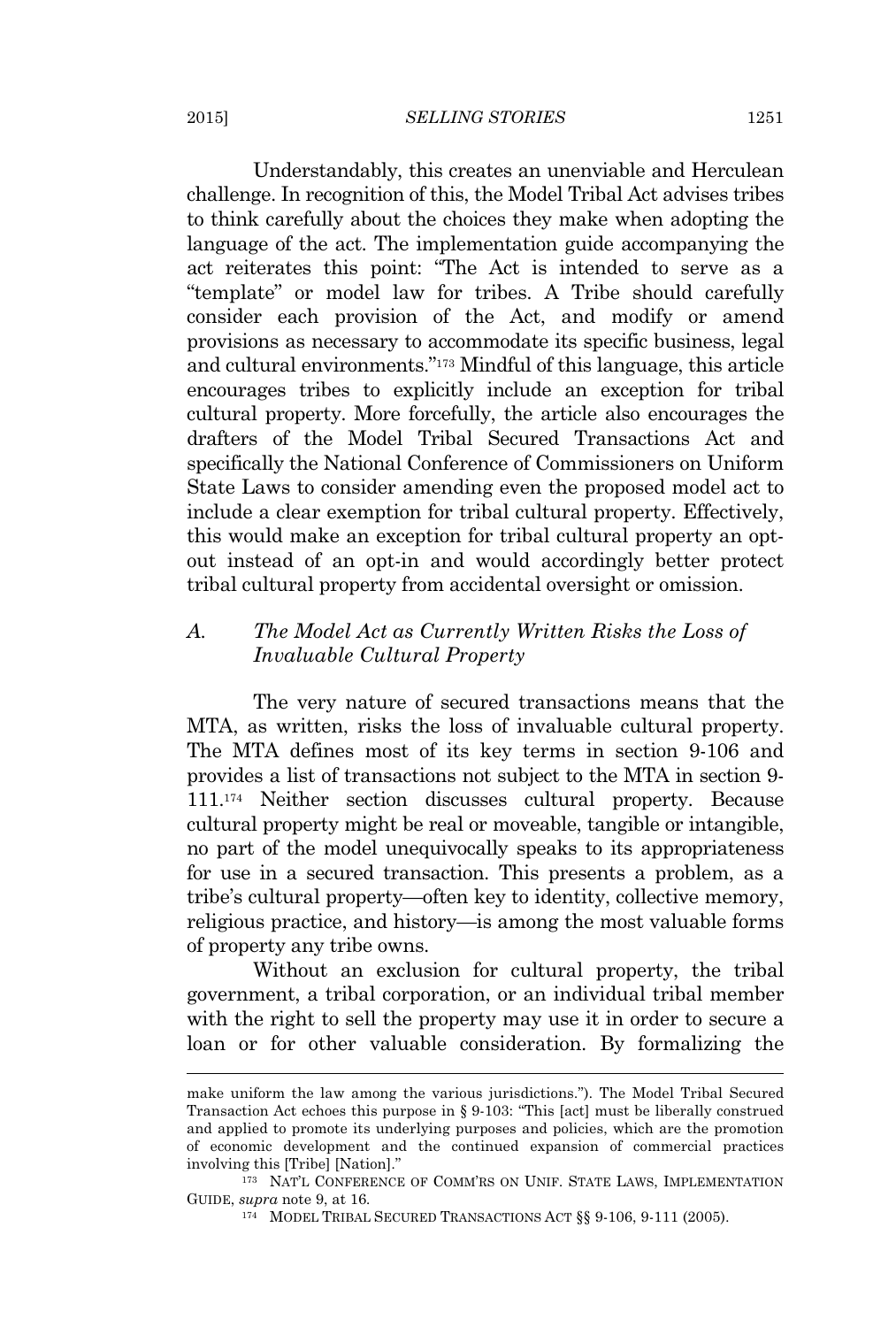agreement using the cultural property as collateral, the owner of the cultural property is making a promise that if he or she fails to comply with the terms of the security agreement, the lender can take ownership of the cultural property in partial or full consideration for the failure of the debtor to repay on schedule. Whatever benefit the loan may bring to the tribe, tribal corporation, or individual tribal member, the potential loss of the cultural property ought to be considered. Each tribe is capable of making its own determination, but the decision to permit cultural property to be included among the classes of property eligible for a security interest should be taken only after a consultation with the entire tribal membership<sup>175</sup> to consider the potential implications of such a policy.<sup>176</sup>

Not all cultural property is put at risk under the MTA as written. Even if the MTA is not rewritten to specifically exclude tribal cultural property, after the act has been adopted, some cultural property will be inappropriate as collateral in a secured transaction.<sup>177</sup> For example, the MTA recognizes that if property is not alienable—that is, if the owner of the property doesn't have the right to sell, gift, or otherwise dispose of the property—the act is inapplicable.<sup>178</sup> This protects some cultural artifacts. For example, under the Bald and Golden Eagle Protection Act<sup>179</sup> it is illegal for non-Indians to buy, sell, or possess either the feathers themselves or artifacts made with the feathers from bald and golden eagles. Accordingly, such cultural items cannot qualify as property in which a security interest may be vested for a non-

<sup>178</sup> MODEL TRIBAL SECURED TRANSACTIONS ACT § 9-104 ("This [act] does not apply to any property interest that is subject to federal restrictions regarding sale, transfer, or encumbrance.").

<sup>179</sup> 16 U.S.C. § 668 (2012). The act provides both criminal and civil penalties for:

[W]hoever, within the United States or any place subject to the jurisdiction thereof, without being permitted to do so as [hereinafter] provided [ ], shall knowingly, or with wanton disregard for the consequences of his act take, possess, sell, purchase, barter, offer to sell, purchase or barter, transport, export or import, at any time or in any manner any bald eagle commonly known as the American eagle or any golden eagle, alive or dead, or any part, nest, or egg thereof of the foregoing eagles, or whoever violates any permit or regulation issued pursuant to this [Act], shall be fined not more than \$5,000 or imprisoned not more than one year or both.

<sup>175</sup> *See infra* Part IV.

<sup>176</sup> *See infra* Part V.

<sup>&</sup>lt;sup>177</sup> For an example of a limit on the vesting of a security interest in some real property see *supra* note 58. Discussing the Non-Intercourse Act and its restrictions on the ability of a tribe to transfer the title to some lands, largely located on Indian reservations, that are held in trust by the United States on behalf of Indian tribes. For a discussion on a limit imposed by Congressional statute on certain forms of tangible personal property see The Bald and Golden Eagle Protection Act, *infra* note 179.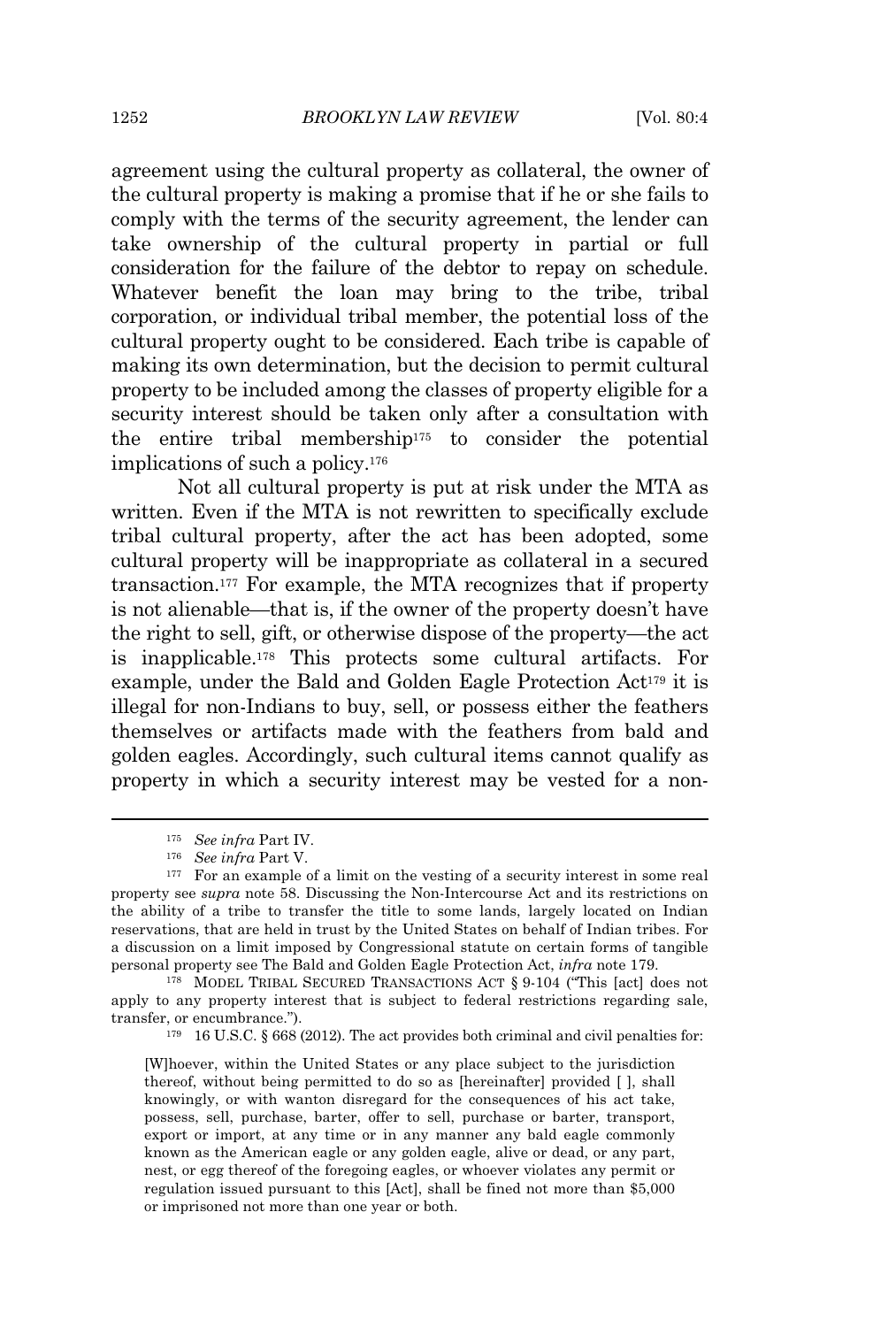Indian. The changes proposed here would prevent a tribal or individual member from vesting in such items a security interest even when the party extending the financing would qualify for ownership (i.e. was an Indian). There are several defenses for such a limitation including a concern that richer tribes could seek to accumulate or expropriate the cultural property of poorer ones. In deference to tribal sovereignty, a tribal government could always opt to permit using cultural property as security between its own members, but at the risk of starting down a rather slippery slope. Accordingly, a bright-line rule is preferable.

Out of an abundance of caution, and because most tribal cultural property is not protected like eagle feathers are protected, the Model Tribal Secured Transactions Act should be changed to explicitly exclude such property from among the types of property subject to a security interest. The implementation guide should thus be revised to alert tribes to this change, and give them the option of amending the model act to allow a security interest to be perfected in cultural property. This arrangement has the benefit of protecting more tribal cultural property while not infringing upon a tribe's sovereignty. Instead, it asks the tribe to make a conscious choice as to whether it wants to expand the property against which a security interest may be perfected with the knowledge that the consequences of doing so include the loss of tribal cultural property.

Tribal members, lawyers, and leaders should think critically about the classes of property they want to be subject to a security interest, and adopt or amend the act accordingly. This implicitly recognizes that there are thus two different sets of tribal populations that need to take slightly varied approaches to adopting the exclusion of tribal cultural property: tribes that have already adopted the MTA without the exclusion and tribes that are considering its adoption. Regardless of the approach, advocates seeking the exclusion of tribal property in the MTA will find the original drafters of the Model Act are not opposed to the change, and may even tacitly support it.<sup>180</sup>

<sup>180</sup> NAT'L CONFERENCE OF COMM'RS ON UNIF. STATE LAWS, IMPLEMENTATION GUIDE, *supra* note 9, at 19*.*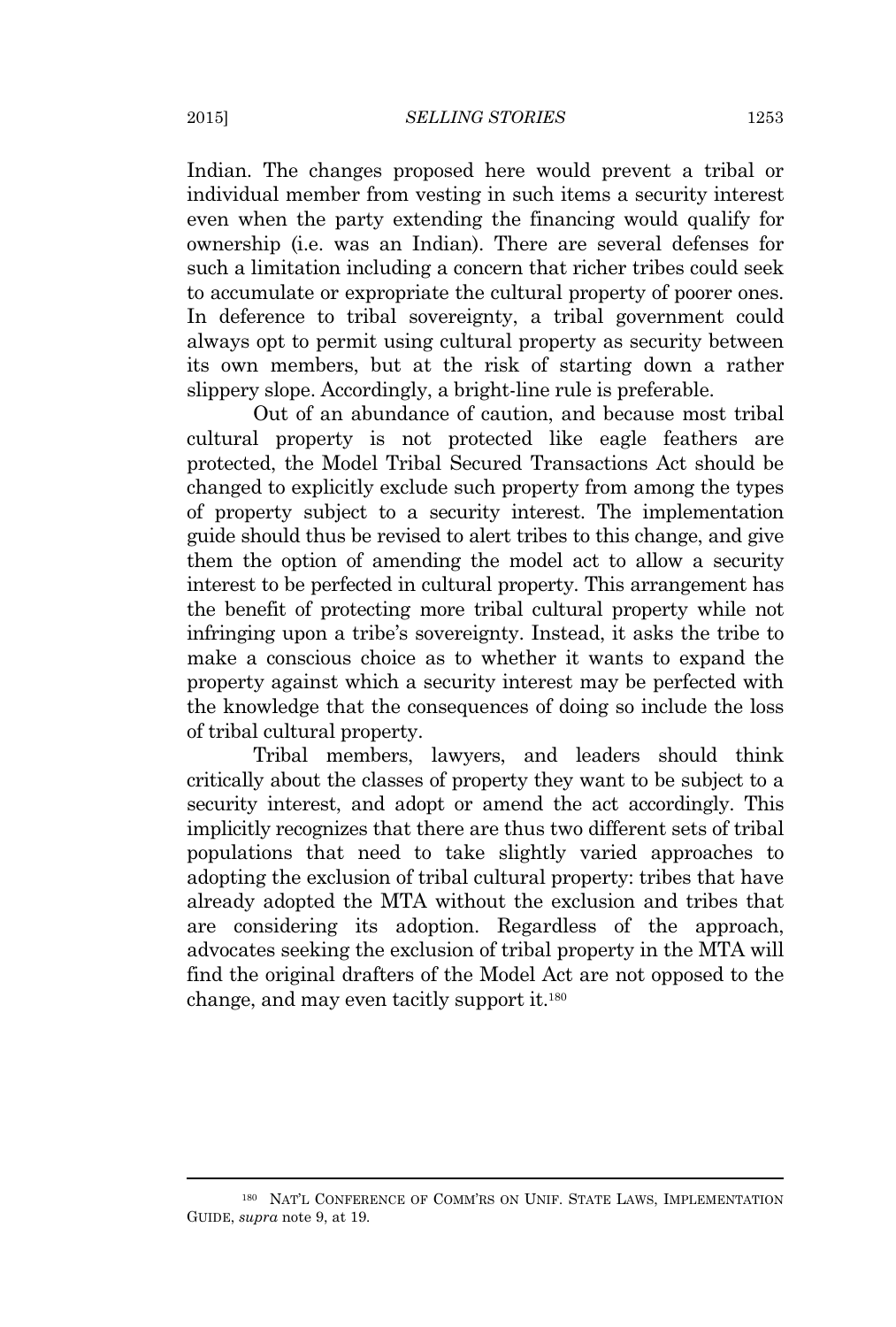## *B. Excluding Tribal Cultural Property from the Classes of Property in which a Security Interest May be Properly Vested is Consistent with the Intent Behind the Model Act*

Creating a default rule is not contrary to the principles expressed in the Model Act. In fact, in its Implementation Guide, the drafters even explicitly suggest that tribes take action to protect certain kinds of tribal property based upon tribal custom and tradition:

#### **Example:**

Tribe has a custom that prohibits the transference of certain religious artifacts or sacred objects for monetary or business purposes. In such a case, the Tribe should consider adding a provision to the Act that prohibits the creation of a security interest in those types of religious artifacts or sacred items.

#### **Example:**

Tribe upholds the custom of give-aways on certain important events in which Tribal members give away items of personal property. If property that might be given away is made collateral subject to a security interest, the security agreement should provide that the donees take the property free of the security interests and, if necessary, afford some other type of protection for the secured party for the loss of the collateral.<sup>181</sup>

Neither the implementation guide nor the act itself provide any insight as to why the drafters decided to omit cultural property from among the Excluded Transactions spelled out in § 9-111. However, the implementation guide cautions tribes that certain parts of the act might unintentionally conflict with a tribe's culture or traditions.<sup>182</sup>

Since the drafters clearly contemplated the role tribal property might play in a secured transaction, the most likely explanation for the omission of cultural property from the Act itself is that the fewer deviations the Act has from the Uniform Commercial Code, the more likely it is to be accepted by nontribal parties. This concern has merit: if the MTA is perceived to be too different in form or function from the UCC, critical parties including banks and other lenders who make secured loans and

<sup>181</sup> *Id.*

<sup>182</sup> *Id.* ("The Committee recommends that in adopting, interpreting and applying the Act, due consideration be given to those customs and traditions. Where and to the extent a provision in the Act conflicts or is inconsistent with a tribal custom or tradition, an enacting Tribe should consider whether the custom or tradition will take precedence over conflicting rights and priorities established by the Act.").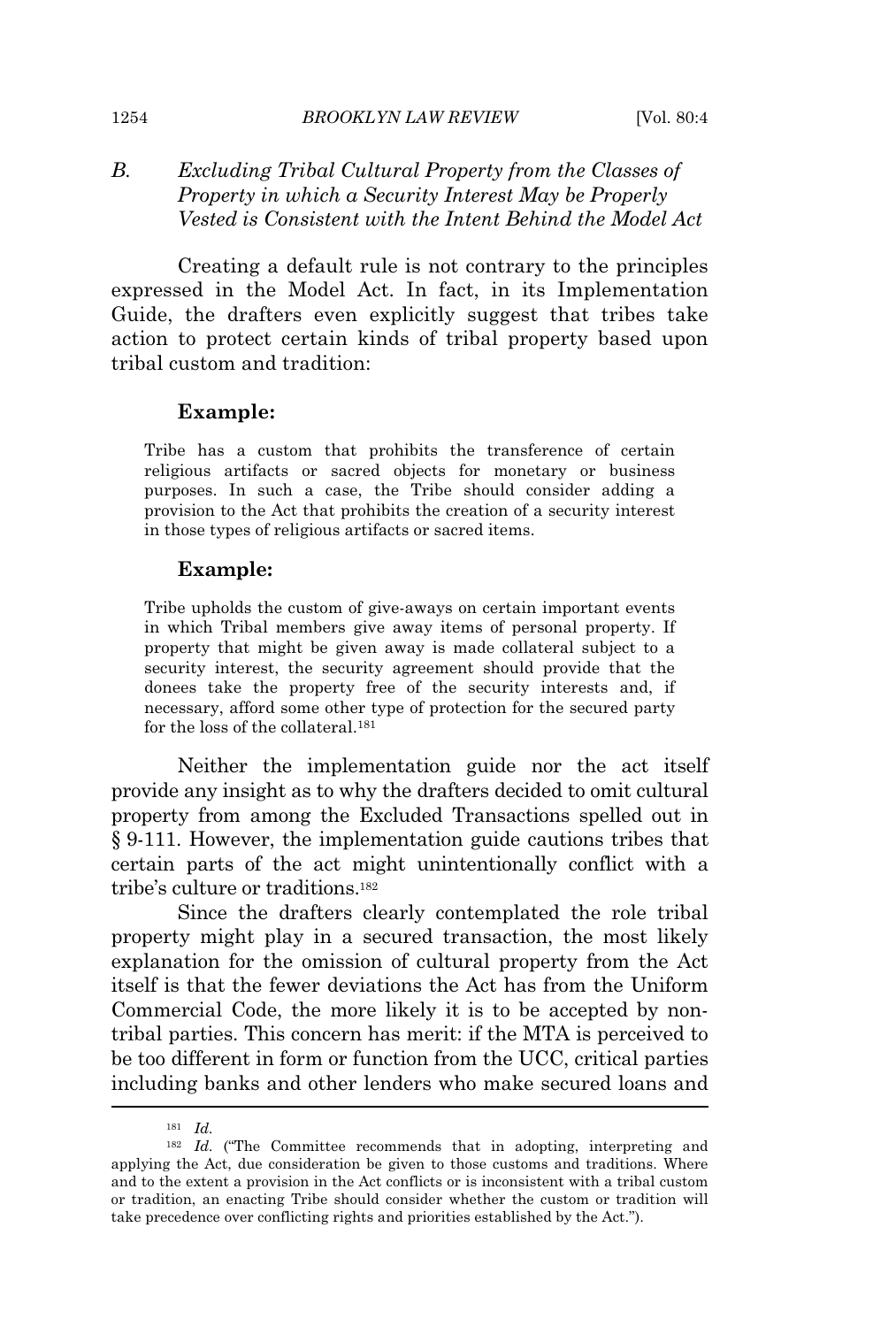therefore are critically important to the MTA's ability to drive economic growth and development in Indian Country, may insist on the use of state law. Such insistence would indeed undermine the MTA by making it irrelevant.

Cognizant of these concerns, this Article does not lightly suggest a change in the MTA text. In fact, it limits itself to a single textual change that would exclude a small number of transactions with major importance to the tribes themselves. The drafting committee itself contemplated that tribes might want to exclude cultural property.<sup>183</sup> In order to protect such important possessions, the default rule ought to be that cultural property is excluded, and tribes during implementation can have a tribalwide discussion among the membership as to whether there are good reasons for risking the loss of cultural property.

## IV. OVERCOMING THE PRESUMPTION: A DEMOCRATIC **EXERCISE**

With this article I do not presume to know that vesting a security interest in cultural property subject to a valid security agreement is always inappropriate. Certainly, the debtor in the secured transaction will either obtain complete ownership of, or retain ownership of the property against which a security interested is vested if the debtor complies with the terms of the agreement and satisfactorily completes the schedule of payments.<sup>184</sup> While the explanation in Part III provides a reasonable basis for tribes to adopt a default rule excluding cultural or religious property from the classes of property in which it is proper to vest a security interest, each tribe must decide for itself whether it wants to delimit any class of property under the MTA, considering its own tradition, needs, community expectations, history, and identity.<sup>185</sup>

<sup>183</sup> *Id.*

<sup>184</sup> Upon completing the repayment schedule, the security interest that was perfected against the property is removed. As the lender has been repaid according to the terms of the agreement, the lender no longer has a valid claim to the title which was secured as collateral in order to facilitate the original security agreement.

<sup>185</sup> The only persons who ultimately should decide the action a tribe ought to take are members of the tribe itself. Legal scholarship in the area of Indian law should focus on providing ideas and guidance, suggestions and justifications for the actions taken by tribal governments and tribal members. This article intends to add to that discussion and add concerns that tribes should think critically about before taking action, but nothing herein is intended to prevent a tribe which thoroughly considers the consequences from allowing the perfection of a security interest in tribal cultural property. For a discussion of the role of legal scholarship in Indian lawmaking, see generally *Symposium Materials Presented at the University of California at Berkeley*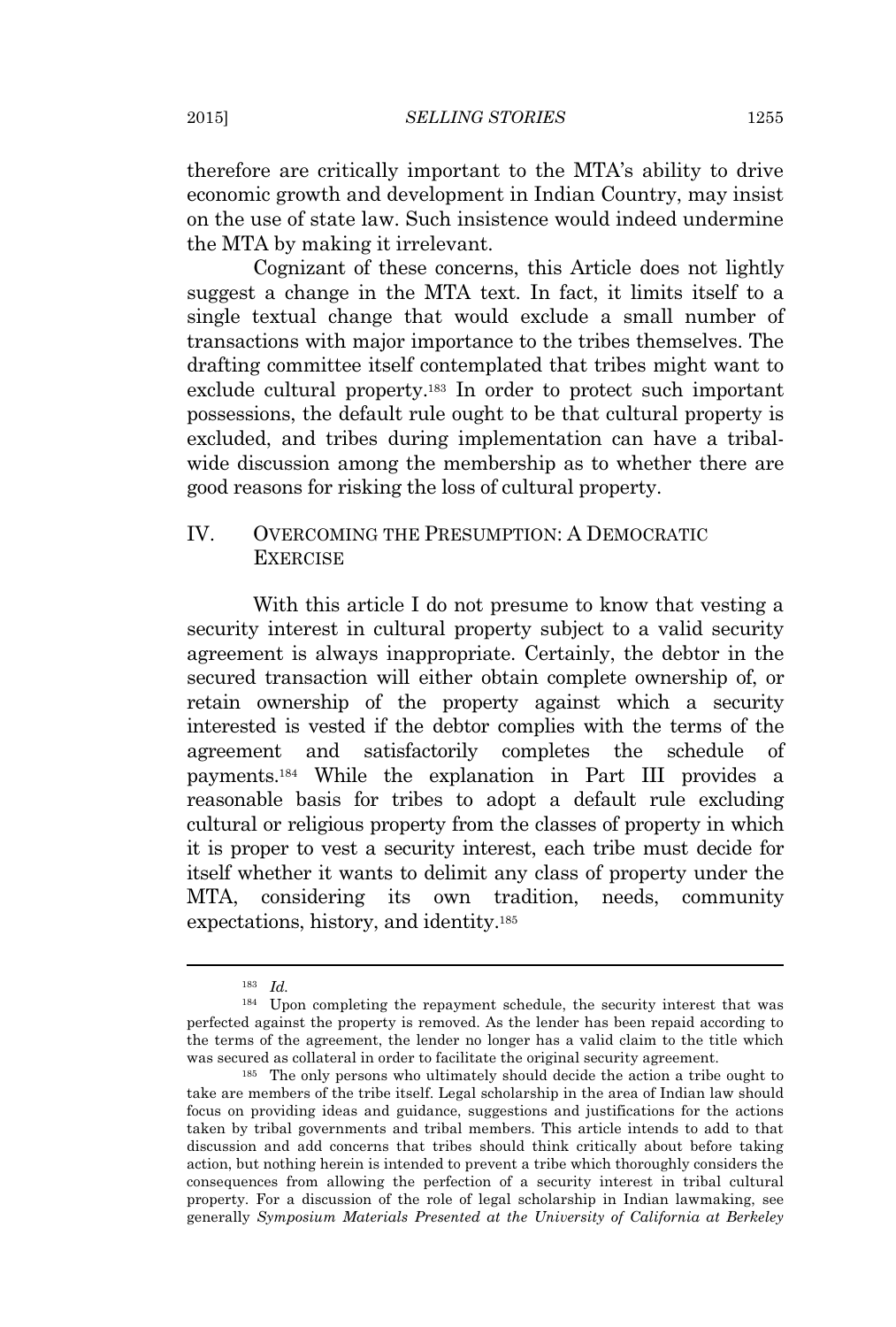With that deference to the tribe in mind,<sup>186</sup> this section argues that if a tribal government does not want to exempt cultural or religious property from the class of property in which it is proper to vest a security interest, then the tribal government should do so only with the express consent of a majority of its membership determined by a formal vote. This should not be difficult and presents no legal problems.<sup>187</sup> It is common to survey opinion in Indian Country, as tribes regularly conduct surveys of their membership through a variety of forms including town hall meetings and tribal-wide elections.<sup>188</sup> With very small tribes, it may be possible to meet this democratic requirement by resorting to a town hall or other similar tribal event where all enrolled members are eligible to speak and decisions are made by either the mutual consent of the membership or a vote with the majority of the members affirming.<sup>189</sup> Alternatively, larger tribes would need to submit the question regarding the proper role of cultural or religious property as security against a loan to the broader membership during a tribal election.<sup>190</sup> In lieu of a formal election, some other binding consultation process of the membership would be proper.<sup>191</sup>

<sup>186</sup> *See id.*

<sup>187</sup> Tribal referendums or other democratic surveys of tribal membership, whether binding or merely advisory, are a common tool of building governmental legitimacy in Indian Country. Raymond Cross, *Development's Victim or its Beneficiary?: The Impact of Oil and Gas Development on the Fort Berthold Indian Reservation*, 87 N.D. L. REV. 535, 564 n.107 (2011) (citing CHARLES WILKINSON, BLOOD STRUGGLE: THE RISE OF MODERN INDIAN NATIONS 280-81 (2005)). For a specific example of tribal referendums to permit or authorize business activity undertaken with or on behalf of the tribe, see City of New York v. Golden Feather Smoke Shop, Inc., No. 08–CV–3966 (CBA), 2009 U.S. Dist. LEXIS 76306, at \*10 (E.D.N.Y. Aug. 25, 2009) (citing to the affidavit of Professor John A. Strong who explained "that traditional law was codified into 'a system of regulation and community participation' including licensing procedures and the requirement of Tribal referendum to authorize business activity.").

<sup>188</sup> For a discussion of the different forms tribal governments, see MELISSA L. TATUM ET AL., STRUCTURING SOVEREIGNTY: CONSTITUTIONS OF NATIVE NATIONS (2014); *see also* SHARON O'BRIEN, AMERICAN INDIAN TRIBAL GOVERNMENTS (1989).

<sup>189</sup> For an extreme example, the Augustine Band of Cahuilla Indians at one time had only a single surviving member and even today membership is comprised of children from a single family. AUGUSTINE BAND OF CAHUILLA INDIANS, http://www.augustinetribe.org/ (last visited Apr. 25, 2015). Similarly, many of the more than 200 federally recognized tribes in Alaska are small, consisting of several families or bands. For these groups, consultation may not require a formal election, but instead might be premised upon a well-informed dialogue among all enrolled adult members.

<sup>190</sup> *See* TATUM ET AL., *supra* note 188.

<sup>191</sup> With 567 federally recognized tribes, it is impossible to discuss here the myriad of possibilities that exists for consulting with a tribe's membership. As most tribes regularly hold elections, and tribes with Constitutions under the IRA already have a process in place not only for the election of officers but a means to amend their tribal Constitutions, the process of consultation is neither onerous nor novel. However,

*Law School on Sept. 27-28, 2012: Conference Transcript: Heeding Frickey's Call: Doing Justice in Indian Country*, 37 AM. INDIAN L. REV. 347 (2012-2013).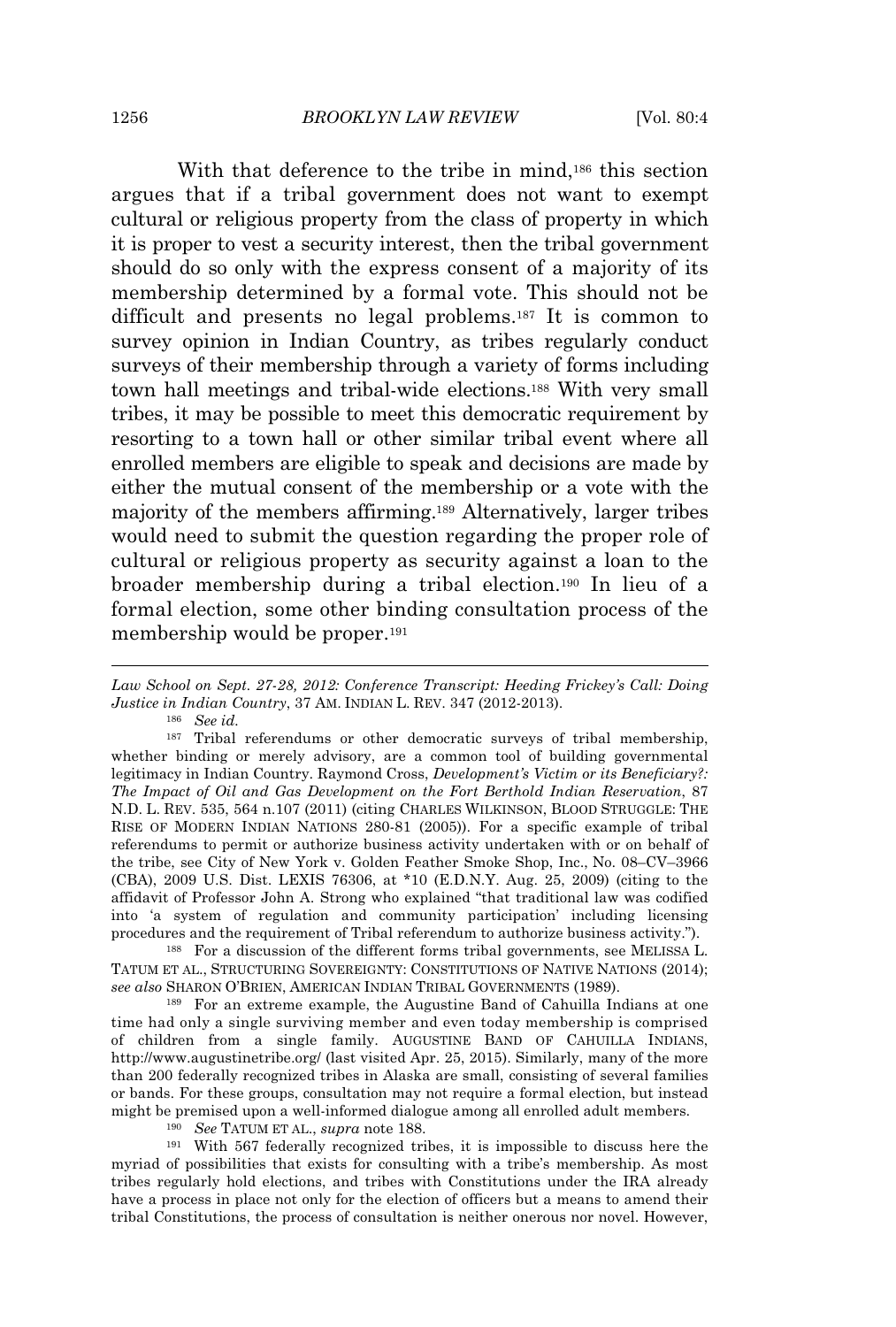#### 2015] *SELLING STORIES* 1257

The benefits of using the electoral process to adopt or reject exceptions to the MTA are twofold. First, by virtue of a vote, there would be a learning and debating process about secured transactions more generally, which will not only create a better informed electorate but also ensure that the language chosen in the tribal adoption of the MTA reflects the community's understanding of what property is and what it should be used for. Second, by essentially requiring an opt in instead of an opt out, the default rule is more in line with federal policy on the protection of sacred objects, funerary remains, dreams, names, and stories.<sup>192</sup>

## V. NATIVE STORIES, NATIVE PLACES, AND NATIVE PEOPLE

It is vitally important that tribes consider the potential implications of permitting a security interest to be perfected in cultural property. While there may be economic benefits of immediate benefit and concern to the tribe, the risk of the loss of the property should not be understated. This section will only briefly describe the possible loss of cultural property of invaluable importance to a tribe's sense of place, identity, culture, history, and religion. It is because of these risks that the sections above argue forcefully that the default rule in the Model Tribal Secured Transactions Act ought to exclude cultural property. However, recognizing that tribes are sovereign entities,<sup>193</sup> each has a right to permit the perfection of a security interest in cultural property, provided they are fully informed about the potential consequences.

The scope of cultural property for any given tribe is defined by the tribe itself<sup>194</sup> and may far exceed conventional notions of what constitutes property<sup>195</sup> or even the definition of

for tribes seeking to adopt the MTA and allow cultural property to be used as security against a loan or other consideration, any form of binding consultation that both informs the membership of the consequences of the rules and permits them to participate in the decision making process should meet this criteria.

<sup>192</sup> *See* MICHAEL F. BROWN, WHO OWNS NATIVE CULTURE (2003); *see also* MELISSA L. TATUM & JILL KAPPUS SHAW, LAW, CULTURE & ENVIRONMENT (2014).

<sup>193</sup> Michigan v. Bay Mills Indian Cmty., No. 12-515, slip op. at 4-5 (U.S. May 27, 2014), *available at* http://www.supremecourt.gov/opinions/13pdf/12-515\_jq2i.pdf.

<sup>194</sup> Sarah Harding, *Value, Obligation and Cultural Heritage* 31 ARIZ. ST. L.J. 291, 303 (1999) ("[C]ultural heritage is defined as an individual or group creation of either a tangible or intangible good which, by virtue of the creation process, customary use, historical event, or simply geographic proximity, becomes an important expression of human or cultural life.").

<sup>195</sup> *Id.* at 303 (examples of tribal property may include "songs, dances, stories, remedies, textile designs, sacred objects, drawings, works of art, sculpture and architectural structures."); *see generally* COHEN'S HANDBOOK, *supra* note 17, at § 20.01[1] (noting that cultural property may include funerary objects, masks, totem poles, or even such amorphous rights as access to a sacred site).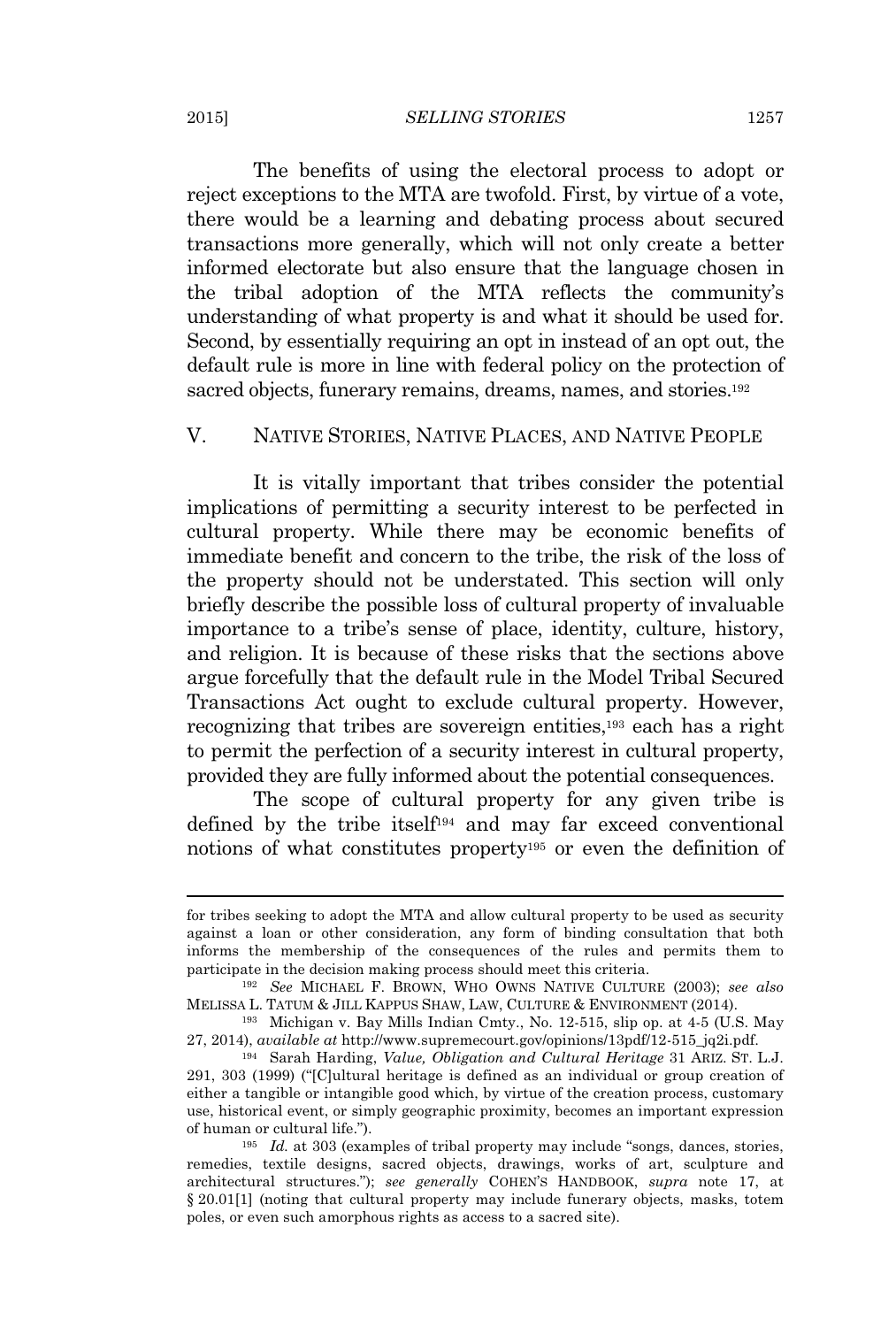property under international law.<sup>196</sup> Maintaining an ownership interest in this property is often vital to protecting and preserving a tribe's identity as a people, including their way of life and their customs and traditions.<sup>197</sup> Professor Tsosie has perhaps gone furthest in documenting, discussing, and articulating the importance of cultural property to tribes, including: the benefits that protection, preservation, and display of tribal culture can have on a tribe's identity;<sup>198</sup> the importance of creating a broader human rights framework to protect tribal cultural property;<sup>199</sup> and

<sup>199</sup> Rebecca Tsosie, *NAGPRA and the Problem of "Culturally Unidentifiable" Remains: The Argument for a Human Rights Framework*, 44 ARIZ. ST. L.J. 809, 818 (2012). For example, without a clearly established group identity in part created through reference to cultural property, it becomes impossible for tribes to continue to reassert their rights under NAGPRA:

If the group lacks identity as a "federally recognized Indian tribe or Native Hawaiian organization," the group does not have a legal right to repatriation, although the group may obtain affiliated ancestral remains as a "moral" accommodation, assuming that a legitimate claimant tribe can be found to make the claim on its behalf and assuming that the museum or agency cares to honor the request.

*Id*; *see also* Rebecca Tsosie, *Indigenous Peoples and Epistemic Injustice: Science, Ethics, and Human Rights*, 87 WASH. L. REV. 1133 (2012) (discussing the unique difficulty faced by tribes to achieve "justice" and protect "identity" through a protection of cultural property). "Hermeneutical injustice is what occurs with many Native American claims to protect aspects of their cultural identity from harms that are not recognized standard categories of law. In particular, there is currently not a recognized category within American law to redress cultural harm." *Id.* at 1158.

<sup>196</sup> Cultural property protected under international law may include monuments of architecture, art or history, archeological sites, buildings or structures of historic or artistic interest, as well as scientific or important collections of books or archives or of reproductions of such property. Convention on the Means of Prohibiting and Preventing the Illicit Import, Export, and Transfer of Ownership of Cultural Property art. 1, Nov. 14, 1970, 823 U.N.T.S. 231, *available at* http://unesdoc.unesco.org/ images/0013/001333/133378mo.pdf.

<sup>197</sup> Rebecca Tsosie, *Reclaiming Native Stories: An Essay on Cultural Appropriation and Cultural Rights*, 34 ARIZ. ST. L.J. 299, 300 (2002) ("Cultural resources, both tangible and intangible, are of critical importance to Native peoples, because Native culture is essential to the survival of Indian Nations as distinctive cultural and political groups.").

<sup>198</sup> Rebecca Tsosie, *Native Nations and Museums*, *supra* note 12 (extensively discussing the role cultural property plays in tribal identity and the difficulty tribes have in protecting and reasserting rights to cultural property). "However, is a Renoir painting stolen from the home of a wealthy collector in the same category as a sacred mask or medicine bundle 'plundered' from the Native American caretaker? Is this the acquisition of stolen property or is it 'anthropology?'" *Id.* at 9; *see also* Rebecca Tsosie, *Introduction: Symposium on Cultural Sovereignty*, 34 ARIZ. ST. L.J. 1 (2002) (generally sharing the perspectives of native peoples on the link between control of culture and a self-awareness or empowerment that comes with being able to preserve and direct cultural development among traditional communities).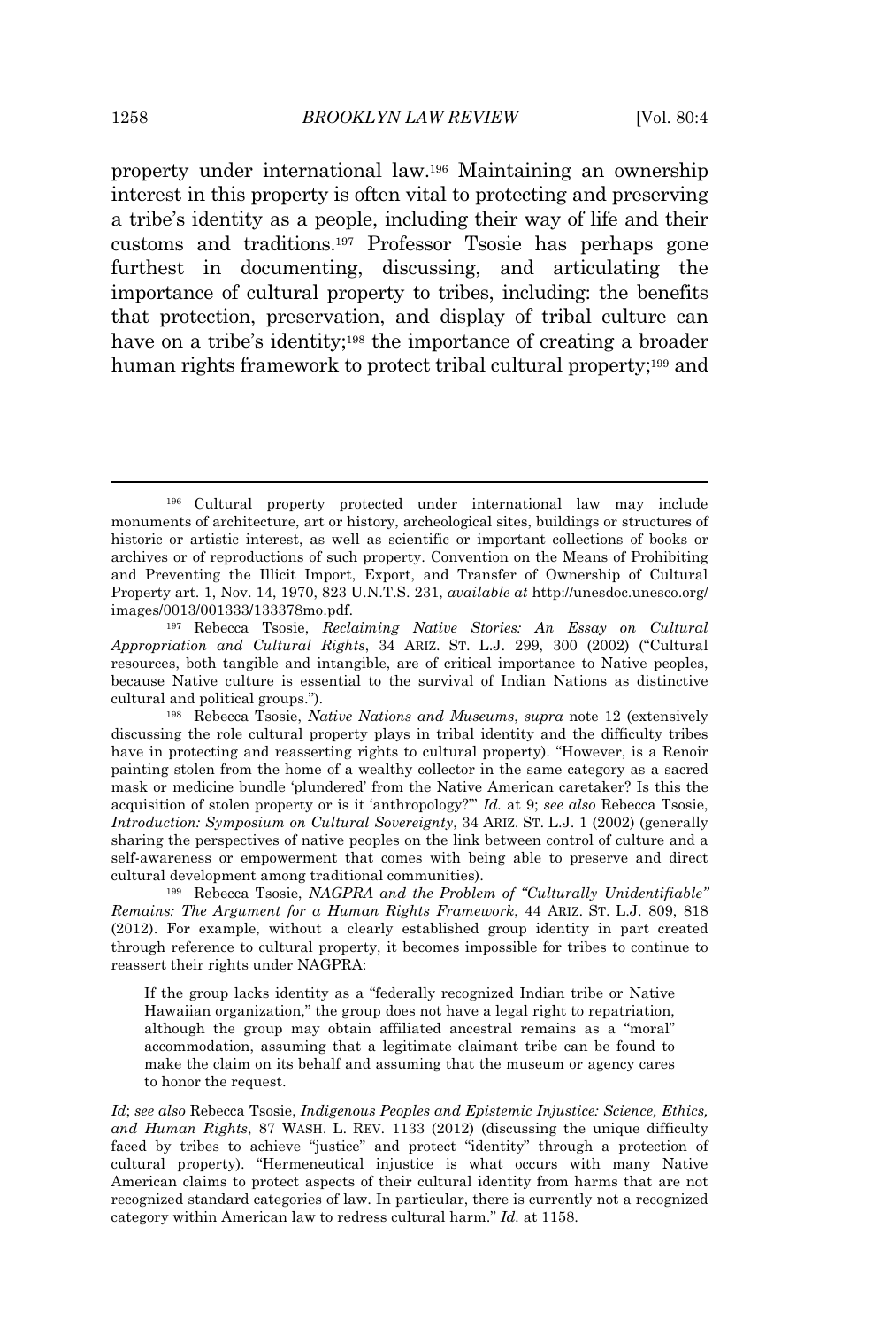the danger that losing control over some forms of property can have on individual tribal members and greater tribal identity.<sup>200</sup>

One of Tsosie's conclusions is that ownership and preservation of tribal property and cultural resources strengthens identity and helps each tribe tell its own unique story.<sup>201</sup> Professor Melissa Tatum adds that cultural resources help tribes tell stories of differentiation and thereby help secure a unique identity.<sup>202</sup> Together, Professors Tsosie and Tatum have identified a series of risks to tribal identity, and ultimately even tribal existence, that are premised on a tribe's ability to successfully preserve tribal culture. Essentially, their work centers on the premise that without the preservation and celebration of an identity that makes each tribe unique, several dangers exist that threaten the core of tribal identity. First, all Indian tribes might begin to be grouped together and dealt with as one homogenous and identifiable group as opposed to a celebration of the cultural richness that makes each tribe unique.<sup>203</sup> Second, the homogenous group of "Indians" then begins to get absorbed or assimilated into the broader group of "Americans," altogether erasing Indian identity.<sup>204</sup> This process would not be immediate, but would have to evolve over centuries, not unlike our existing Indian law policy.<sup>205</sup>

<sup>200</sup> Rebecca Tsosie, *Cultural Challenges to Biotechnology: Native American Genetic Resources and the Concept of Cultural Harm*, 35 J.L. MED. & ETHICS 396 (2007) (discussing the link between genetics, biology, genomic research, culture, and identity).

<sup>201</sup> Tsosie, *NAGPRA*, *supra* note 199, at 814 ("[T]he construction of legal rights has a positive effect for those who are included as rights-holders, and, concomitantly, it has a negative effect for those who are excluded from that status. To the extent that a particular Native American 'identity' is necessary to achieve protection for the right to repatriation, this is obviously critically important to the ability of Native peoples to protect their cultural interests. The statutory terminology of what can be 'culturally affiliated' and to whom, is critically important, as is the corollary terminology of what is 'culturally unidentifiable.'").

<sup>202</sup> Tatum, *supra* note 12, at 383-87 (2000) (discussing how "sweeping generalizations" about groups can impact how those groups are viewed by others and specifically how a tribe's ability to differentiate itself is necessary to avoid all "Indians" from being grouped together in legal, ethnographic, archeological, and anthropological discussions).

<sup>203</sup> *Id.*

<sup>204</sup> Tsosie, *NAGPRA*, *supra* note 199, at 814.

<sup>205</sup> Professor Robert Williams stands out among American Indian legal scholars for his careful analysis of the ebb and flow of American Indian policy from European "discovery" of the "new world" through 21st century jurisprudence. His scholarship traces the jurisprudence and various eras of federal policies involving Indians including conquest, termination, and assimilation. For an excellent discussion of this evolution, see ROBERT A. WILLIAMS, JR., LIKE A LOADED WEAPON: THE REHNQUIST COURT, INDIAN RIGHTS AND THE LEGAL HISTORY OF RACISM IN AMERICA (2005); ROBERT A. WILLIAMS, JR., THE AMERICAN INDIAN IN WESTERN LEGAL THOUGHT: THE DISCOURSES OF CONQUEST (1990); Robert A. Williams, Jr., *Columbus's Legacy: Law as an Instrument of Racial Discrimination Against Indigenous Peoples' Rights of Self-Determination*, 8 ARIZ. J. OF INT'L AND COMP. L. 51 (1991).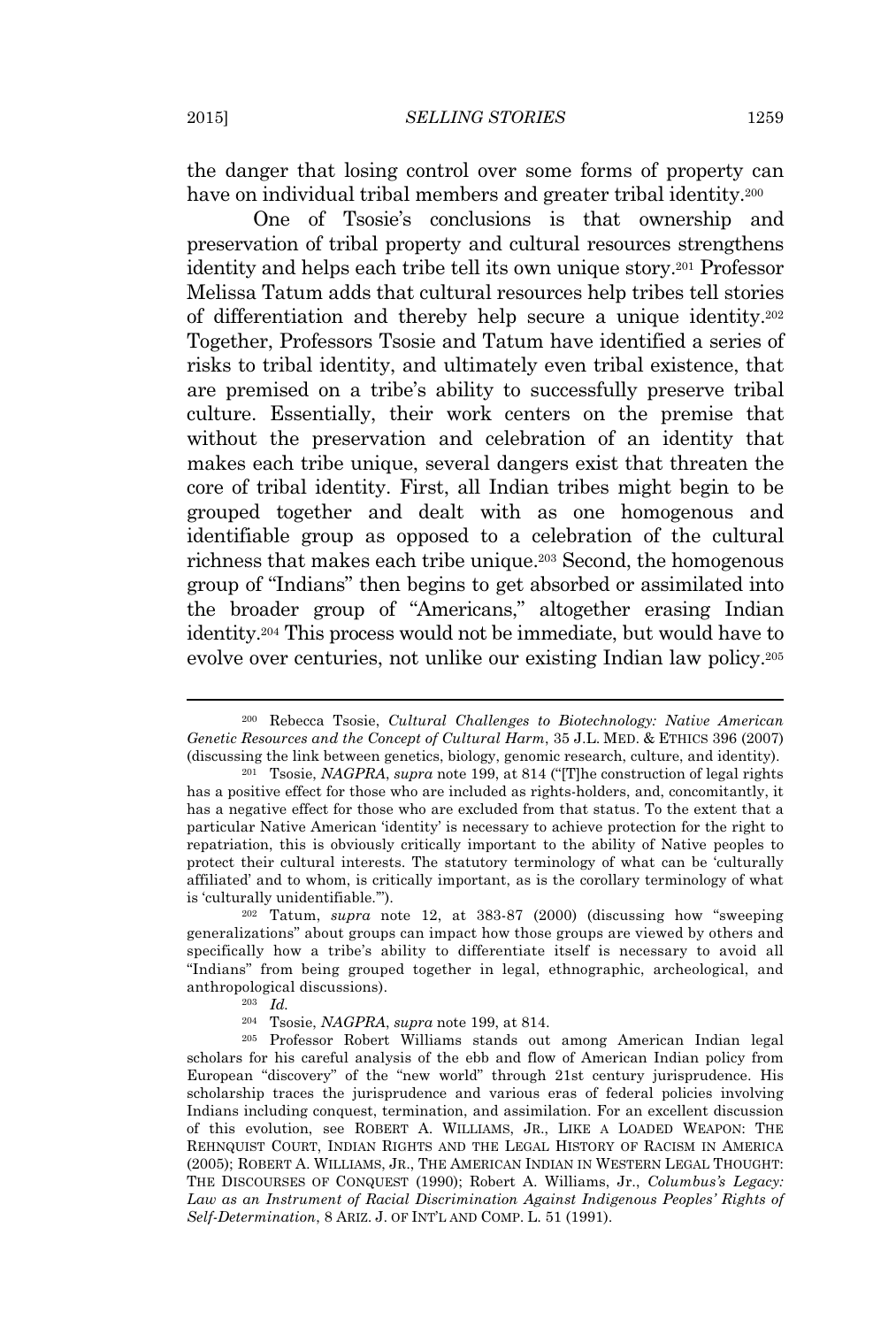However, the strongest bulwark against homogeneity and assimilation is the preservation of unique tribal identities.

It is against this backdrop that the importance of preserving ownership rights in cultural property is set. By definition, allowing a security interest to be vested in tribal cultural property is rolling the dice on the tribe's ability to maintain ownership and control over the story of its identity.<sup>206</sup> Each security agreement using tribal cultural property risks losing that property<sup>207</sup> and diminishing the pool of tribal cultural resources.<sup>208</sup> Such a diminution directly contradicts federal<sup>209</sup> and international<sup>210</sup> policy regarding the protection and preservation of tribal cultural property and artifacts. Such potential losses,

<sup>208</sup> The amount of cultural property is finite, and property with a historical basis can only ever be depleted from among known stocks. Accordingly, each loss of a cultural property risks a devastating effect and each return of cultural property to tribal ownership is to be celebrated. For a general discussion of this principle couched in a discussion of The Native American Graves Protection and Repatriation Act, see Tsosie, *NAGPRA*, *supra* note 199.

<sup>209</sup> For an example of a statutory right to the protection of cultural property, see the Archeological Resources Protection Act, 16 U.S.C. § 470aa-470mm (2012); Native American Graves Protection and Repatriation Act, 18 U.S.C. § 1170 (2011); 25 U.S.C. §§ 3001-13; and the Indian Arts and Crafts Enforcement Act, 25 U.S.C. §§ 305- 305e. For an executive order directing federal agencies to protect and accommodate tribal cultural property, see Exec. Order No. 13,007, 61 Fed. Reg. 26,771 (1996). For a discussion of tribal property ownership, see Joseph William Singer, *Sovereignty and Property*, 86 NW. U.L. REV. 1 (1991). For a discussion of the benefits and potential pitfalls of federal legal protection to tribal intangible property, see Tsosie, *Reclaiming Native Stories*, *supra* note 197, at 347-58.

<sup>210</sup> *See* Declaration on the Rights of Indigenous Peoples, art. 3, G.A. Res. 61/295, U.N. Doc. A/RES/61/295 (Sept. 13, 2007); Convention, *supra* note 196. For a discussion of the international law regarding tribal property, see Kristen A. Carpenter, Sonia K. Katyal & Angela R. Riley, *In Defense of Property*, 118 YALE L.J. 1022, 1025 (2009) ("This body of cultural property law is unique because it traverses not only the boundaries between properties—real, personal, and intellectual—but also the boundaries between international, domestic, and tribal law. Indeed, on September 13, 2007, after twenty-five years of negotiation, the United Nations adopted the Declaration on the Rights of Indigenous Peoples, which contains numerous provisions explicitly recognizing the collective property rights of indigenous peoples to both tangible and intangible resources." (internal footnotes omitted)).

<sup>206</sup> *See* Tatum, *Group Identity*, *supra* note 12; Tsosie, *Reclaiming Native Stories*, *supra* note 197, at 300.

<sup>&</sup>lt;sup>207</sup> If a security interest has been perfected in a piece of cultural property and the debtor defaults on their obligations under a security agreement, then the lender has the ability to transfer ownership of the property in which the security interest has been perfected in consideration for the obligations under the security agreement. Accordingly, if a tribe, tribal member, or other tribal entity were to use tribal cultural property as the collateral upon which a security agreement is based with a non-Indian or non-tribal entity and the tribe/member/tribal entity were to subsequently default, the cultural property would no longer retain Indian ownership. For a brief discussion of that process, see Richard L. Barnes, *Distinguishing Sales and Leases: A Primer on the Scope and Purpose of UCC Article 2A*, 25 U. MEM. L. REV. 873, 874 (1995) ("How we view or characterize our commercial transactions depends largely on the purpose we are pursuing . . . . The right to repossess exists if there was a secured transaction and a default."(citing U.C.C. § 9-503 (1990))).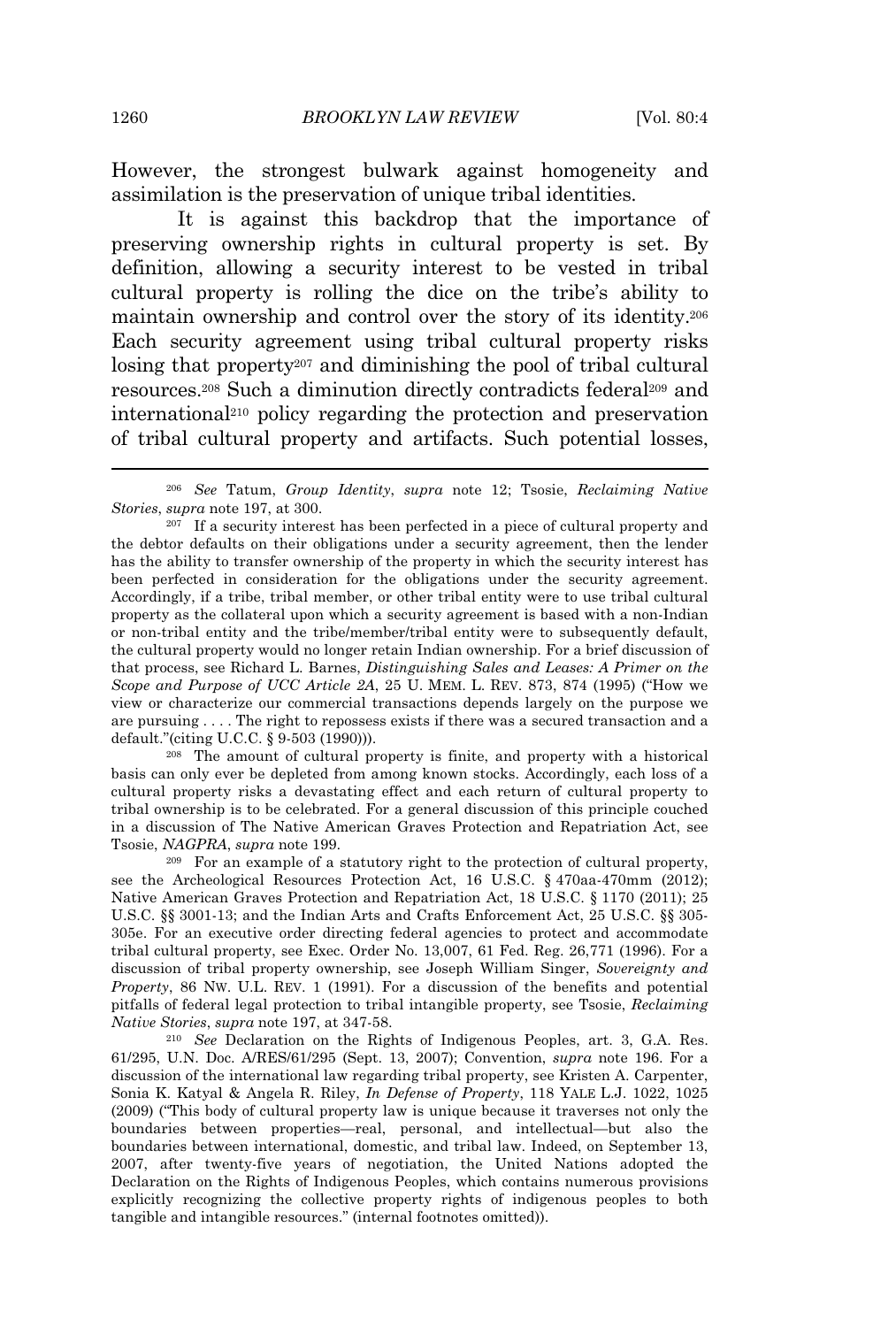repeated again and again over time, may have the cumulative effect of an early 20th century anthropologist's raid on a sacred site,<sup>211</sup> and could result in the loss of cultural property which forms the linchpin of tribal identity.<sup>212</sup>

In an effort to avoid the slippery slope and ensure that the cultural property slowly being clawed back and preserved in the 21st century remains under the thoughtful control of individual Indians and Indian tribal governments,<sup>213</sup> this article urges tribes that adopt the Model Tribal Secured Transaction Act to include an explicit protection for cultural property. Additionally, it urges the National Conference of Commissioners on Uniform State Laws to revise the MTA to adopt a bright-line protection for tribal cultural property.<sup>214</sup> Such a solution would by no means prevent a tribe from exercising its sovereign right to remove such a restriction, but it would ensure that the baseline for protection errs on the side of protecting tribal cultural property.<sup>215</sup>

## VI. CONCLUSION: START BY PROTECTING OURSELVES

Indian Country is just different. The title to property is more complicated, the issue of sovereignty is more nuanced, and the choice of law and choice of forum questions are more complex. Because the traditional U.C.C. Article 9 governing secured transactions is not designed to contemplate the existence of tribal sovereigns, the Model Tribal Secured Transactions Act was born.

This article has taken the position that the MTA is, overall, an excellent document. It fills a demonstrated niche in tribal codes and will promote economic growth by clarifying the process and rules for investing in Indian Country via secured transactions. But tribes need to be cautious when deciding to

<sup>211</sup> For an excellent discussion of the effect upon tribes of the loss of cultural property, see Jack F. Trope & Walter R. Echo-Hawk, *The Native American Graves Protection and Repatriation Act: Background and Legislative History*, 24 ARIZ. ST. L.J. 35 (1992).

<sup>&</sup>lt;sup>212</sup> For a discussion of the role cultural property plays in creating tribal identity, see Tatum, *supra* note 12 and Tsosie, *supra* note 198.

<sup>213</sup> This article is limited to the Model Tribal Secured Transaction Act and accordingly governs only property subject to the authority and control of tribal governments. For a discussion of how broad tribal authority might extend, see Grant Christensen, *Creating Bright-Line Rules for Tribal Court Jurisdiction over Non-Indians: The Case of Trespass to Real Property*, 35 AM. INDIAN L. REV. 527 (2010-2011); *see also* Fletcher, *Unifying Theory*, *supra* note 13.

<sup>214</sup> For a thorough discussion of the need for a presumption against the inclusion of tribal cultural property as a security interest in a security agreement and the corresponding encouraging to tribes to adopt such a presumption in the absence of change to the MTA, see *supra* Part III.

<sup>215</sup> *Id.*